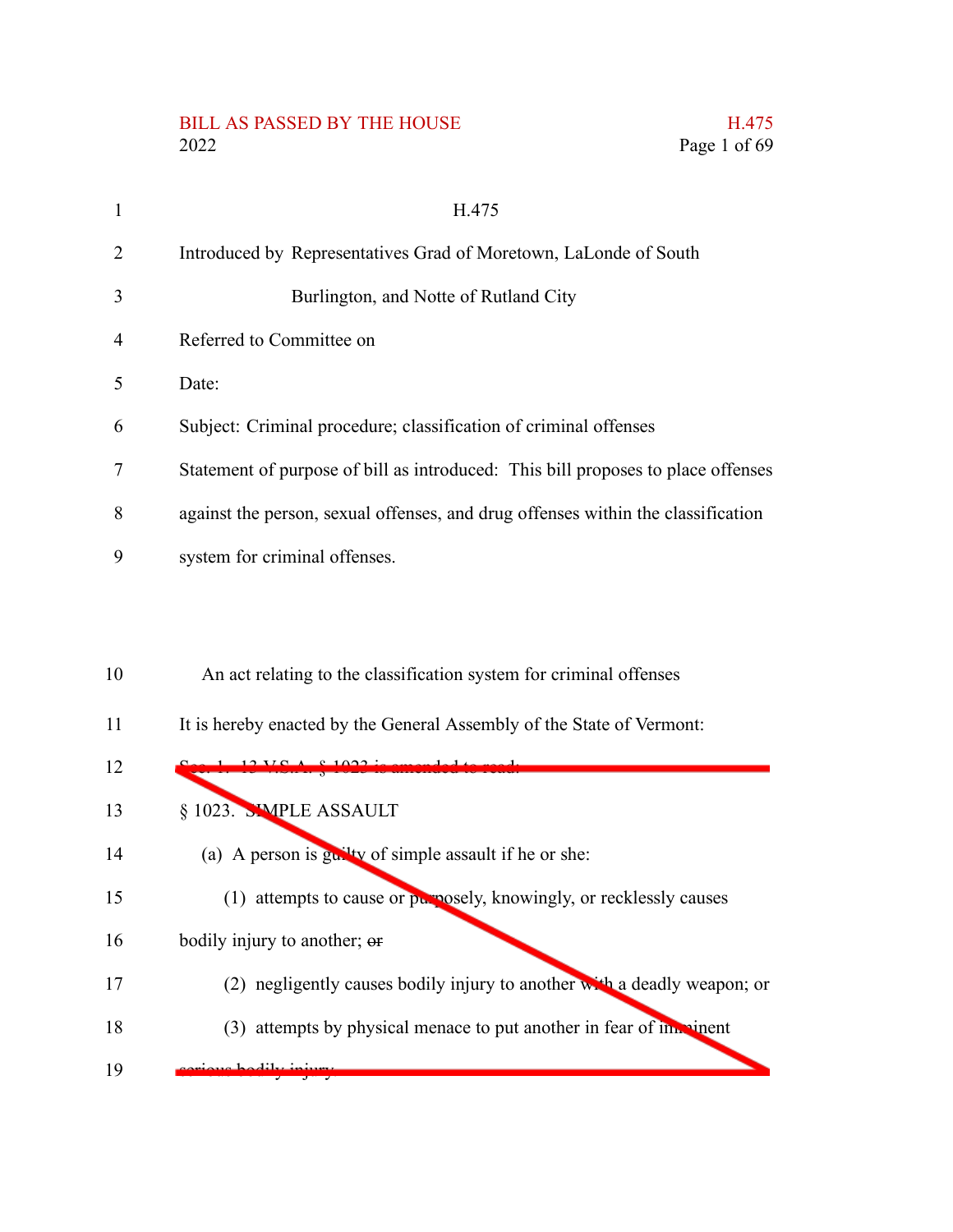| $\mathbf{1}$ | A person who is convicted of simple assault shall be imprisoned for not        |
|--------------|--------------------------------------------------------------------------------|
| 2            | mobe than one year or fined not more than \$1,000.00, or both commits a Class  |
| 3            | B misdomeanor, unless the offense is committed in a fight or scuffle entered   |
|              |                                                                                |
| 4            | into by mulha consent, in which case a person convicted of simple assault      |
| 5            | shall be imprise ned not more than 60 days or fined not more than \$500.00, or |
| 6            | both commits a Cla s D misdemeanor.                                            |
| 7            | Sec. 2. 13 V.S.A. $\S$ 10.4 is amended to read:                                |
| 8            | § 1024. AGGRAVATED ASSAULT                                                     |
| 9            | (a) A person is guilty of age ravated assault if the person:                   |
| 10           | (1) attempts to cause serious bodily injury to another, or causes such         |
| 11           | injury purposely, knowingly, or recklessly under circumstances manifesting     |
| 12           | extreme indifference to the value of human life;                               |
| 13           | (2) attempts to cause or purposely or knowingly causes bodily injury to        |
| 14           | another with a deadly weapon;                                                  |
| 15           | (3) for a purpose other than lawful medical or the rapeutic treatment, the     |
| 16           | person intentionally causes stupor, unconsciousness, or other physical or      |
| 17           | mental impairment or injury to another person by administering to the other    |
| 18           | person without the other person's consent a drug, substance, or preparation    |
| 19           | capable of producing the intended harm;                                        |
| 20           | (4) with intent to prevent a law enforcement officer from performing           |
| 21           | rawitul duty, the person causes physical injury to any person, or              |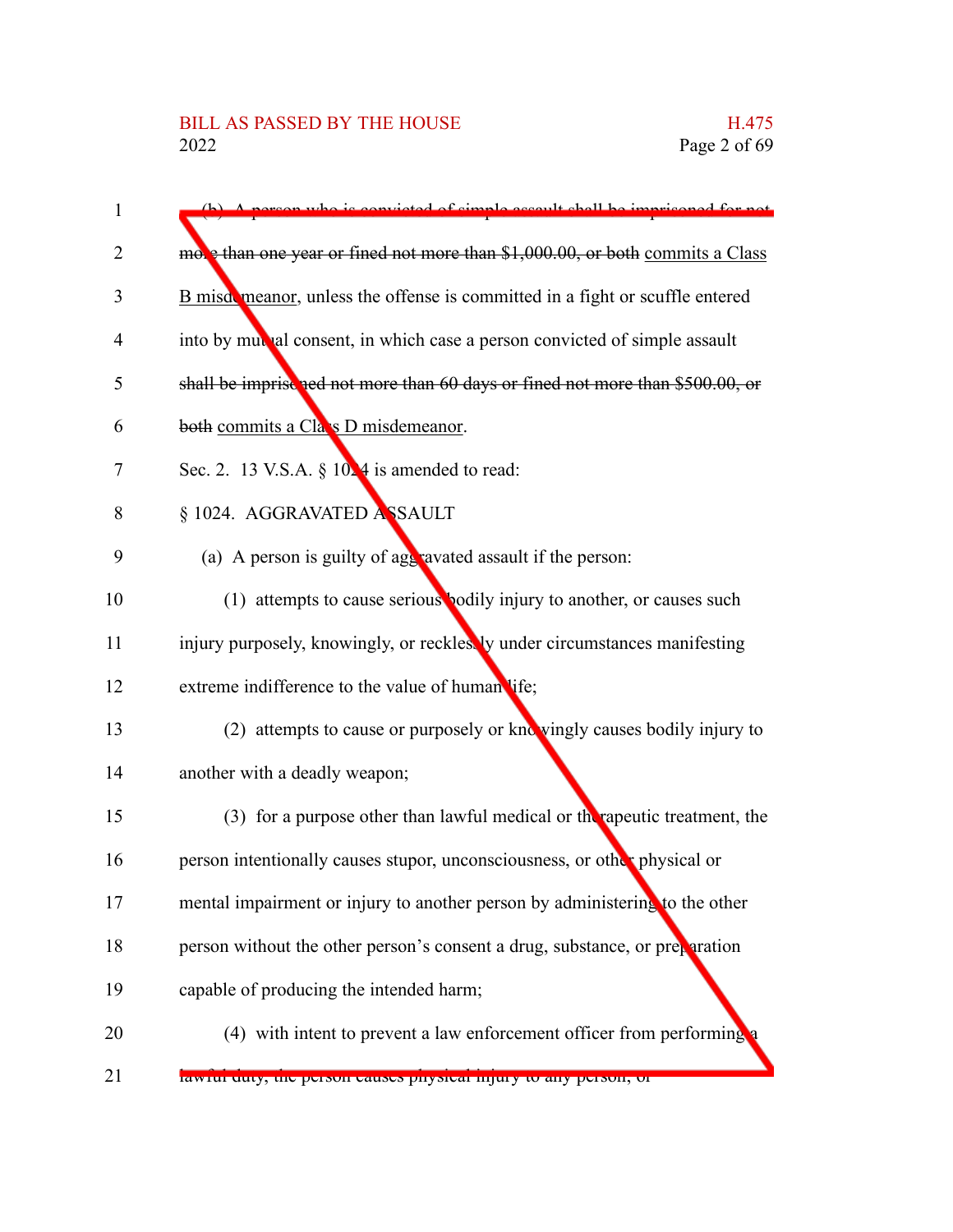| 1  | is armed with a deadly weapon and threatens to use the deadly                        |
|----|--------------------------------------------------------------------------------------|
| 2  | weapon on another person.                                                            |
| 3  | (b) refersion found guilty of violating a provision of subdivision (a)(1) or         |
| 4  | $(2)$ of this section shall be imprisoned for not more than 15 years or fined not    |
| 5  | more than \$10,000.00, or both commits a Class C felony.                             |
| 6  | (c) A person for ad guilty of violating a provision of subdivision $(a)(3)$ ,        |
| 7  | $(4)$ , or $(5)$ of this section shall be imprisoned for not more than five years or |
| 8  | fined not more than \$5,000.00, or both commits a Class D felony.                    |
| 9  | * * *                                                                                |
| 10 | Sec. 3. 13 V.S.A. § 1026 is amended to read:                                         |
| 11 | § 1026. DISORDERLY CONDUCT                                                           |
| 12 | (a) A person is guilty of disorderly conduct if he or she the person, with           |
| 13 | intent to cause public inconvenience or annoyal ce, or recklessly creates a risk     |
| 14 | thereof:                                                                             |
| 15 | $(1)$ engages in fighting or in violent, tumultuous, or threatening                  |
| 16 | behavior;                                                                            |
| 17 | (2) makes unreasonable noise;                                                        |
| 18 | (3) in a public place, uses abusive or obscene language;                             |
| 19 | (4) without lawful authority, disturbs any lawful assembly or met ting of            |
| 20 | persons; or                                                                          |
| 21 | (J) obstructs venicular or peuestrian traine.                                        |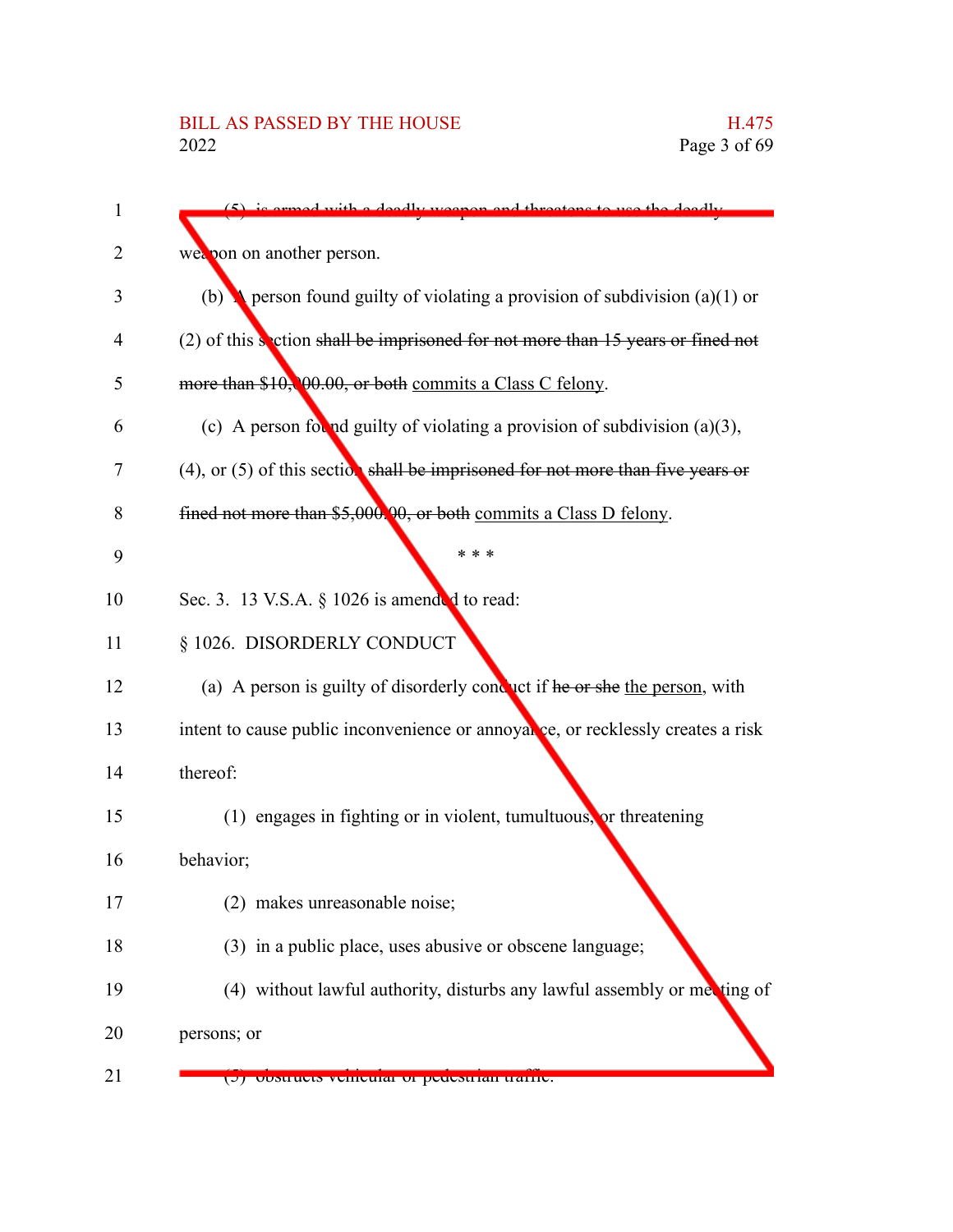# BILL AS PASSED BY THE HOUSE H.475<br>2022 Page 4 of 69

| 1  | is convicted of disorderly conduct shall be imprisoned                            |
|----|-----------------------------------------------------------------------------------|
| 2  | for ot more than 60 days or fined not more than \$500.00, or both. A person       |
| 3  | who is convicted of a second or subsequent offense under this section shall be    |
| 4  | imprisoned for not more than 120 days or fined not more than \$1,000.00, or       |
| 5  | both commits a Class D misdemeanor.                                               |
| 6  | Sec. 4. 13 V.S.A. § 026a is amended to read:                                      |
| 7  | § 1026a. AGGRAVATED DISORDERLY CONDUCT                                            |
| 8  | (a) A person is guilty of a gravated disorderly conduct if he or she engages      |
| 9  | in a course of conduct directed at a specific person with the intent to cause the |
| 10 | person inconvenience or annoyance, or to disturb the person's peace, quiet, or    |
| 11 | right of privacy and:                                                             |
| 12 | (1) engages in fighting or in violent, turnultuous, or threatening                |
| 13 | behavior;                                                                         |
| 14 | (2) makes unreasonable noise;                                                     |
| 15 | $(3)$ in a public place, uses abusive or obscene language; or                     |
| 16 | (4) threatens bodily injury or serious bodily injury, or the eatens to            |
| 17 | commit a felony crime of violence as defined in section 11a of this title.        |
| 18 | (b) A person who is convicted of aggravated disorderly conduct shall be           |
| 19 | imprisoned not more than 180 days or fined not more than \$2,000.00, or be the    |
| 20 | commus a Class C imsuemeanor.                                                     |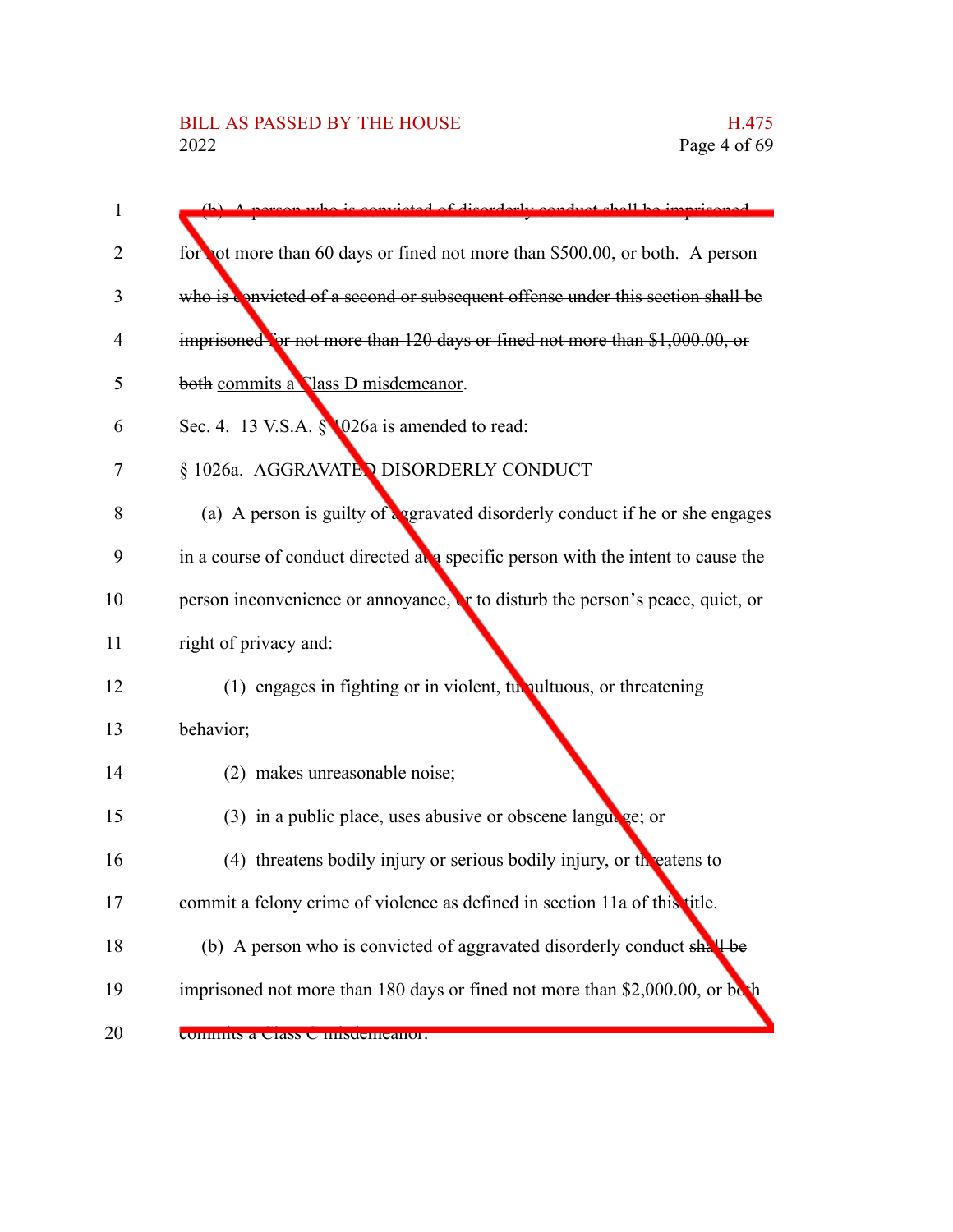| 1  | $5.12$ VC $\land$ 8.1027 is amonded to read.                                      |
|----|-----------------------------------------------------------------------------------|
| 2  | § 1027. DISTURBING PEACE BY USE OF TELEPHONE OR OTHER                             |
| 3  | <b>ELECTRONIC COMMUNICATIONS</b>                                                  |
| 4  | (a) A person who, with intent to terrify, intimidate, threaten, harass, or        |
| 5  | annoy, makes contact by means of a telephonic or other electronic                 |
| 6  | communication with an other and makes any request, suggestion, or proposal        |
| 7  | that is obscene, lewd, lascivious, or indecent; threatens to inflict injury or    |
| 8  | physical harm to the person or ploperty of any person; or disturbs, or attempts   |
| 9  | to disturb, by repeated telephone call or other electronic communications,        |
| 10 | whether or not conversation ensues, the peace, quiet, or right of privacy of any  |
| 11 | person at the place where the communication or communications are received        |
| 12 | shall be fined not more than \$250.00 or be imprisoned not more than three        |
| 13 | months, or both. If the defendant has previously been a nvicted of a violation    |
| 14 | of this section or of an offense under the laws of another state or of the United |
| 15 | States that would have been an offense under this section if committed in this    |
| 16 | State, the defendant shall be fined not more than \$500.00 or imprisoned for not  |
| 17 | more than six months, or both commits a Class D misdemeanor.                      |
| 18 |                                                                                   |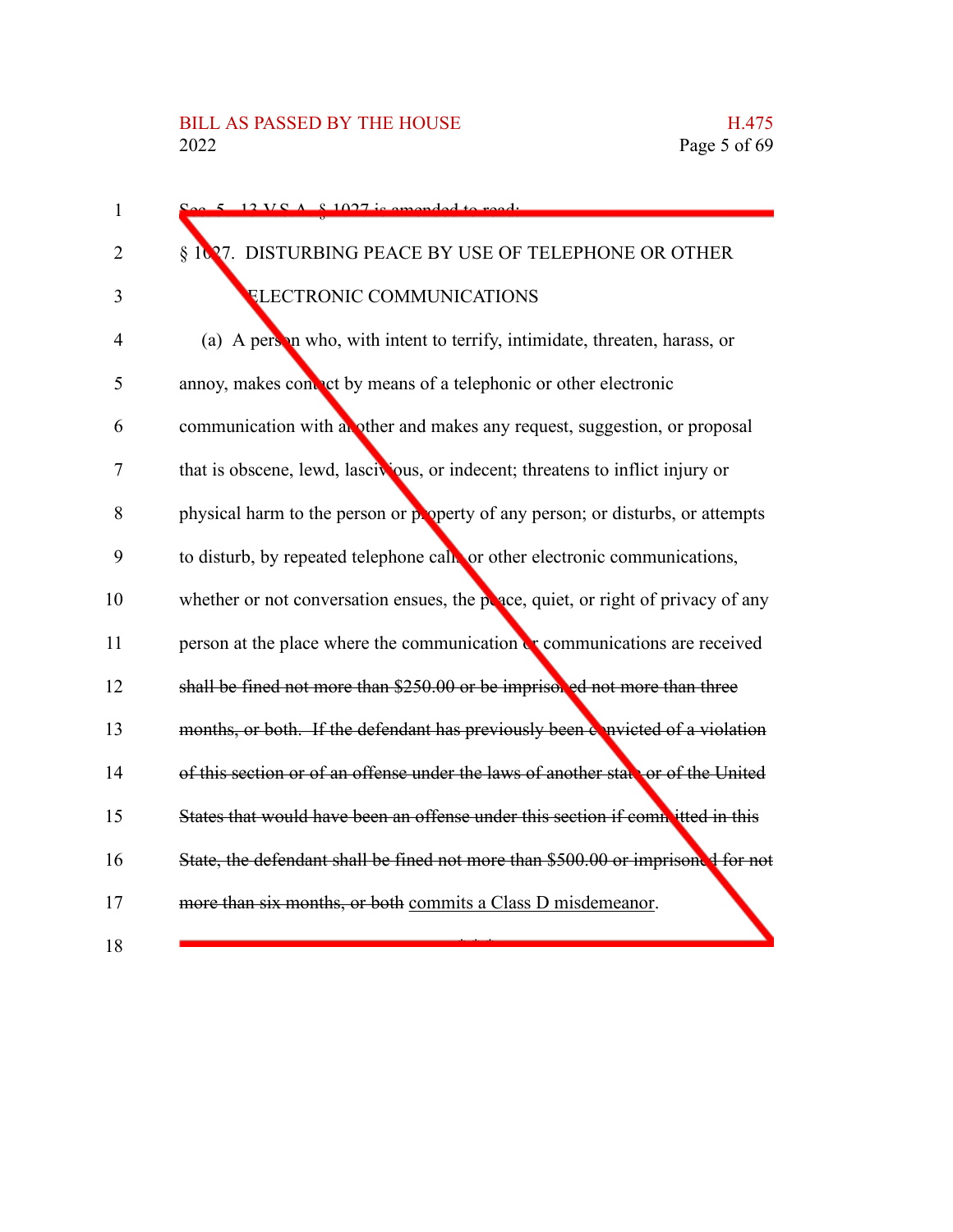| 1  | $6.12 \text{ V}gA - 8.1028$ is amended to read.                                     |
|----|-------------------------------------------------------------------------------------|
| 2  | 28. ASSAULT OF PROTECTED PROFESSIONAL; ASSAULT WITH<br>§                            |
| 3  | <b>BODILY FLUIDS</b>                                                                |
| 4  | (a) A person convicted of a simple or aggravated assault against a protected        |
| 5  | professional as defined in subdivision $(d)(1)$ of this section while the protected |
| 6  | professional is performing a lawful duty, or with the intent to prevent the         |
| 7  | protected professional from performing his or her the professional's lawful         |
| 8  | duty, in addition to any other penalties imposed under sections 1023 and 1024       |
| 9  | of this title, shall:                                                               |
| 10 | (1) for the first offense, be imprisoned not more than one year commits             |
| 11 | a Class B misdemeanor;                                                              |
| 12 | $(2)$ for the second offense and subsequent offenses, be imprisoned not             |
| 13 | more than 10 years commits a Class E felony.                                        |
| 14 | (b)(1) No person shall intentionally cause blood, winitus, excrement,               |
| 15 | mucus, saliva, semen, or urine to come in contact with a potected professional      |
| 16 | while the person is performing a lawful duty.                                       |
| 17 | (2) A person who violates this subsection shall be imprisoned not more              |
| 18 | than one year or fined not more than \$1,000.00, or both commits a Class B          |
| 19 | misdemeanor.                                                                        |
| 20 |                                                                                     |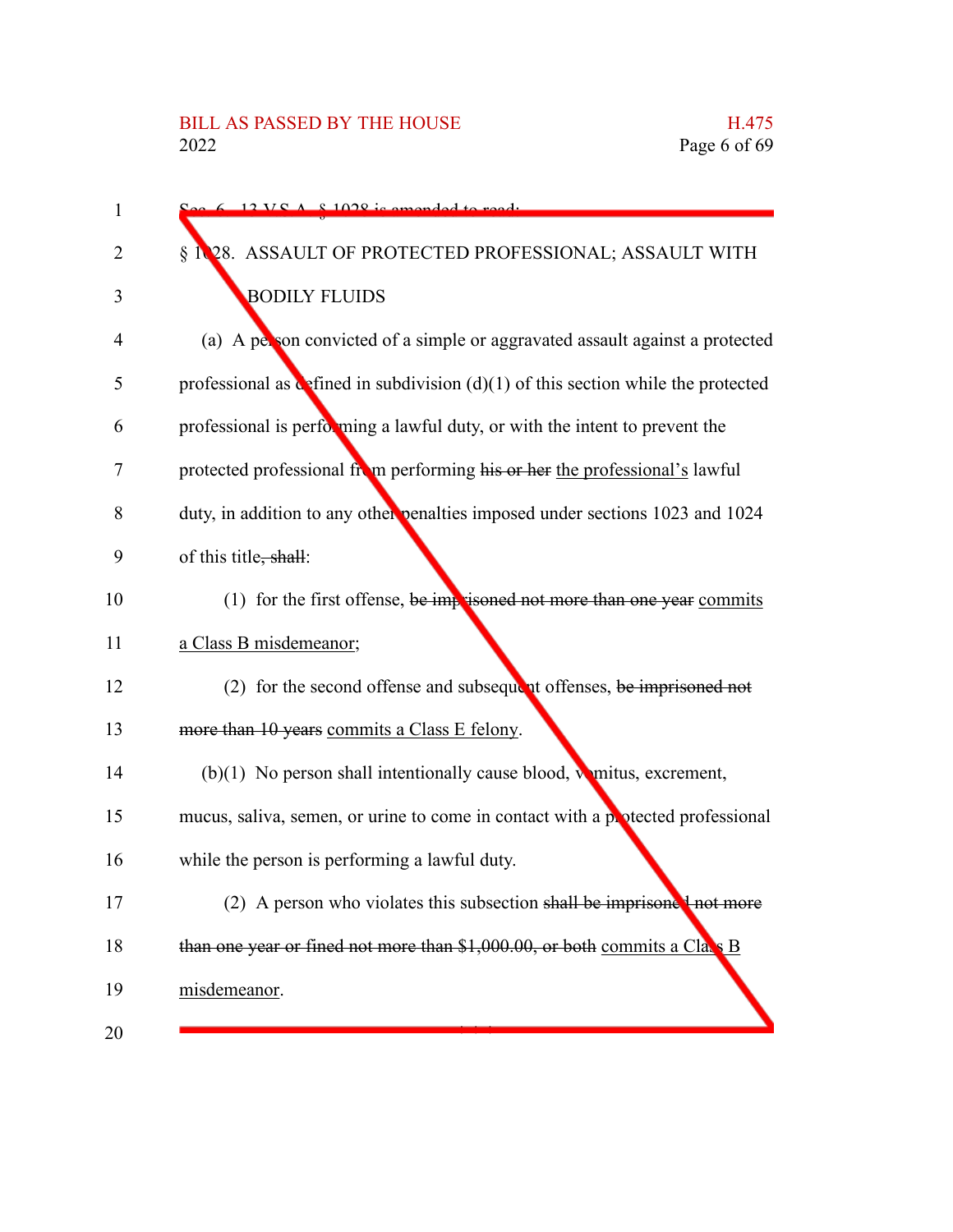| 1              | $12 \text{ V} \text{C}$ $\Lambda$ $\text{R}$ 10280 is amonded                  |
|----------------|--------------------------------------------------------------------------------|
| 2              | § 1028a. ASSAULT OF CORRECTIONAL OFFICER; ASSAULT WITH                         |
| 3              | <b>BODILY FLUIDS</b>                                                           |
| $\overline{4}$ | (a) A per on convicted of a simple or aggravated assault against an            |
| 5              | employee of the <b>Department</b> of Corrections whose official duties or job  |
| 6              | classification includes the supervision or monitoring of a person on parole,   |
| 7              | probation, or serving any entence of incarceration whether inside or outside a |
| 8              | correctional facility, and whowas performing a lawful duty, in addition to any |
| 9              | other penalties imposed under sections 1023 and 1024 of this title, shall:     |
| 10             | (1) for the first offense, be imprising the more than one year commits         |
| 11             | a Class B misdemeanor; and                                                     |
| 12             | $(2)$ for the second offense and subsequent offenses, be imprisoned not        |
| 13             | more than 10 years commits a Class E felony.                                   |
| 14             | (b) No person shall intentionally cause blood, vomiture excrement, mucus,      |
| 15             | saliva, semen, or urine to come in contact with:                               |
| 16             | (1) any person lawfully present in a correctional facility unless the          |
| 17             | person's presence within the facility requires the contact; or                 |
| 18             | (2) an employee of a correctional facility acting in the scope of              |
| 19             | emproyment unless the emproyee's scope of emproyment requires the comact.      |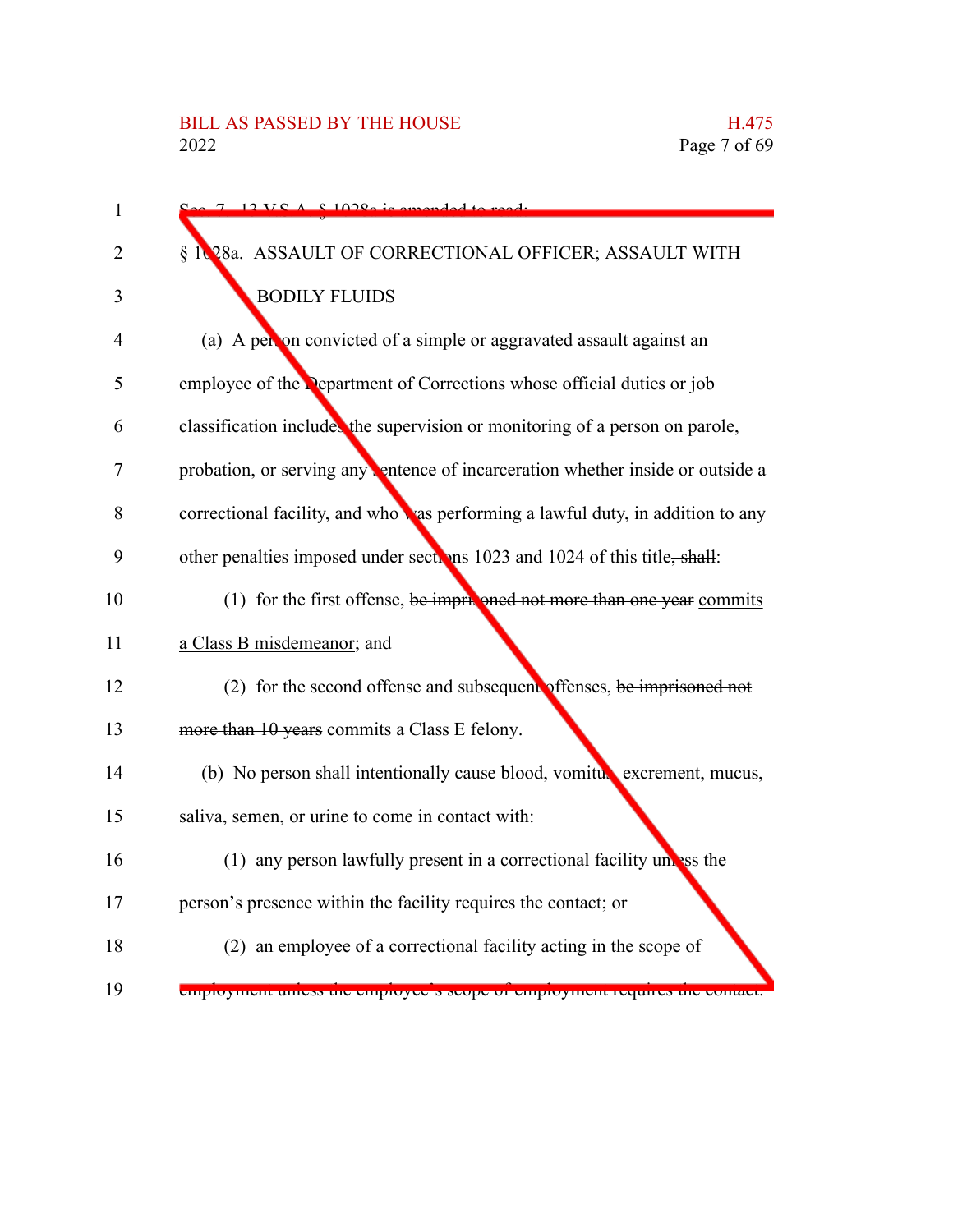| 1  | percenture violetes subsection (b) of this section shall be imprisoned            |
|----|-----------------------------------------------------------------------------------|
| 2  | not nore than two years or fined not more than \$1,000.00, or both commits a      |
| 3  | Class B misdemeanor.                                                              |
| 4  | (d) A section shall be served for a conviction of this section shall be served    |
| 5  | consecutively with and not concurrently with any other sentence.                  |
| 6  | Sec. 8. 13 V.S.A. § 030 is amended to read:                                       |
| 7  | § 1030. VIOLATION OF AN ABUSE PREVENTION ORDER, AN ORDER                          |
| 8  | AGAINST STALK NG OR SEXUAL ASSAULT, OR A                                          |
| 9  | PROTECTIVE ORDER CONCERNING CONTACT WITH A                                        |
| 10 | <b>CHILD</b>                                                                      |
| 11 | (a) A person who intentionally comm's an act prohibited by a court or             |
| 12 | who fails to perform an act ordered by a court, in violation of an abuse          |
| 13 | prevention order issued under 15 V.S.A. chapter 21 or 33 V.S.A. chapter 69, a     |
| 14 | protective order that concerns contact with a child and is issued under 33        |
| 15 | V.S.A. chapter 51, or an order against stalking or sexual as ault issued under    |
| 16 | 12 V.S.A. chapter 178, after the person has been served notice of the contents    |
| 17 | of the order as provided in those chapters; or in violation of a foreither abuse  |
| 18 | prevention order or an order against stalking or sexual assault issued by a court |
| 19 | in any other state, federally recognized Indian tribe, territory or possession    |
| 20 | the United States, the Commonwealth of Fuerto Kico, of the District of            |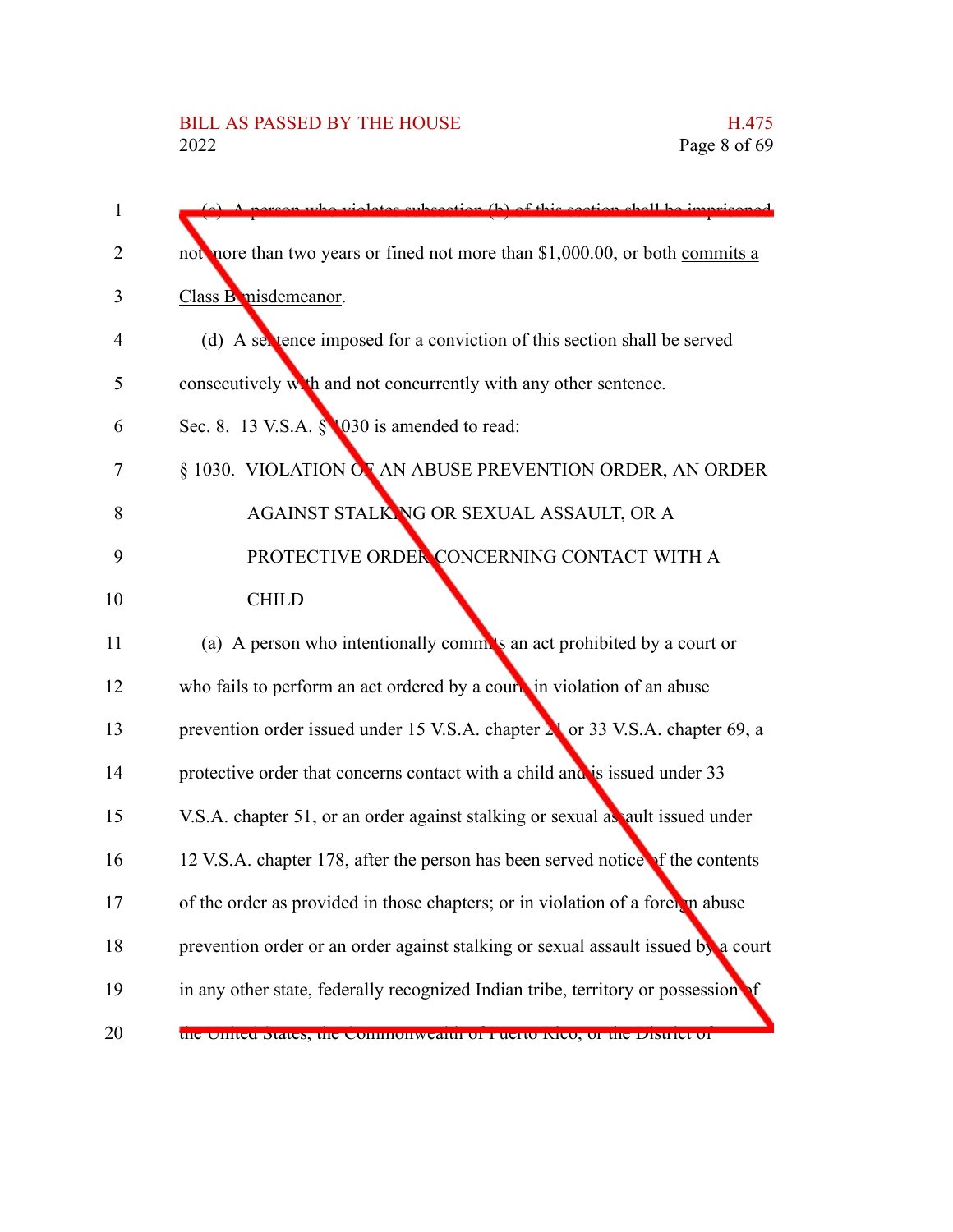| $\mathbf{1}$ | elymbic shell be imprisoned not more than one year or fined not more than              |
|--------------|----------------------------------------------------------------------------------------|
| 2            | \$5,000.00, or both commits a Class B misdemeanor.                                     |
| 3            | (b) <b>A</b> person who is convicted of a second or subsequent offense under this      |
| 4            | section or <b>N</b> convicted of an offense under this section and has previously been |
| 5            | convicted of domestic assault under section 1042 of this title, first degree           |
| 6            | aggravated domestre assault under section 1043 of this title, or second degree         |
| 7            | aggravated domestic as ault under section 1044 of this title shall be imprisoned       |
| 8            | not more than three years of fined not more than \$25,000.00, or both commits          |
| 9            | a Class E felony.                                                                      |
| 10           | $* * *$                                                                                |
| 11           | Sec. 9. 13 V.S.A. § 1031 is amended to read:                                           |
| 12           | § 1031. INTERFERENCE WITH ACCESS TO EMERGENCY SERVICES                                 |
| 13           | A person who, during or after the commission of a crime, willfully prevents            |
| 14           | or attempts to prevent a person from seeking or recoving emergency medical             |
| 15           | assistance, emergency assistance from a third party, or emergency assistance           |
| 16           | from law enforcement shall be imprisoned not more than one year or fined not           |
| 17           | more than \$5,000.00, or both commits a Class B misdemeanor.                           |
| 18           | Sec. 10. 13 V.S.A. $\S$ 1042 is amended to read:                                       |
| 19           | § 1042. DOMESTIC ASSAULT                                                               |
| 20           | Any person who attempts to cause or willfully or recklessly causes bodin               |
| 21           | mqury to a rammy or nouschord member or winnuny causes a rammy or                      |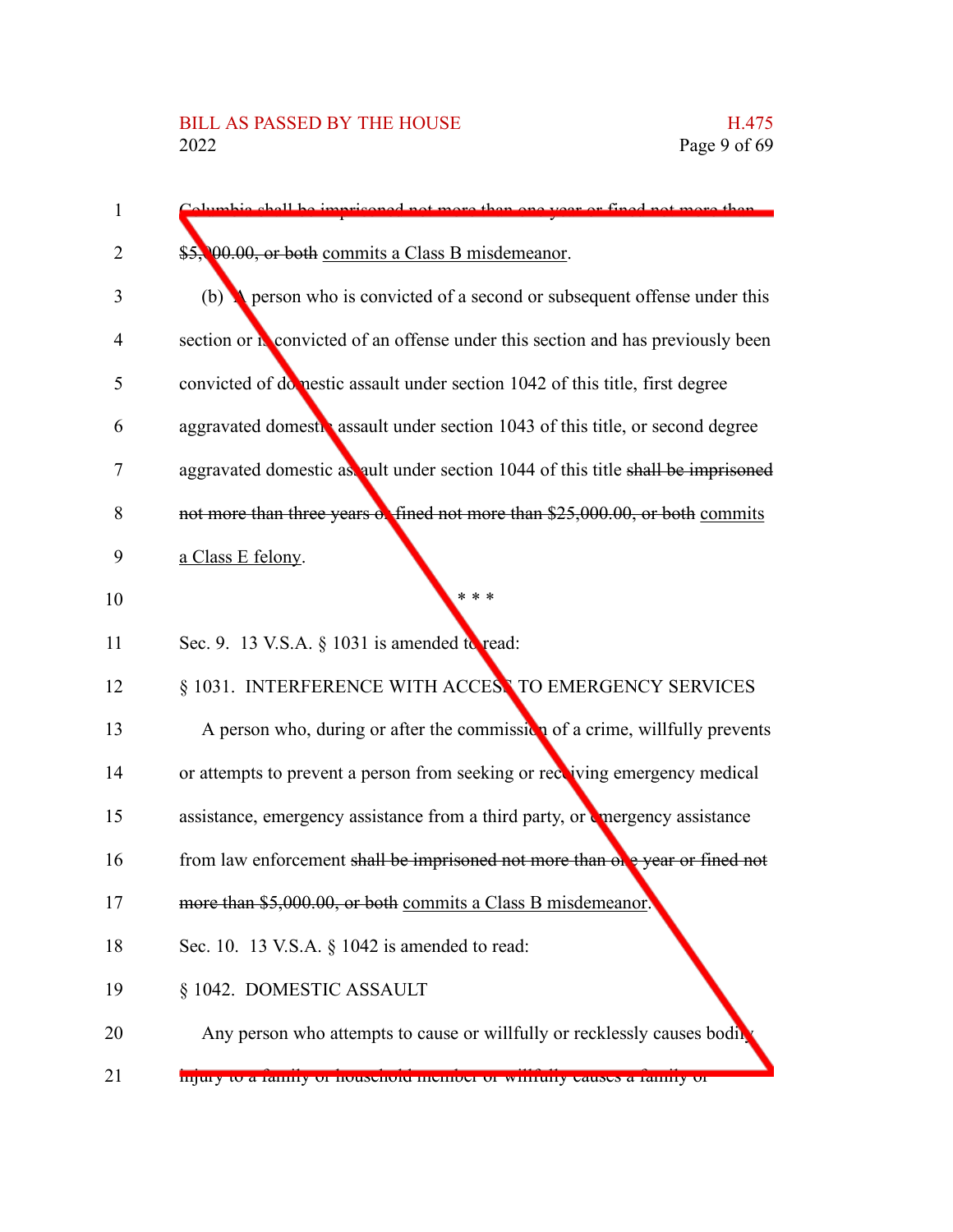| $\mathbf{1}$ | r to foor imminant cori<br>re hodily injum                                      |
|--------------|---------------------------------------------------------------------------------|
| 2            | not nore than 18 months or fined not more than \$5,000.00, or both commits a    |
| 3            | Class A nisdemeanor.                                                            |
| 4            | Sec. 11. $13$ KS.A. § 1043 is amended to read:                                  |
| 5            | § 1043. FIRST LEGREE AGGRAVATED DOMESTIC ASSAULT                                |
| 6            | (a) A person commits the crime of first degree aggravated domestic assault      |
| 7            | if the person:                                                                  |
| 8            | (1) attempts to cause or villfully or recklessly causes serious bodily          |
| 9            | injury to a family or household member; or                                      |
| 10           | (2) uses, attempts to use, or is an red with a deadly weapon and                |
| 11           | threatens to use the deadly weapon on a fan. ly or household member; or         |
| 12           | (3) commits the crime of domestic assault and has been previously               |
| 13           | convicted of aggravated domestic assault.                                       |
| 14           | (b) A Notwithstanding section 54 of this title, a person who commits the        |
| 15           | crime of first degree aggravated domestic assault shall be imprisoned not more  |
| 16           | than 15 years or fined not more than \$25,000.00, or both.                      |
| 17           | (c) Conduct constituting the offense of first degree aggravated domestic        |
| 18           | assault under this section shall be considered a violent act for the purpose of |
| 19           | determining ban.                                                                |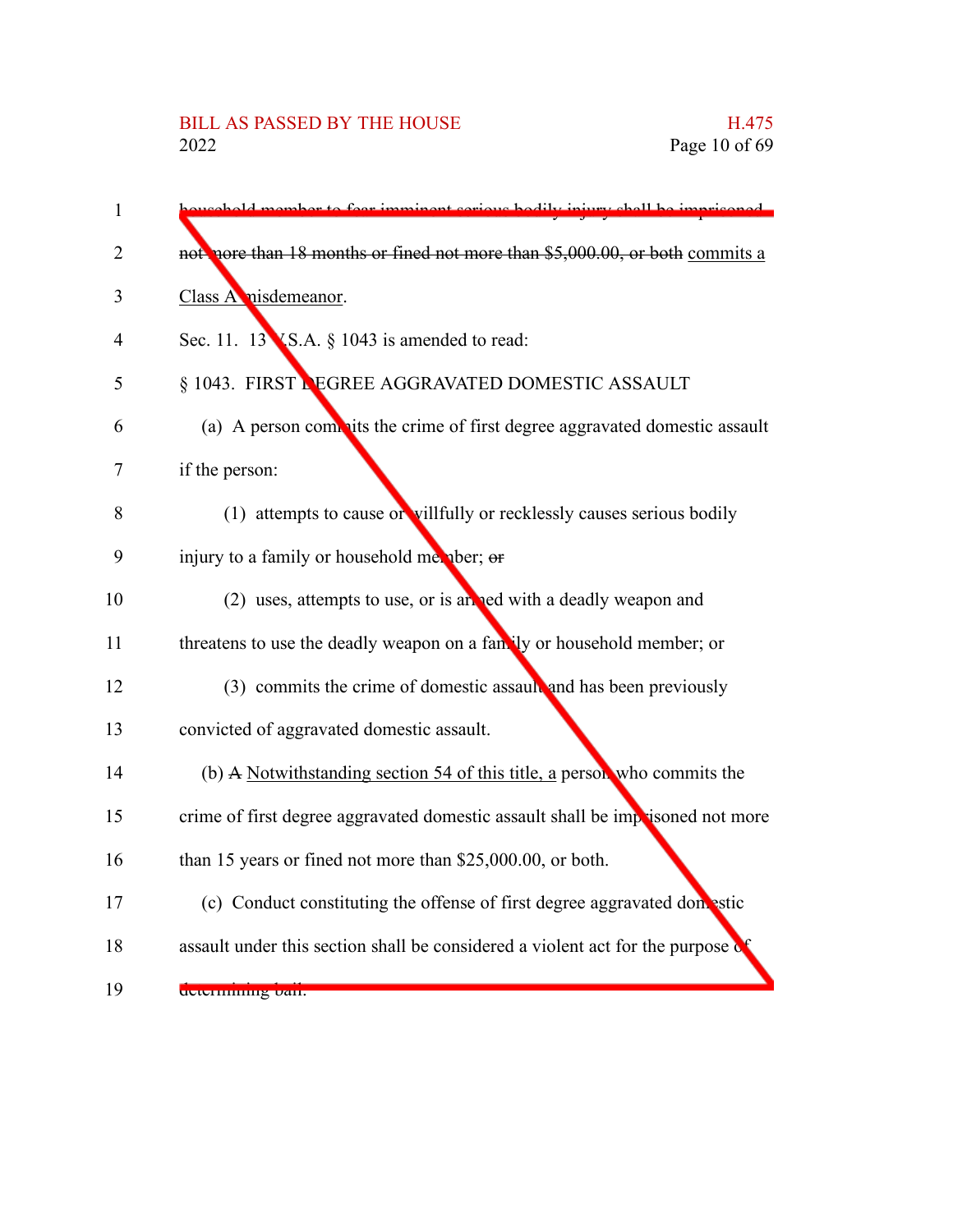| 1  | $\sim$ 12 12 VC A $\&$ 1044 is amonded to ready                                         |
|----|-----------------------------------------------------------------------------------------|
| 2  | § 1944. SECOND DEGREE AGGRAVATED DOMESTIC ASSAULT                                       |
| 3  | person commits the crime of second degree aggravated domestic<br>(a)                    |
| 4  | assault if the person:                                                                  |
| 5  | (1) Commits the crime of domestic assault and such conduct violates:                    |
| 6  | (A) specific conditions of a criminal court order in effect at the time                 |
| 7  | of the offense imposed to protect that other person;                                    |
| 8  | (B) a final abuse <b>prevention order issued under 15 V.S.A.</b> $\S$ 1103 or a         |
| 9  | similar order issued in another prisdiction;                                            |
| 10 | (C) a final order against stalking or sexual assault issued under                       |
| 11 | 12 V.S.A. § 5133 or a similar order issued in another jurisdiction; or                  |
| 12 | (D) a final order against abuse of vulnerable adult issued under                        |
| 13 | 33 V.S.A. § 6935 or a similar order issued in an other jurisdiction.                    |
| 14 | (2) Commits the crime of domestic assault; $a_1d_2$                                     |
| 15 | (A) has a prior conviction within the last 10 $\sqrt{\phantom{a}}$ ars for violating an |
| 16 | abuse prevention order issued under section 1030 of this title; or                      |
| 17 | (B) has a prior conviction for domestic assault under section 1042 of                   |
| 18 | this title or a prior conviction in another jurisdiction for an offense hat, if         |
| 19 | committed within the State, would constitute a violation of section 1042 of this        |
| 20 | title.                                                                                  |
| 21 | (J) As used in this subsection.                                                         |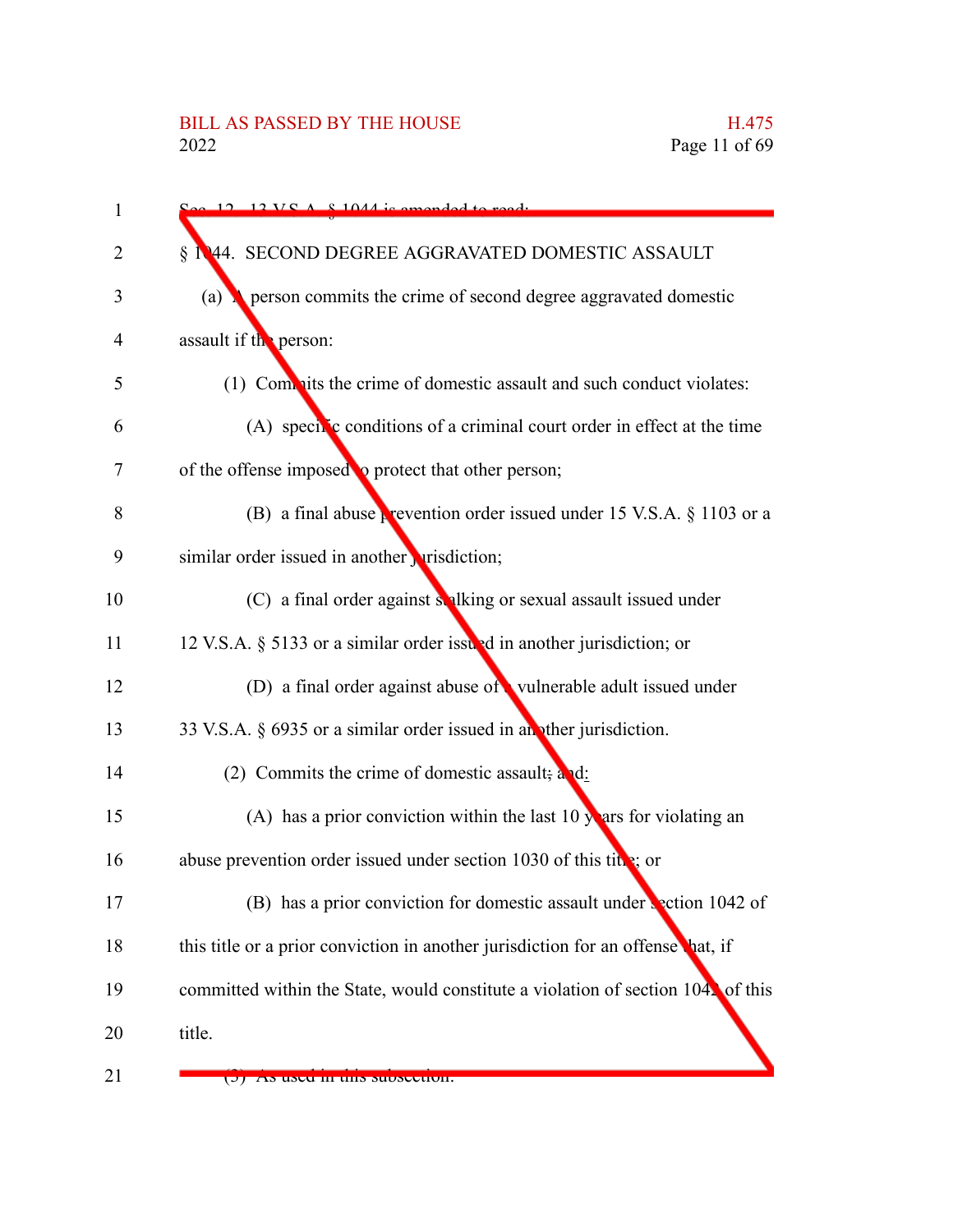# BILL AS PASSED BY THE HOUSE H.475<br>2022 Page 12 of 69

| $\mathbf{1}$ | $(\Lambda)$ Tecupd in another invigibition"<br>concreased by a court in ony          |
|--------------|--------------------------------------------------------------------------------------|
| 2            | other state; in a federally recognized Indian tribe, territory, or possession of the |
| 3            | United States; in the Commonwealth of Puerto Rico; or in the District of             |
| 4            | Columbia.                                                                            |
| 5            | (B) "Notice conviction in another jurisdiction" means a conviction                   |
| 6            | issued by a court in any other state; in a federally recognized Indian tribe,        |
| 7            | territory, or possession of the United States; in the Commonwealth of Puerto         |
| 8            | Rico; or in the District of Columbia.                                                |
| 9            | (b) A person who commits the crime of second degree aggravated domestic              |
| 10           | assault shall be imprisoned not more than five years or fined not more than          |
| 11           | \$10,000.00, or both commits a Class D felony.                                       |
| 12           | * * *                                                                                |
| 13           | Sec. 13. 13 V.S.A. § 1062 is amended to read:                                        |
| 14           | § 1062. STALKING                                                                     |
| 15           | Any person who intentionally stalks another person thall be imprisoned not           |
| 16           | more than two years or fined not more than \$5,000.00, or buth commits a             |
| 17           | Class A misdemeanor.                                                                 |
| 18           | Sec. 14 13 V.S.A. $\S$ 1063 is amended to read:                                      |
| 19           | § 1063. AGGRAVATED STALKING                                                          |
| 20           | (a) A person commits the crime of aggravated stalking if the person                  |
| 21           | <b>Intentionally stans another person, and.</b>                                      |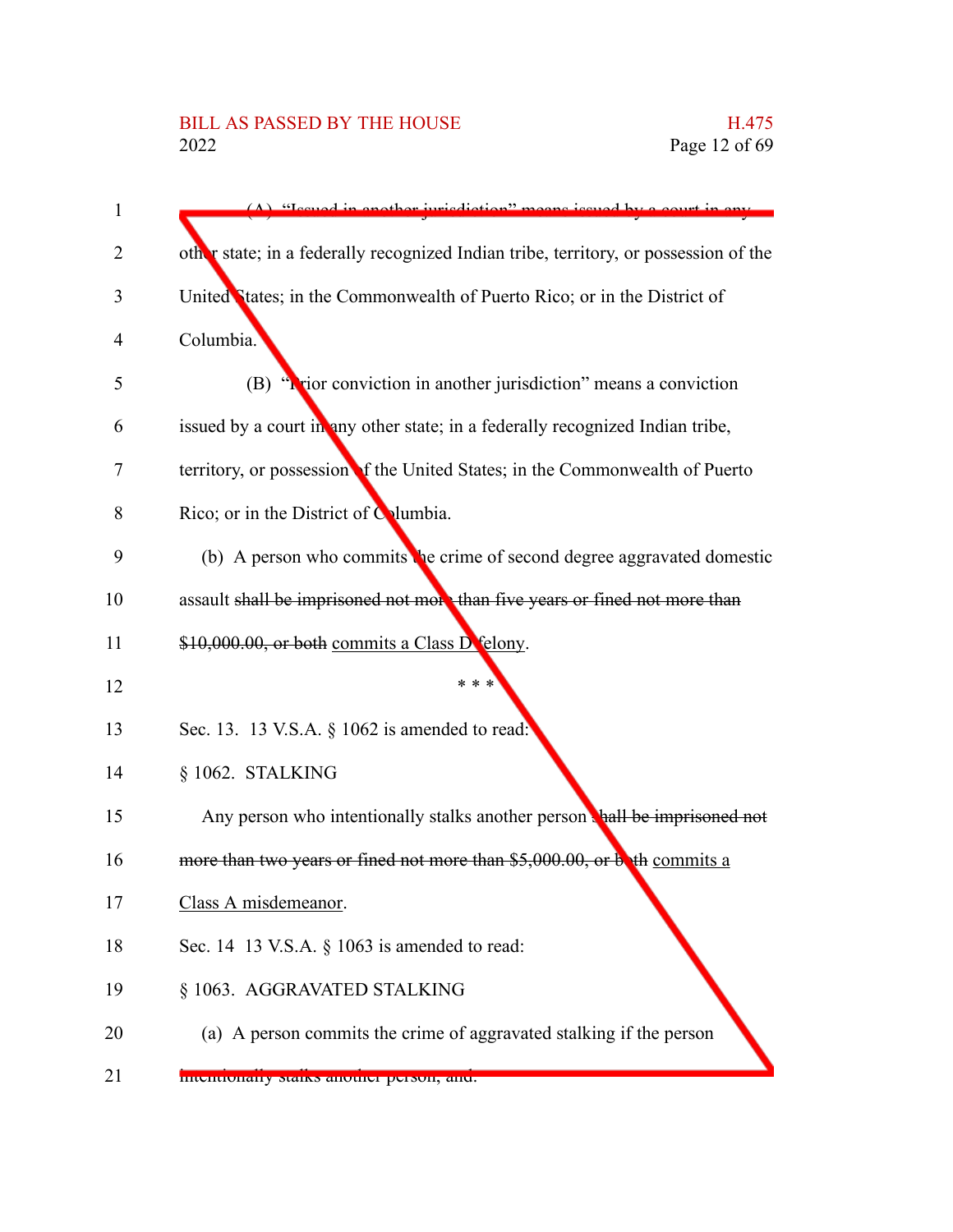| 1  | conduct violetes a court order that probibits stalking and is in                 |
|----|----------------------------------------------------------------------------------|
| 2  | effect at the time of the offense;                                               |
| 3  | $(2)$ has been previously convicted of stalking or aggravated stalking;          |
| 4  | $(3)$ has been previously convicted of an offense an element of which            |
| 5  | involves an actor of violence against the same person;                           |
| 6  | (4) the person being stalked is under 16 years of age; or                        |
| 7  | (5) had a deadly veapon, as defined in section $1021$ of this title, in his      |
| 8  | or her the person's possession while engaged in the act of stalking.             |
| 9  | (b) A person who commits the crime of aggravated stalking shall be               |
| 10 | imprisoned not more than five years or be fined not more than \$25,000.00, or    |
| 11 | both commits a Class D felony.                                                   |
| 12 | * * *                                                                            |
| 13 | Sec. 15. 13 V.S.A. § 1201 is amended to read:                                    |
| 14 | § 1201. BURGLARY                                                                 |
| 15 | (a) A person is guilty of burglary if he or she the person enters any            |
| 16 | building or structure knowing that he or she the person is not licensed or       |
| 17 | privileged to do so, with the intent to commit a felony, petit lareny, simple    |
| 18 | assault, or unlawful mischief. This provision shall not apply to a licensed or   |
| 19 | privileged entry, or to an entry that takes place while the premises are onen to |
| 20 | the public, unless the person, with the intent to commit a crime specified in    |
| 21 | uns subsection, surreptitiously remains in the bunding or structure after the    |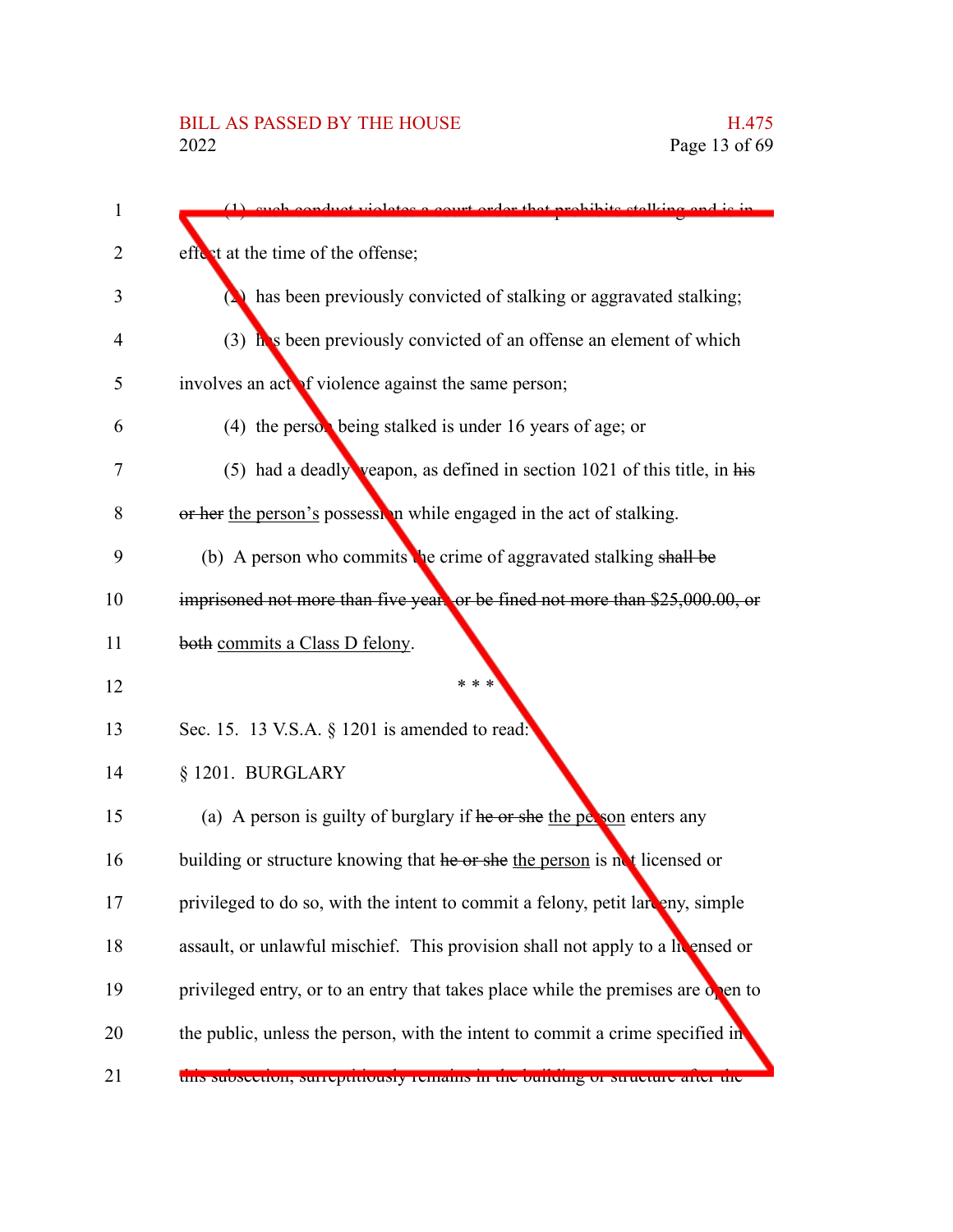| ires or ofter the premises no longer<br>$m_{\rm t}$ to the                                |
|-------------------------------------------------------------------------------------------|
| public.                                                                                   |
| is used in this section:<br>(b)                                                           |
| (1) "Ruilding," "premises," and "structure" shall, in addition to their                   |
| common meanings, include and mean any portion of a building, structure, or                |
| premises that differs from one or more other portions of such building,                   |
| structure, or premises while respect to license or privilege to enter, or to being        |
| open to the public.                                                                       |
| (2) "Occupied dwelling" in eans a building used as a residence, either                    |
| full time or part time, regardless of whether someone is actually present in the          |
| building at the time of entry.                                                            |
| $(c)(1)$ A person convicted of burglary shall be imprisoned not more than 15              |
| years or fined not more than \$1,000.00, or both commits a Class C felony.                |
| (2) A person convicted of burglary and who can jes a dangerous or                         |
| deadly weapon, openly or concealed, shall, in addition to be penalty for the              |
| underlying crime, be imprisoned not more than $20 \frac{5}{2}$ years or <b>F</b> and more |
| than \$10,000.00, or both.                                                                |
| (3) A person convicted of burglary into an occupied dwelling.                             |
| $(A)$ shall be imprisoned not more than 25 years or fined not more                        |
| <del>tnan \$1,000.00, or 00m, or</del>                                                    |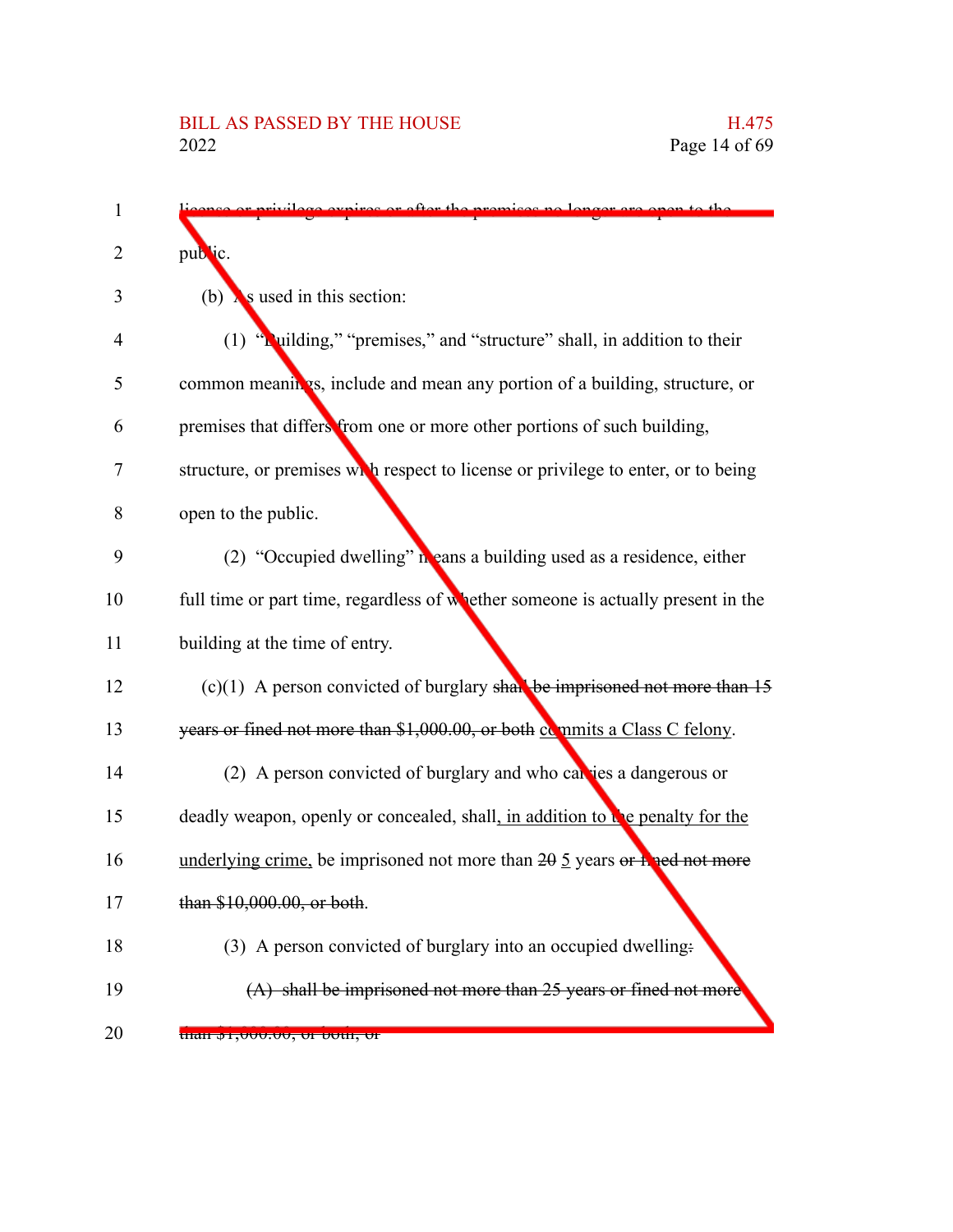| $\mathbf{1}$ | (B) shall in addition to the penalty for the underlying crime be                      |
|--------------|---------------------------------------------------------------------------------------|
| 2            | imprisoned not more than $30\frac{5}{9}$ years or fined not more than \$10,000.00, or |
| 3            | both, if he person carried a dangerous or deadly weapon, openly or concealed,         |
| 4            | during commission of the offense.                                                     |
| 5            | (4) When imposing a sentence under this section, the court shall                      |
| 6            | consider as an aggravating factor whether, during commission of the offense,          |
| 7            | the person entered the building when someone was actually present or used or          |
| 8            | threatened to use force again t the occupant.                                         |
| 9            | Sec. 16. 13 V.S.A. § 1204 is amended to read:                                         |
| 10           | § 1204. MAKING OR HAVING BURGLAR'S TOOLS                                              |
| 11           | A person who manufactures or knowingly has in his or her the person's                 |
| 12           | possession any engine, machine, tool, or improment, adapted and designed for          |
| 13           | cutting through, forcing or breaking open any building, room, vault, safe, or         |
| 14           | other depository, in order to steal therefrom money or other property, knowing        |
| 15           | the same to be adapted and designed for such purpose, with intent to use or           |
| 16           | employ the same therefor, shall be imprisoned not more than $29$ years or fined       |
| 17           | not more than \$10,000.00, or both commits a Class D felony.                          |
| 18           | Sec. 17. 13 V.S.A. § 2405 is amended to read:                                         |
| 19           | § 2405. KIDNAPPING                                                                    |
| 20           |                                                                                       |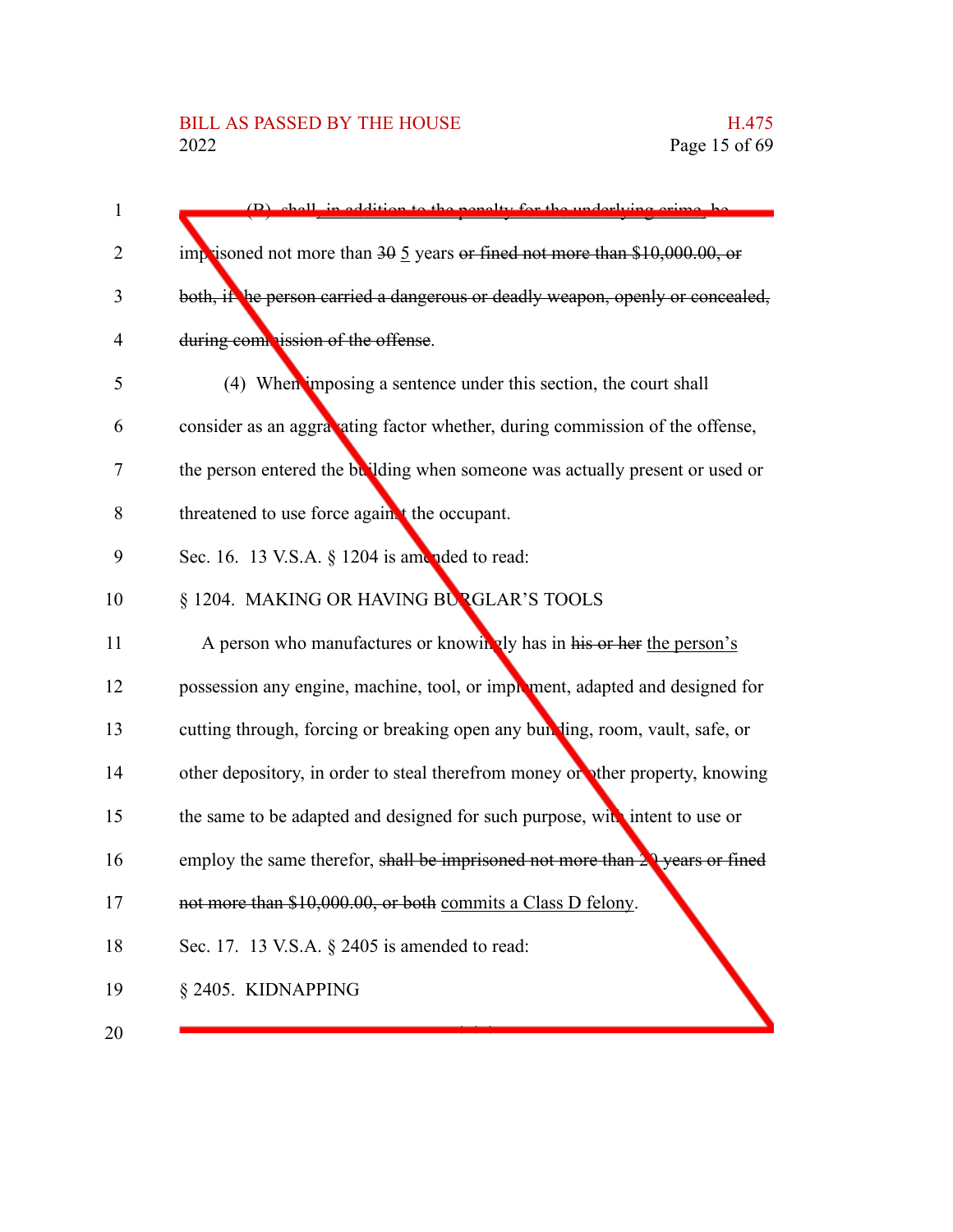| 1              | Kidnanning is nunishable by a m                                                   |
|----------------|-----------------------------------------------------------------------------------|
| $\overline{2}$ | or a fine of not more than \$50,000.00, or both a Class A felony. It is,          |
| 3              | however an affirmative defense which that reduces the penalty to                  |
| $\overline{4}$ | imprisonment for not more than 30 years or a fine of not more than                |
| 5              | \$50,000.00, or beth, a Class B felony that the defendant voluntarily caused the  |
| 6              | release of the victim alive in a safe place before arraignment without having     |
| 7              | caused serious bodily injury to the victim.                                       |
| 8              | Sec. 18. 13 V.S.A. § 2406 is a nended to read:                                    |
| 9              | § 2406. UNLAWFUL RESTRAINT IN THE SECOND DEGREE                                   |
| 10             | (a) A person commits the crime of <b>u</b> plawful restraint in the second degree |
| 11             | if the person:                                                                    |
| 12             | (1) not being a relative of a person under $\frac{1}{2}$ age of 18 years of age,  |
| 13             | knowingly takes, entices, or harbors that person, with out the consent of the     |
| 14             | person's custodian, knowing that he or she has no right to do so; or              |
| 15             | (2) knowingly takes or entices from lawful custody or $\frac{1}{2}$ arbors any    |
| 16             | person who is mentally incompetent, or other person entrusted by uthority of      |
| 17             | law to the custody of another person or an institution, without the consent of    |
| 18             | the person or institution, knowing that he or she has no right to do so; or       |
| 19             | (b) Knowingry restrains another person.                                           |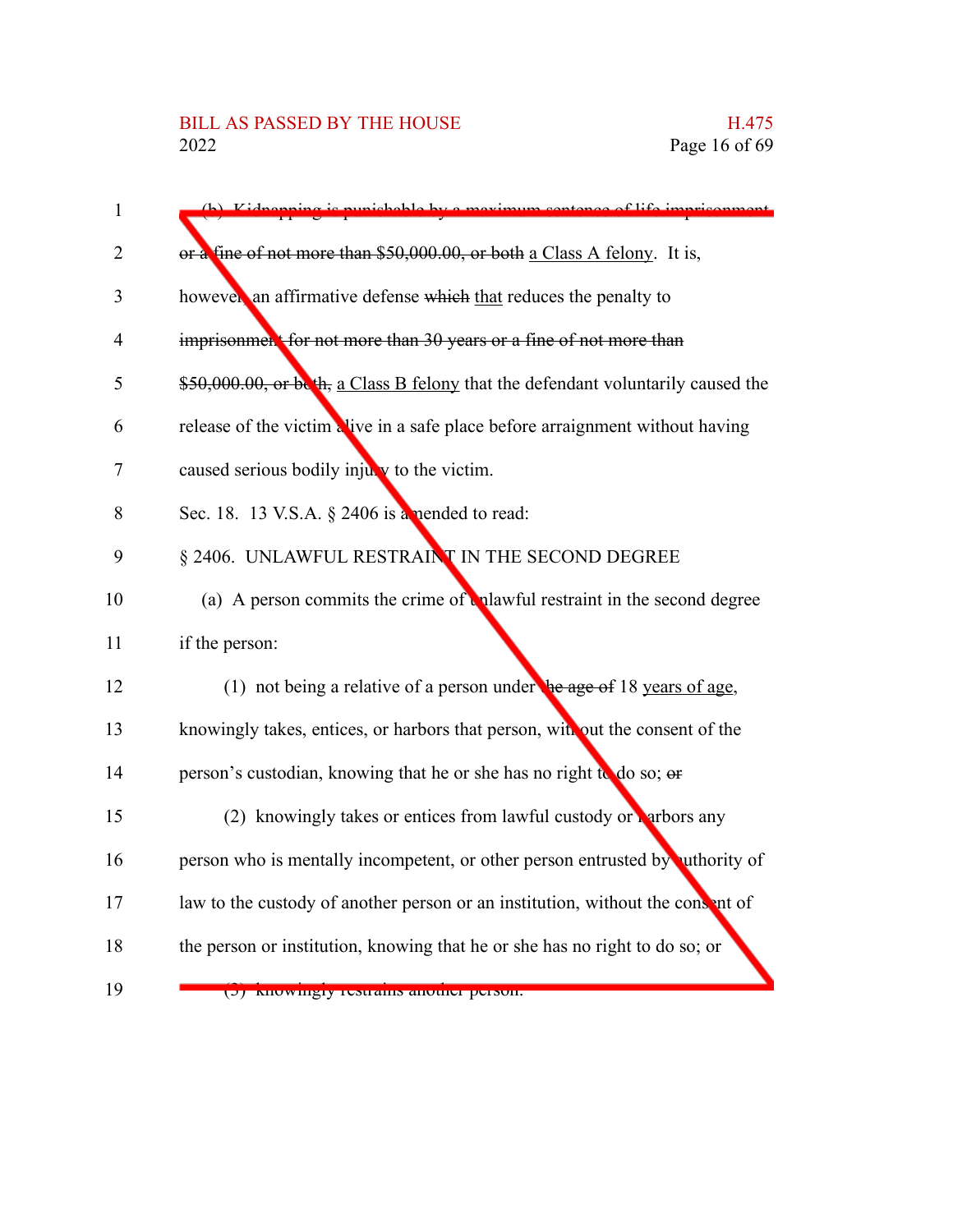# BILL AS PASSED BY THE HOUSE H.475<br>2022 Page 17 of 69

| 1  | $(h)$ It is a defense<br>dor this soction that the defendant                   |
|----|--------------------------------------------------------------------------------|
| 2  | acted reasonably and in good faith to protect the person from imminent         |
| 3  | physical or emotional danger.                                                  |
| 4  | (c) Unla vful restraint in the second degree is punishable by imprisonment     |
| 5  | for not more that five years or a fine of not more than \$25,000.00, or both a |
| 6  | Class D felony.                                                                |
| 7  | Sec. 19. 13 V.S.A. $\S 24\sqrt{7}$ is amended to read:                         |
| 8  | § 2407. UNLAWFUL RESTRAINT IN THE FIRST DEGREE                                 |
| 9  | (a) A person commits the crime of unlawful restraint in the first degree if    |
| 10 | that person:                                                                   |
| 11 | (1) knowingly restrains another per on under circumstances exposing            |
| 12 | that person to a risk of serious bodily injury; $\mathbf{C}$                   |
| 13 | (2) holds another person in a condition of $\mathbf{h}$ voluntary servitude.   |
| 14 | (b) Unlawful restraint in the first degree is punishable by imprisonment for   |
| 15 | not more than 15 years or a fine of not more than \$50,000.00, or both a Class |
| 16 | $C$ felony.                                                                    |
| 17 | Sec. 20. 13 V.S.A. $\S$ 2451 is amended to read:                               |
| 18 | § 2451. CUSTODIAL INTERFERENCE                                                 |
| 19 | (a) A person commits custodial interference by taking, enticing, or keeping    |
| 20 | a china from the china s fawfur custouran, Knowmgry, whilout a fegar fight to  |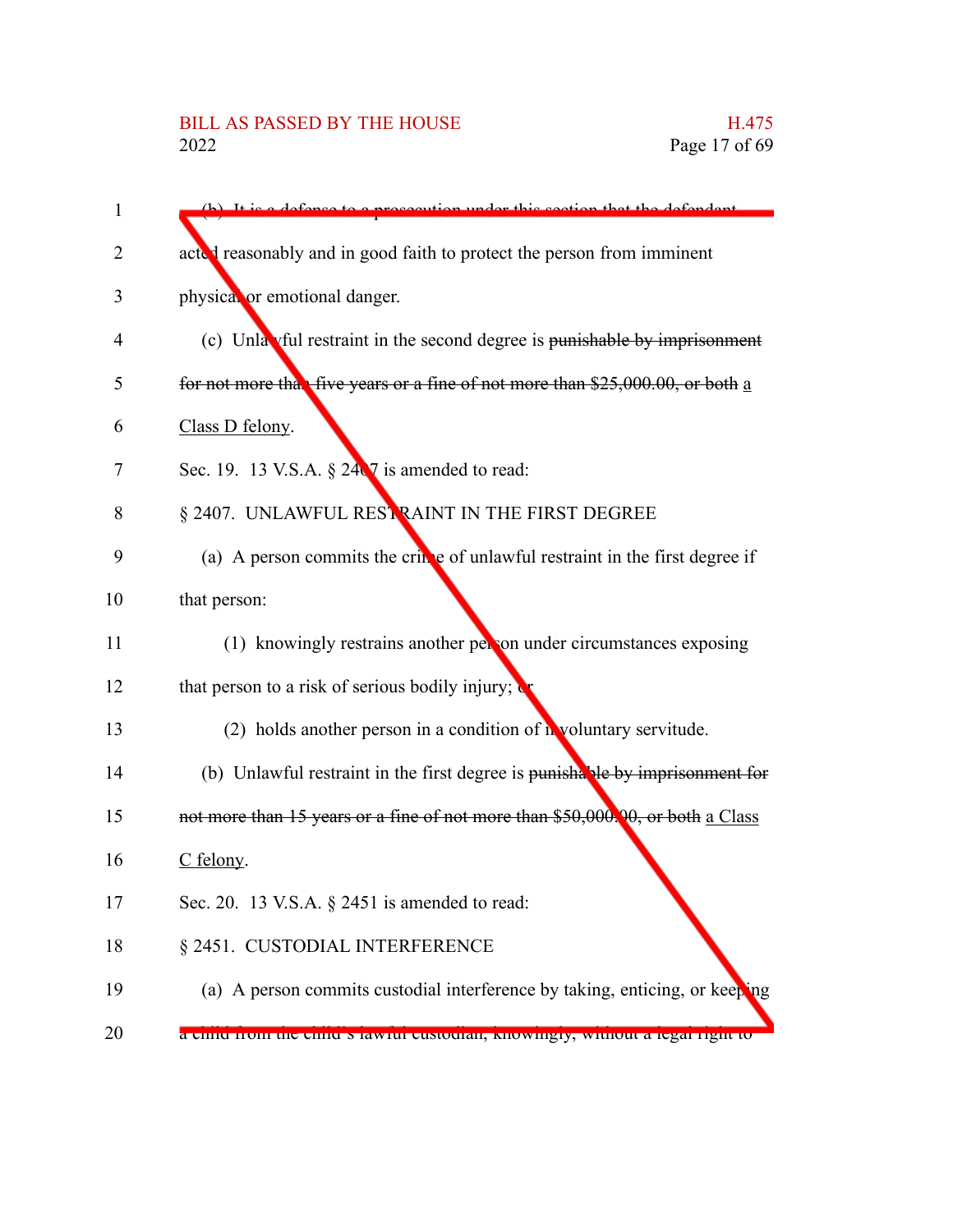| on is a relative of the child and the child is loss than                                |
|-----------------------------------------------------------------------------------------|
| 18 ears old of age.                                                                     |
| person who commits custodial interference shall be imprisoned not<br>(b)                |
| more than Nve years or fined not more than \$5,000.00, or both commits a                |
| Class D felony.                                                                         |
| * * *                                                                                   |
| Sec. 21. 13 V.S.A. $\S$ 6.8 is amended to read:                                         |
| § 608. ASSAULT AND ROBBERY                                                              |
| (a) A person who assaults abother and robs, steals, or takes from his or her            |
| the other person or in his or her the other person's presence money or other            |
| property that may be the subject of larceny shall be imprisoned for not more            |
| than 10 years commits a Class C felony.                                                 |
| (b) A person who, being armed with a dangerous weapon, assaults another                 |
| and robs, steals, or takes from his or her the other person or in his or her the        |
| other person's presence money or other property that may be the subject of              |
| larceny shall, in addition to the penalty for the underlying come, be                   |
| imprisoned for not more than $15 \overline{5}$ years nor less than one year.            |
| (c) If in the attempt or commission of an offense under subsection (a) or               |
| (b) of this section, a person causes bodily injury, such the person shall, $\mathbf{h}$ |
| addition to the penalty for the underlying crime, be imprisoned for not more            |
| than 20-9 years not less than one year. This penalty imposed under this                 |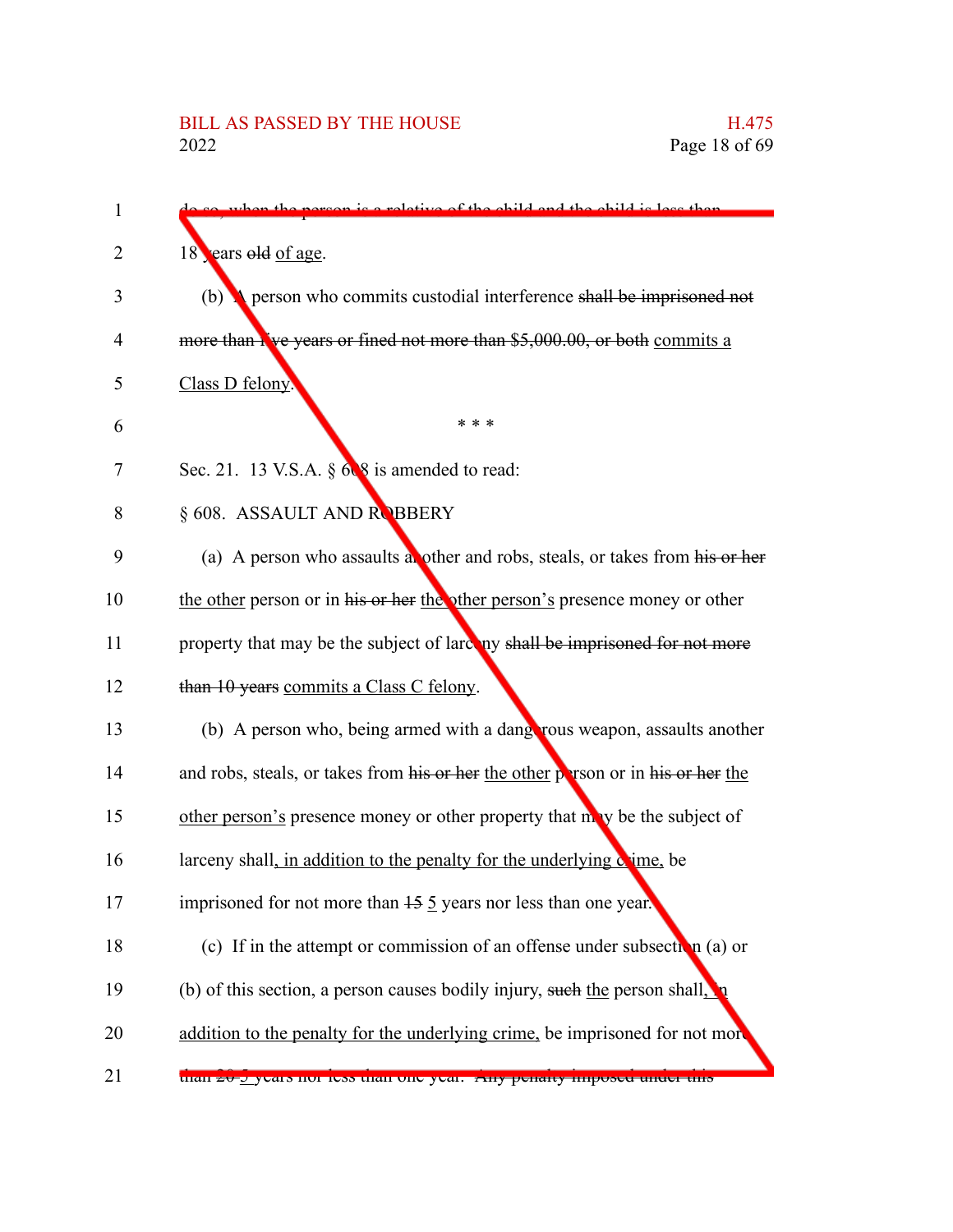| 1  | ubsection shell be in lieu of eny penelty imposed under subsection (a) or $(b)$    |
|----|------------------------------------------------------------------------------------|
| 2  | of this section.                                                                   |
| 3  | Sec. $22 \times 13$ V.S.A. $\S$ 2303 is amended to read:                           |
| 4  | § 2303. PENALTIES FOR FIRST AND SECOND DEGREE MURDER                               |
| 5  | (a)(1) The <b>punishment for murder</b> Murder in the first degree shall be        |
| 6  | imprisonment for:                                                                  |
| 7  | $(A)$ a minimula term of not less than 35 years and a maximum term                 |
| 8  | of life; or                                                                        |
| 9  | (B) life without the possibility of parole a Class A felony, subject to            |
| 10 | the provisions of subsection (b) of this section.                                  |
| 11 | (2) The punishment for murder $\frac{N}{2}$ urder in the second degree shall be    |
| 12 | imprisonment for:                                                                  |
| 13 | $(A)$ a minimum term of not less than $\Box$ years and a maximum term              |
| 14 | of life; or                                                                        |
| 15 | (B) life without the possibility of parole.                                        |
| 16 | (3) Notwithstanding any other provision of law, this ubsection shall               |
| 17 | apply only if the murder was committed on or after the effective date of this      |
| 18 | aet a Class A felony, subject to the provisions of subsection (c) of this section. |
| 19 | (b) The punishment for murder in the first degree shall be imprison pent           |
| 20 | for life and for a minimum term of 35 years unless a jury finds that there an      |
| 21 | aggravating of himgating factors which that justify a unferent minimum term.       |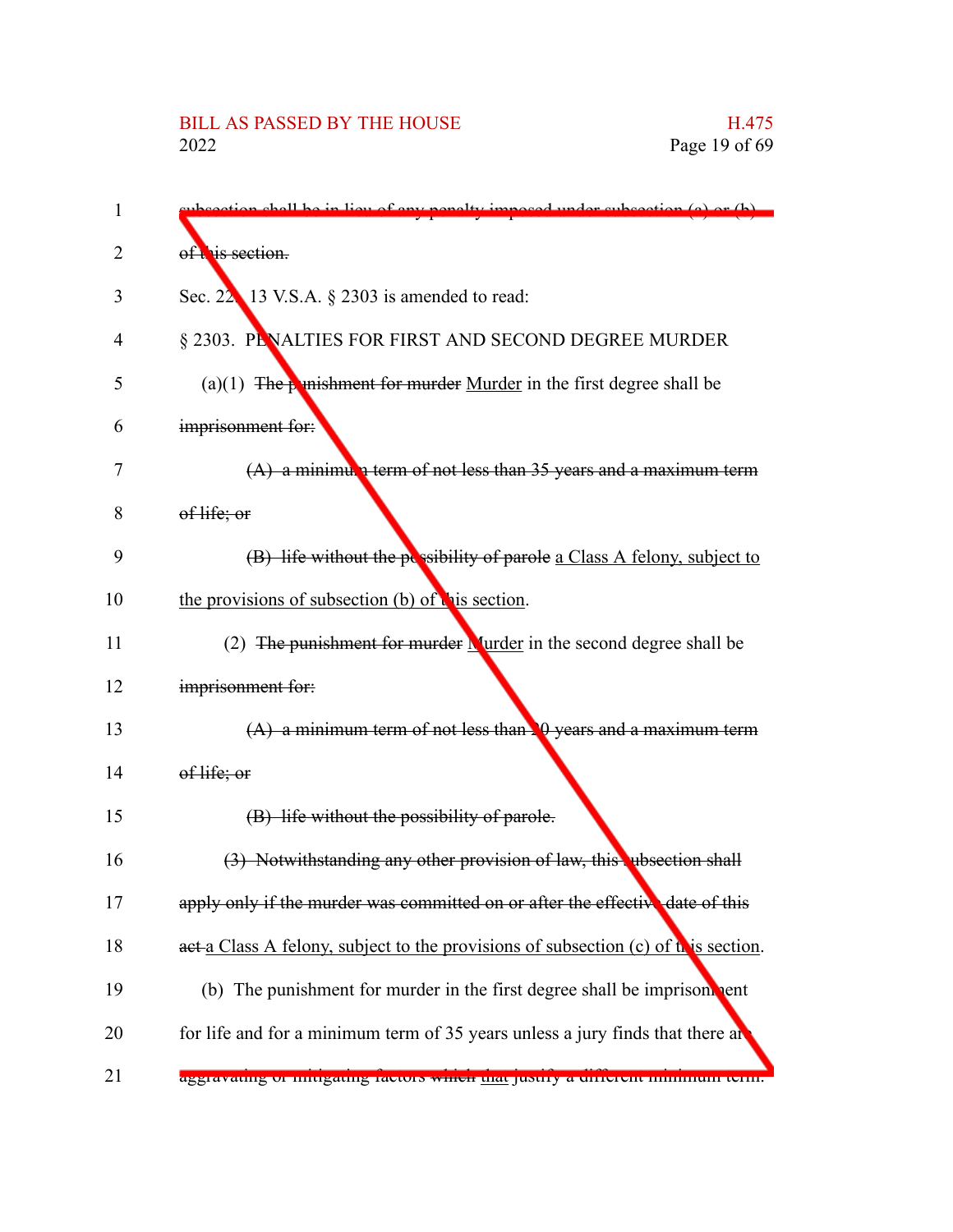| 1  |                                                                                 |
|----|---------------------------------------------------------------------------------|
| 2  | the ourt may set a minimum term longer than 35 years, up to and including       |
| 3  | life without parole. If the jury finds that the mitigating factors outweigh any |
| 4  | aggravating Pactors, the court may set a minimum term at less than 35 years     |
| 5  | but not less than 5 years.                                                      |
| 6  | (c) The punishment for murder in the second degree shall be imprisonment        |
| 7  | for life and for a minimum term of 20 years unless a jury finds that there are  |
| 8  | aggravating or mitigating factors which that justify a different minimum term.  |
| 9  | If the jury finds that the aggravating factors outweigh any mitigating factors, |
| 10 | the court may set a minimum term longer than 20 years, up to and including      |
| 11 | life without parole. If the jury finds that the mitigating factors outweigh any |
| 12 | aggravating factors, the court may set a minimum term at less than 20 years     |
| 13 | but not less than 10 years.                                                     |
| 14 | * * *                                                                           |
| 15 | Sec. 23. 13 V.S.A. § 2304 is amended to read:                                   |
| 16 | § 2304. MANSLAUGHTER- PENALTIES                                                 |
| 17 | A person who commits manslaughter shall be fined not more than                  |
| 18 | \$3,000.00 or imprisoned for not less than one year nor more than 15 years,     |
| 19 | <del>bour commus a Ciass C reiony.</del>                                        |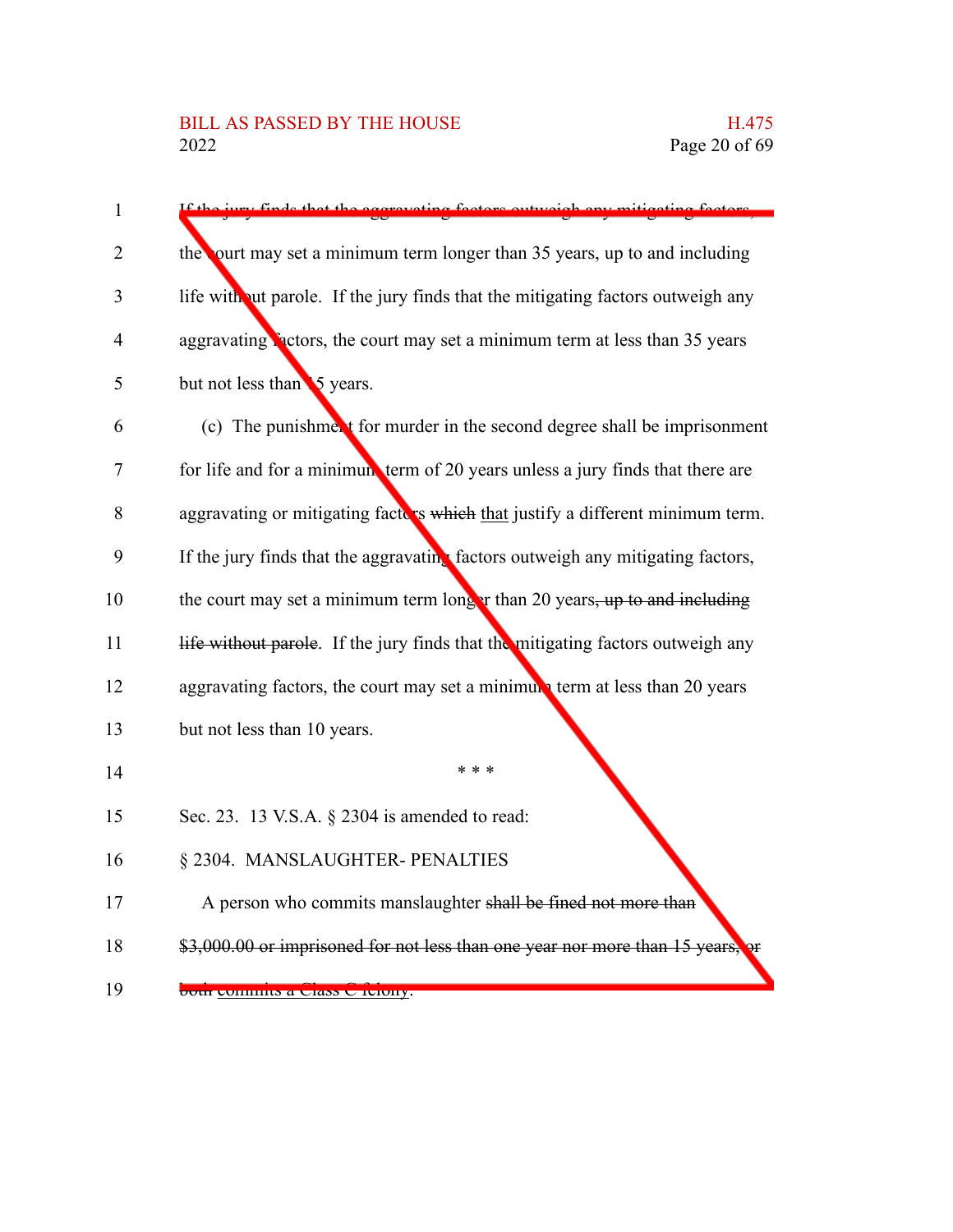$1270$  is amended to § 1378. NEGLECT (a) A caregiver who intentionally or recklessly neglects a vulnerable adult shall be imprisoned not more than 18 months or fined not more than \$10,000.00, or both commits a Class A misdemeanor. (b) A caregiver who violates subsection (a) of this section, and as a result of such neglect, serious bodily injury occurs to the vulnerable adult, shall be imprisoned not more than 15 years or fined not more than \$10,000.00, or both commits a Class B misdemeanor. Sec. 25. EFFECTIVE DATE This act shall take effect on July 1, 2022. *Sec. 1. 13 V.S.A. § 1023 is amended to read: § 1023. SIMPLE ASSAULT (a) A person is guilty of simple assault if he or she: (1) attempts to cause or purposely, knowingly, or recklessly causes bodily injury to another; or (2) negligently causes bodily injury to another with a deadly weapon; or (3) attempts by physical menace to put another in fear of imminent serious bodily injury. (b) A person who is convicted of simple assault shall be imprisoned for not* 1 2 3 4 5 6 7 8 9 10 11

*more than one year or fined not more than \$1,000.00, or both commits a Class*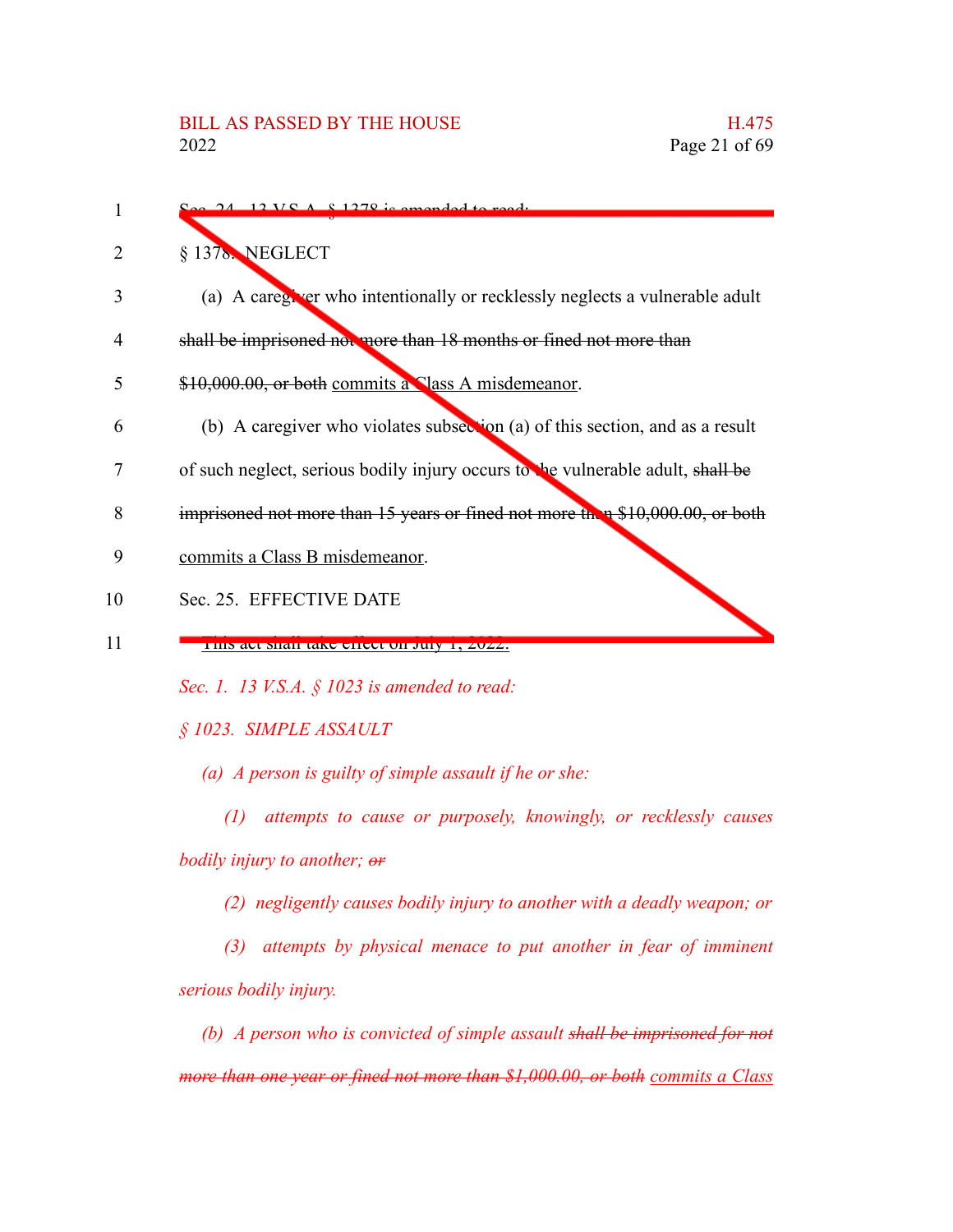*B misdemeanor, provided that, notwithstanding section 53 of this title, the person shall not be fined more than \$1,000.00, unless the offense is committed in a fight or scuffle entered into by mutual consent, in which case a person convicted of simple assault shall be imprisoned not more than 60 days or fined not more than \$500.00, or both commits a Class D misdemeanor.*

*Sec. 2. 13 V.S.A. § 1024 is amended to read:*

*§ 1024. AGGRAVATED ASSAULT*

*(a) A person is guilty of aggravated assault if the person:*

*(1) attempts to cause serious bodily injury to another, or causes such injury purposely, knowingly, or recklessly under circumstances manifesting extreme indifference to the value of human life;*

*(2) attempts to cause or purposely or knowingly causes bodily injury to another with a deadly weapon;*

*(3) for a purpose other than lawful medical or therapeutic treatment, the person intentionally causes stupor, unconsciousness, or other physical or mental impairment or injury to another person by administering to the other person without the other person's consent a drug, substance, or preparation capable of producing the intended harm;*

*(4) with intent to prevent a law enforcement officer from performing a lawful duty, the person causes physical injury to any person; or*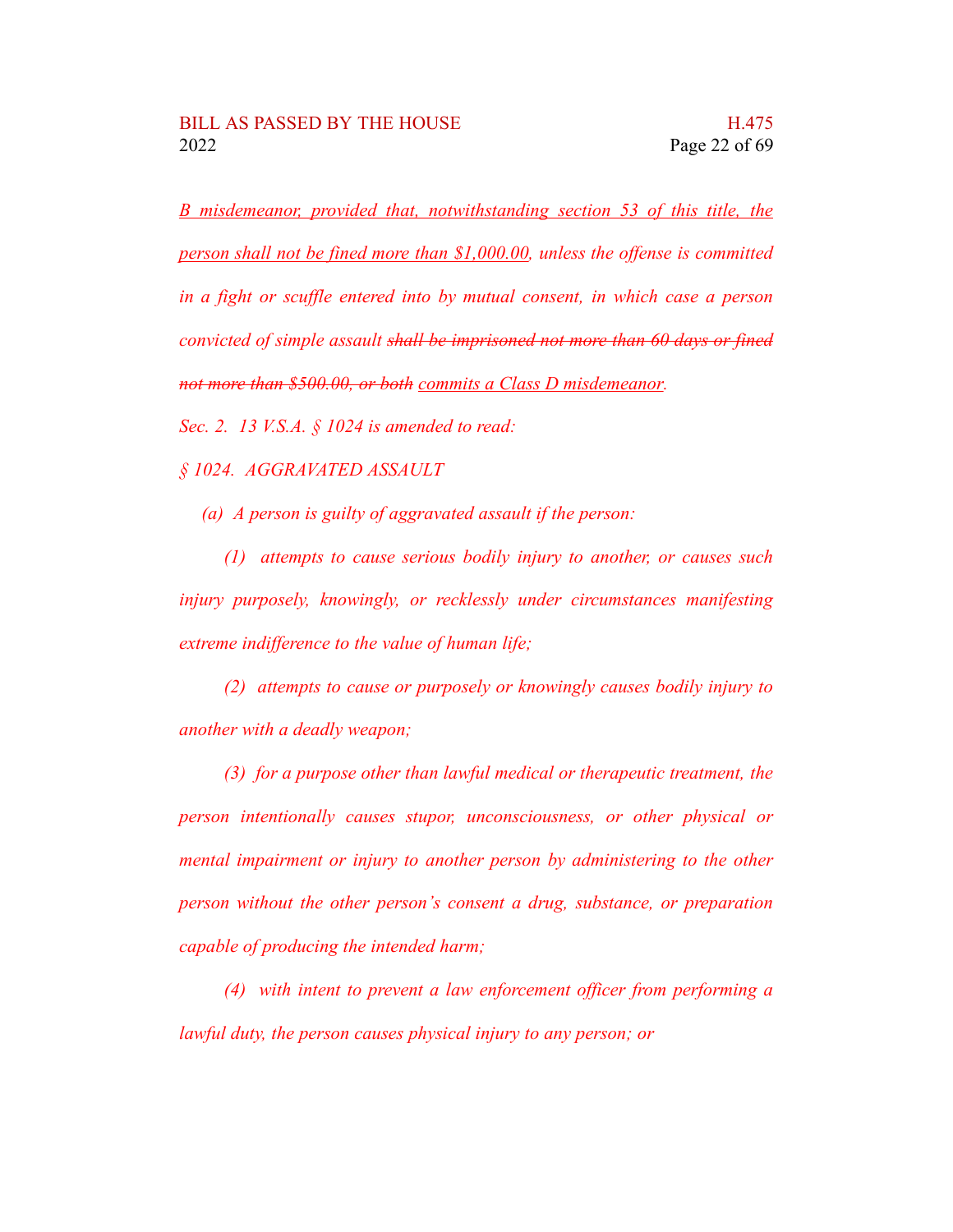*(5) is armed with a deadly weapon and threatens to use the deadly weapon on another person.*

*(b) A person found guilty of violating a provision of subdivision (a)(1) or (2) of this section shall be imprisoned for not more than 15 years or fined not more than \$10,000.00, or both commits a Class C felony, provided that, notwithstanding section 53 of this title, the person shall not be fined more than \$10,000.00.*

*(c) A person found guilty of violating a provision of subdivision (a)(3), (4), or (5) of this section shall be imprisoned for not more than five years or fined not more than \$5,000.00, or both commits a Class D felony, provided that, notwithstanding section 53 of this title, the person shall not be fined more than \$5,000.00.*

*\* \* \**

*Sec. 3. 13 V.S.A. § 1026 is amended to read:*

*§ 1026. DISORDERLY CONDUCT*

*(a) A person is guilty of disorderly conduct if he or she the person, with intent to cause public inconvenience or annoyance, or recklessly creates a risk thereof:*

*(1) engages in fighting or in violent, tumultuous, or threatening behavior;*

*(2) makes unreasonable noise;*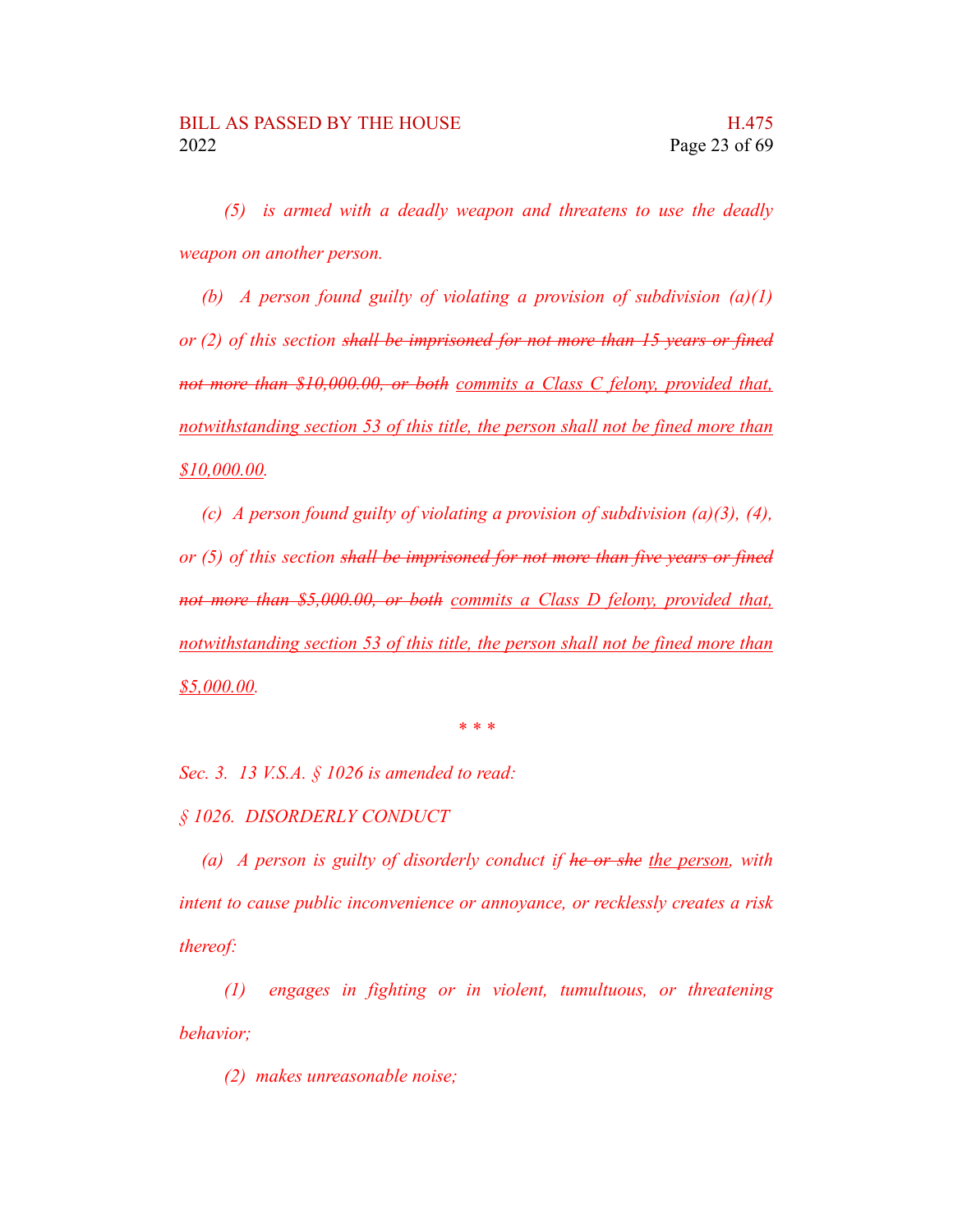*(3) in a public place, uses abusive or obscene language;*

*(4) without lawful authority, disturbs any lawful assembly or meeting of persons; or*

*(5) obstructs vehicular or pedestrian traffic.*

*(b) A person who is convicted of disorderly conduct shall be imprisoned for not more than 60 days or fined not more than \$500.00, or both. A person who is convicted of a second or subsequent offense under this section shall be imprisoned for not more than 120 days or fined not more than \$1,000.00, or both commits a Class D misdemeanor.*

*Sec. 4. 13 V.S.A. § 1026a is amended to read:*

*§ 1026a. AGGRAVATED DISORDERLY CONDUCT*

*(a) A person is guilty of aggravated disorderly conduct if he or she engages in a course of conduct directed at a specific person with the intent to cause the person inconvenience or annoyance, or to disturb the person's peace, quiet, or right of privacy and:*

*(1) engages in fighting or in violent, tumultuous, or threatening behavior;*

*(2) makes unreasonable noise;*

*(3) in a public place, uses abusive or obscene language; or*

*(4) threatens bodily injury or serious bodily injury, or threatens to commit a felony crime of violence as defined in section 11a of this title.*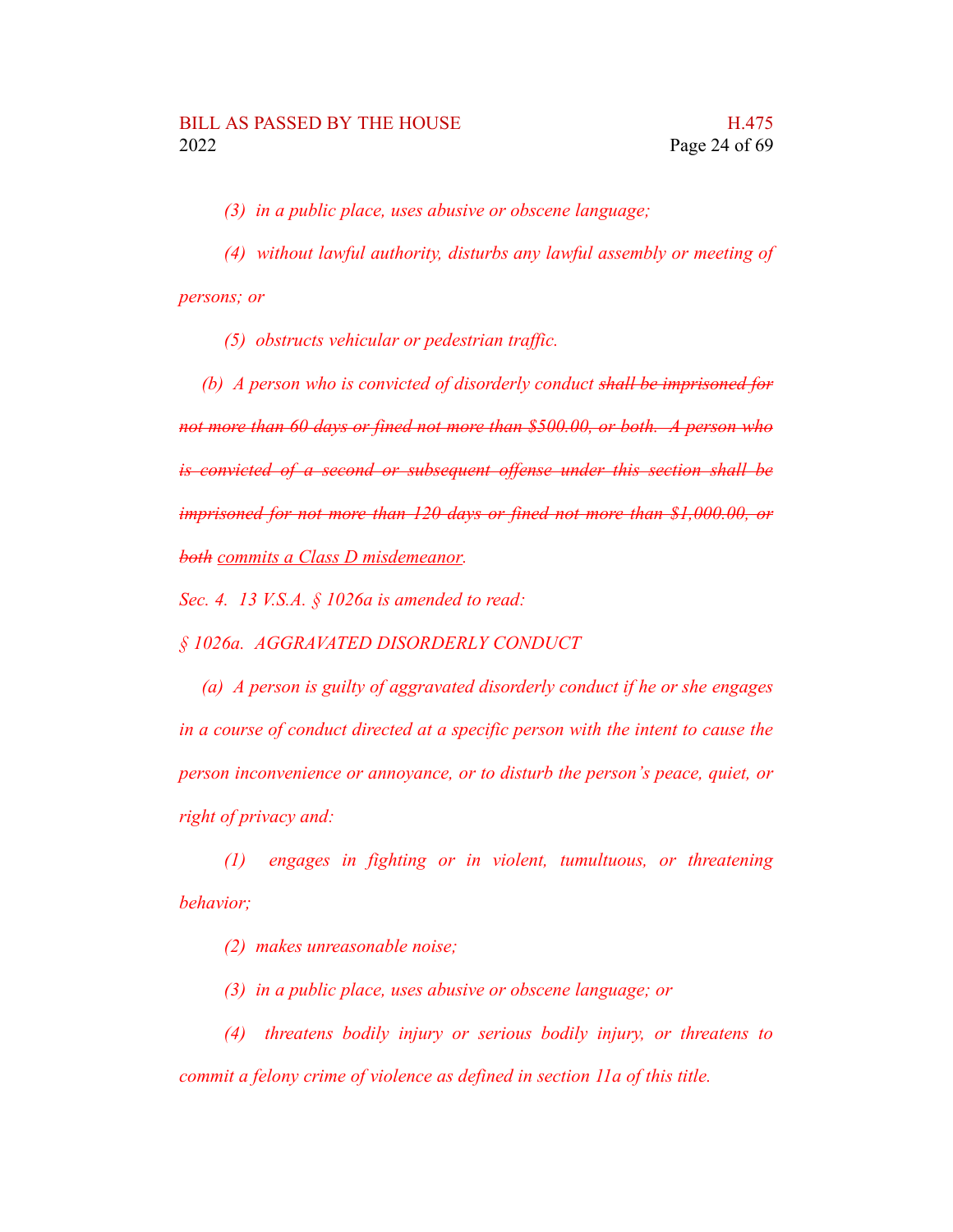*(b) A person who is convicted of aggravated disorderly conduct shall be imprisoned not more than 180 days or fined not more than \$2,000.00, or both commits a Class C misdemeanor.*

*Sec. 5. 13 V.S.A. § 1027 is amended to read:*

#### *§ 1027. DISTURBING PEACE BY USE OF TELEPHONE OR OTHER*

### *ELECTRONIC COMMUNICATIONS*

*(a) A person who, with intent to terrify, intimidate, threaten, harass, or annoy, makes contact by means of a telephonic or other electronic communication with another and makes any request, suggestion, or proposal that is obscene, lewd, lascivious, or indecent; threatens to inflict injury or physical harm to the person or property of any person; or disturbs, or attempts to disturb, by repeated telephone calls or other electronic communications, whether or not conversation ensues, the peace, quiet, or right of privacy of any person at the place where the communication or communications are received shall be fined not more than \$250.00 or be imprisoned not more than three months, or both. If the defendant has previously been convicted of a violation of this section or of an offense under the laws of another state or of the United States that would have been an offense under this section if committed in this State, the defendant shall be fined not more than \$500.00 or imprisoned for not more than six months, or both commits a Class D misdemeanor, provided that,*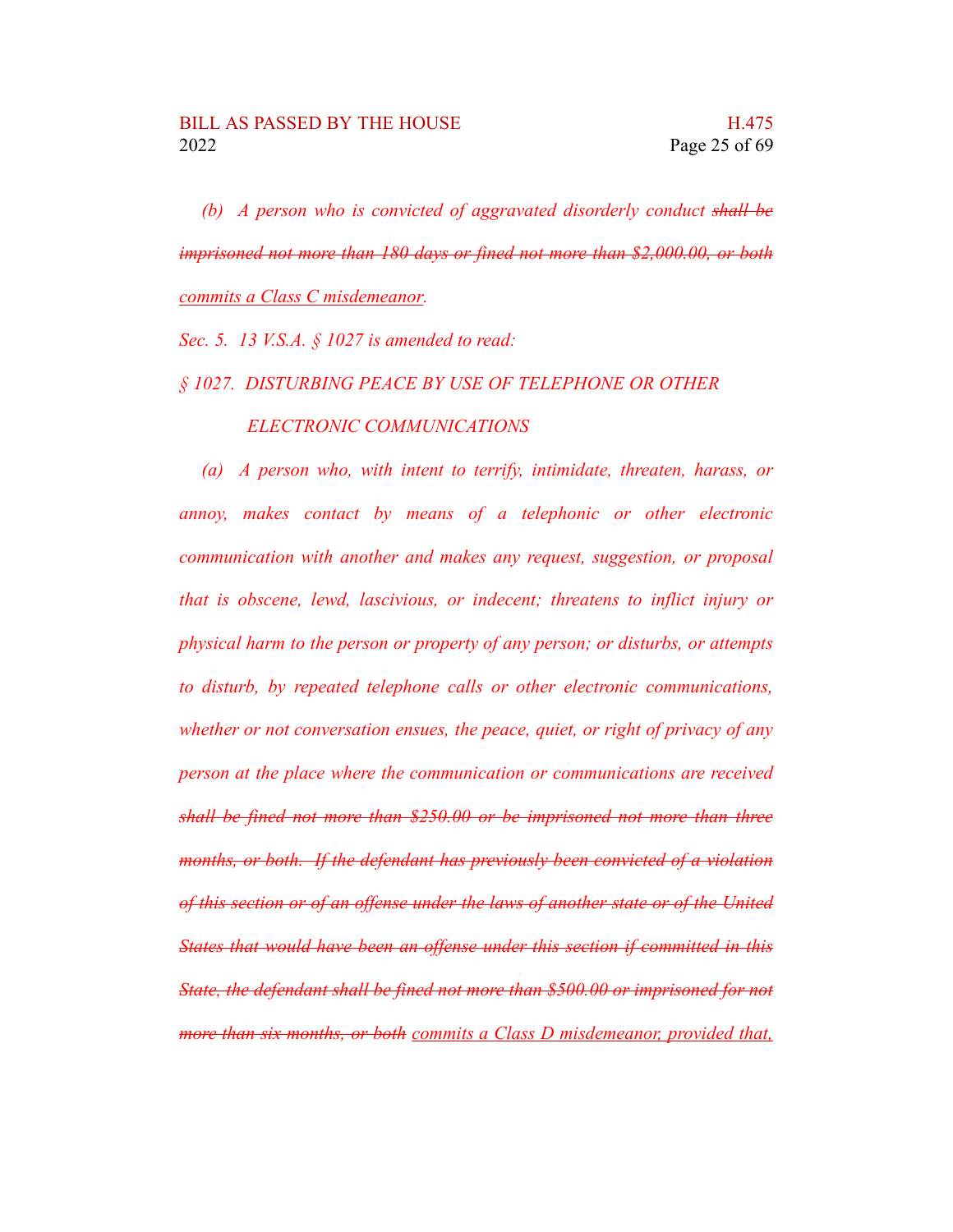*notwithstanding section 53 of this title, the person shall not be fined more than \$250.00.*

*\* \* \**

*Sec. 6. 13 V.S.A. § 1028 is amended to read:*

*§ 1028. ASSAULT OF PROTECTED PROFESSIONAL; ASSAULT WITH BODILY FLUIDS*

*(a)(1) A person convicted of a simple or aggravated assault against a protected professional as defined in subdivision (d)(1) of this section while the protected professional is performing a lawful duty, or with the intent to prevent the protected professional from performing his or her the professional's lawful duty, in addition to any other penalties imposed under sections 1023 and 1024 of this title, shall:*

*(1)(A) for the first offense, be imprisoned not more than one year commits a Class B misdemeanor;*

*(2)(B) for the second offense and subsequent offenses, be imprisoned not more than 10 years commits a Class C felony.*

*(2) Notwithstanding section 53 of this title, a person who violates this subsection shall not be subject to an additional fine beyond that provided in sections 1023 and 1024 of this title.*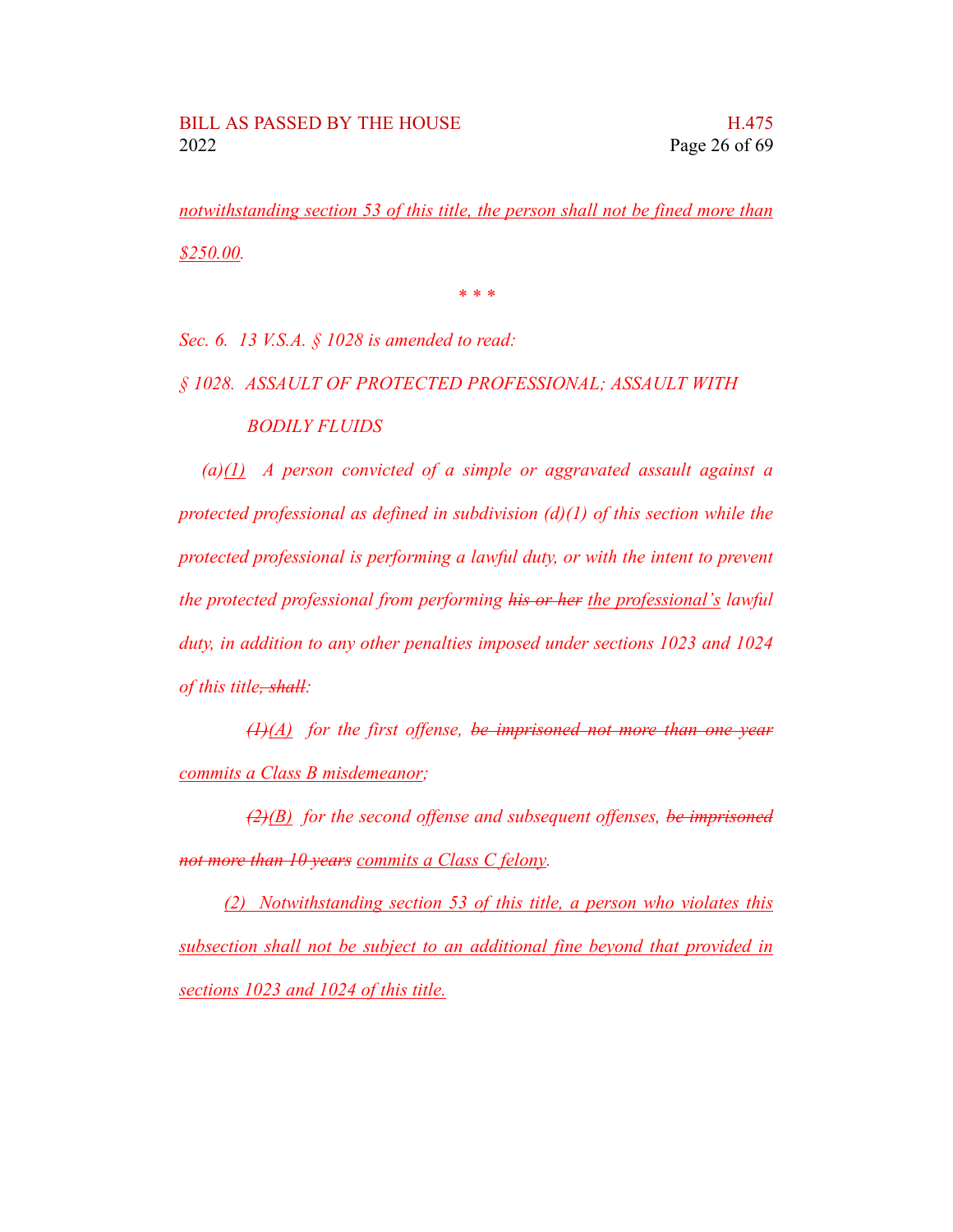*(b)(1) No person shall intentionally cause blood, vomitus, excrement, mucus, saliva, semen, or urine to come in contact with a protected professional while the person is performing a lawful duty.*

*(2) A person who violates this subsection shall be imprisoned not more than one year or fined not more than \$1,000.00, or both commits a Class B misdemeanor, provided that, notwithstanding section 53 of this title, the person shall not be fined more than \$1,000.00.*

*\* \* \**

*Sec. 7. 13 V.S.A. § 1028a is amended to read:*

*§ 1028a. ASSAULT OF CORRECTIONAL OFFICER; ASSAULT WITH BODILY FLUIDS*

*(a)(1) A person convicted of a simple or aggravated assault against an employee of the Department of Corrections whose official duties or job classification includes the supervision or monitoring of a person on parole, probation, or serving any sentence of incarceration whether inside or outside a correctional facility, and who was performing a lawful duty, in addition to any other penalties imposed under sections 1023 and 1024 of this title, shall:*

*(1)(A) for the first offense, be imprisoned not more than one year commits a Class B misdemeanor; and*

*(2)(B) for the second offense and subsequent offenses, be imprisoned not more than 10 years commits a Class C felony.*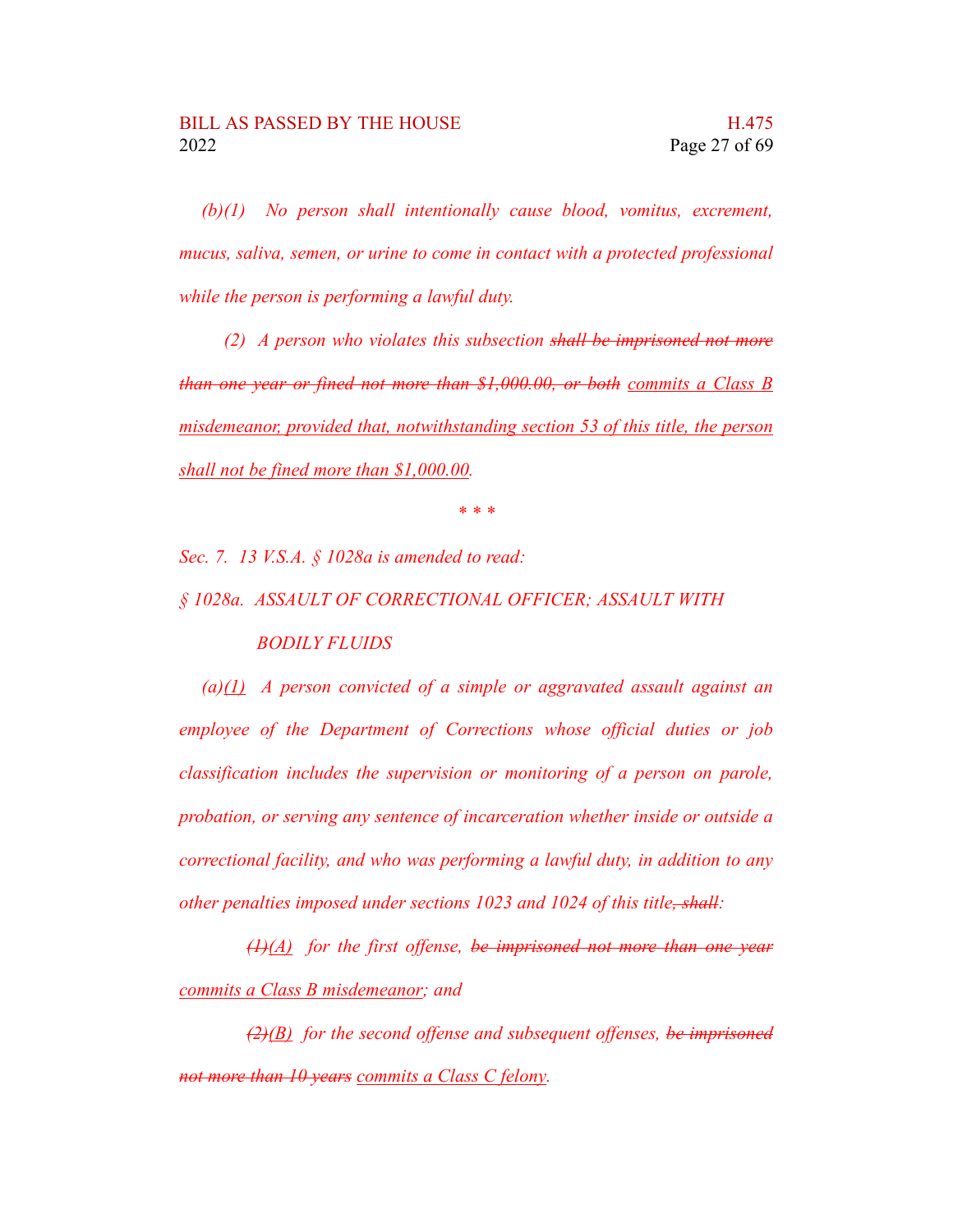*(2) Notwithstanding section 53 of this title, a person who violates this subsection shall not be subject to an additional fine beyond that provided in sections 1023 and 1024 of this title.*

*(b) No person shall intentionally cause blood, vomitus, excrement, mucus, saliva, semen, or urine to come in contact with:*

*(1) any person lawfully present in a correctional facility unless the person's presence within the facility requires the contact; or*

*(2) an employee of a correctional facility acting in the scope of employment unless the employee's scope of employment requires the contact.*

*(c) A person who violates subsection (b) of this section shall be imprisoned not more than two years or fined not more than \$1,000.00, or both commits a Class A misdemeanor, provided that, notwithstanding section 53 of this title, the person shall not be fined more than \$1,000.00.*

*(d) A sentence imposed for a conviction of this section shall be served consecutively with and not concurrently with any other sentence.*

*Sec. 8. 13 V.S.A. § 1030 is amended to read:*

*§ 1030. VIOLATION OF AN ABUSE PREVENTION ORDER, AN ORDER AGAINST STALKING OR SEXUAL ASSAULT, OR A PROTECTIVE ORDER CONCERNING CONTACT WITH A CHILD*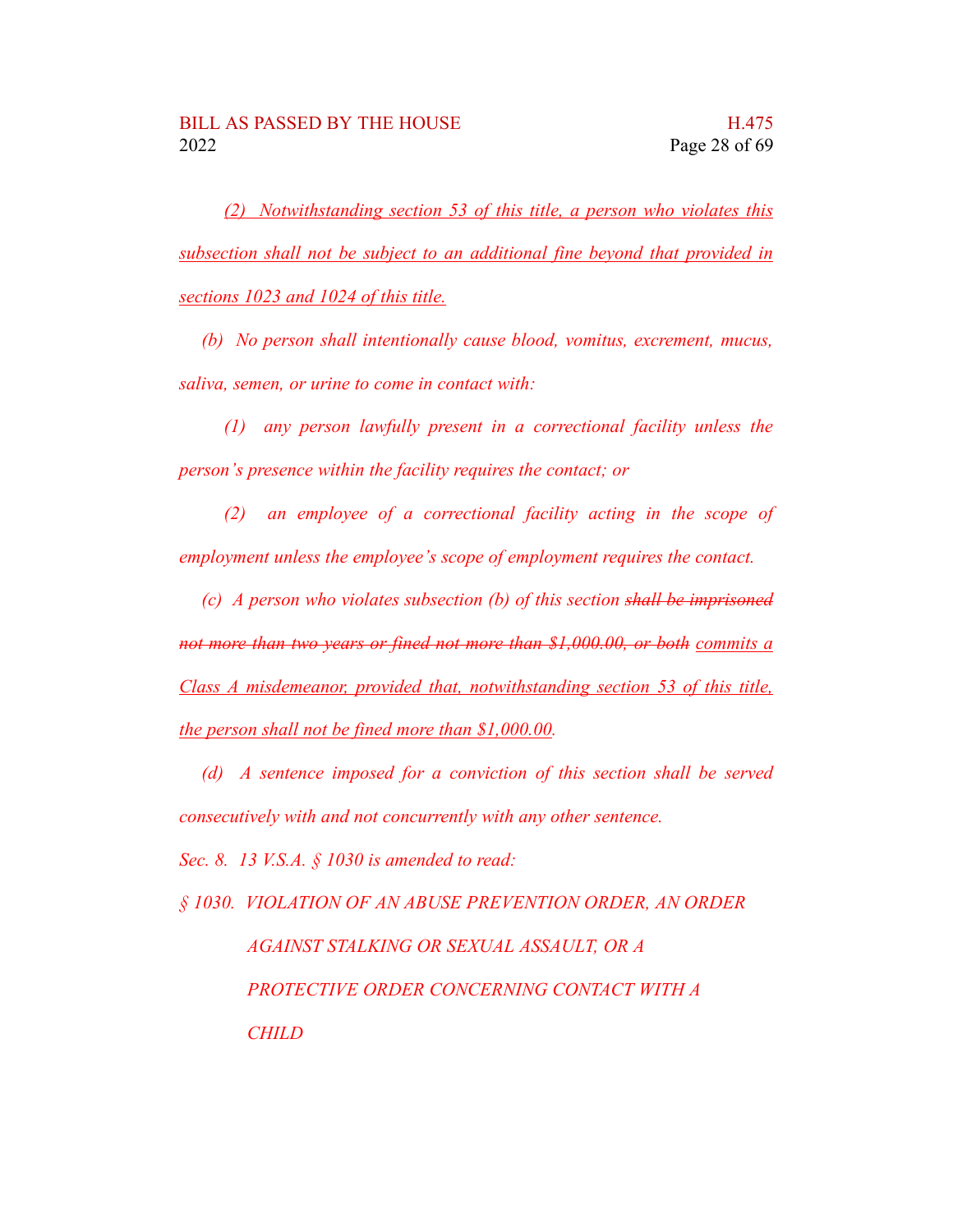*(a) A person who intentionally commits an act prohibited by a court or who fails to perform an act ordered by a court, in violation of an abuse prevention order issued under 15 V.S.A. chapter 21 or 33 V.S.A. chapter 69, a protective order that concerns contact with a child and is issued under 33 V.S.A. chapter 51, or an order against stalking or sexual assault issued under 12 V.S.A. chapter 178, after the person has been served notice of the contents of the order as provided in those chapters; or in violation of a foreign abuse prevention order or an order against stalking or sexual assault issued by a court in any other state, federally recognized Indian tribe, territory or possession of the United States, the Commonwealth of Puerto Rico, or the District of Columbia shall be imprisoned not more than one year or fined not more than \$5,000.00, or both commits a Class B misdemeanor.*

*(b) A person who is convicted of a second or subsequent offense under this section or is convicted of an offense under this section and has previously been convicted of domestic assault under section 1042 of this title, first degree aggravated domestic assault under section 1043 of this title, or second degree aggravated domestic assault under section 1044 of this title shall be imprisoned not more than three years or fined not more than \$25,000.00, or both commits a Class E felony.*

*\* \* \**

*Sec. 9. 13 V.S.A. § 1031 is amended to read:*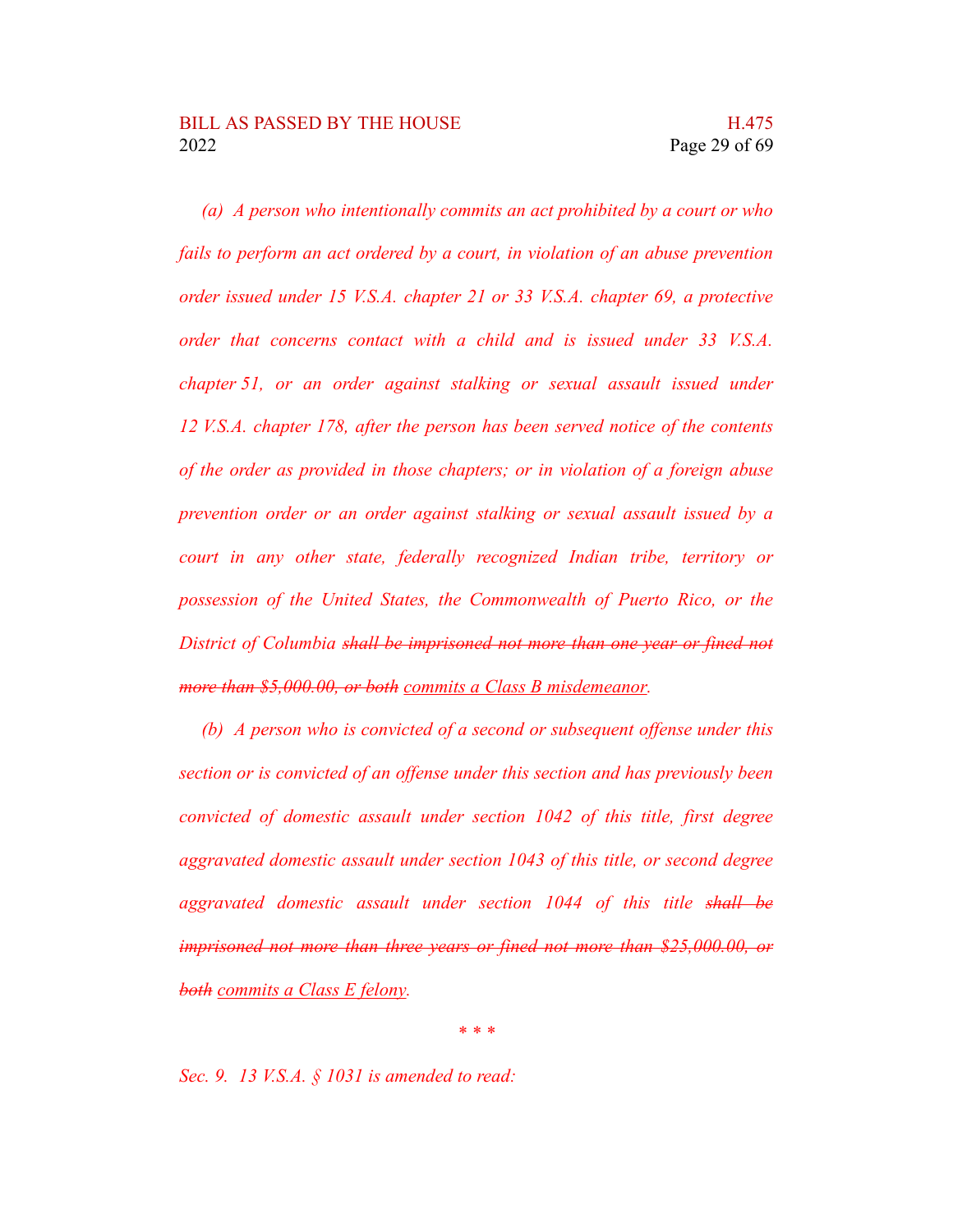### *§ 1031. INTERFERENCE WITH ACCESS TO EMERGENCY SERVICES*

*A person who, during or after the commission of a crime, willfully prevents or attempts to prevent a person from seeking or receiving emergency medical assistance, emergency assistance from a third party, or emergency assistance from law enforcement shall be imprisoned not more than one year or fined not more than \$5,000.00, or both commits a Class B misdemeanor.*

*Sec. 10. 13 V.S.A. § 1042 is amended to read:*

*§ 1042. DOMESTIC ASSAULT*

*Any person who attempts to cause or willfully or recklessly causes bodily injury to a family or household member or willfully causes a family or household member to fear imminent serious bodily injury shall be imprisoned not more than 18 months or fined not more than \$5,000.00, or both commits a Class B misdemeanor and shall, in addition to the penalty for that offense, be imprisoned not more than an additional six months.*

*Sec. 11. 13 V.S.A. § 1043 is amended to read:*

*§ 1043. FIRST DEGREE AGGRAVATED DOMESTIC ASSAULT*

*(a) A person commits the crime of first degree aggravated domestic assault if the person:*

*(1) attempts to cause or willfully or recklessly causes serious bodily injury to a family or household member; or*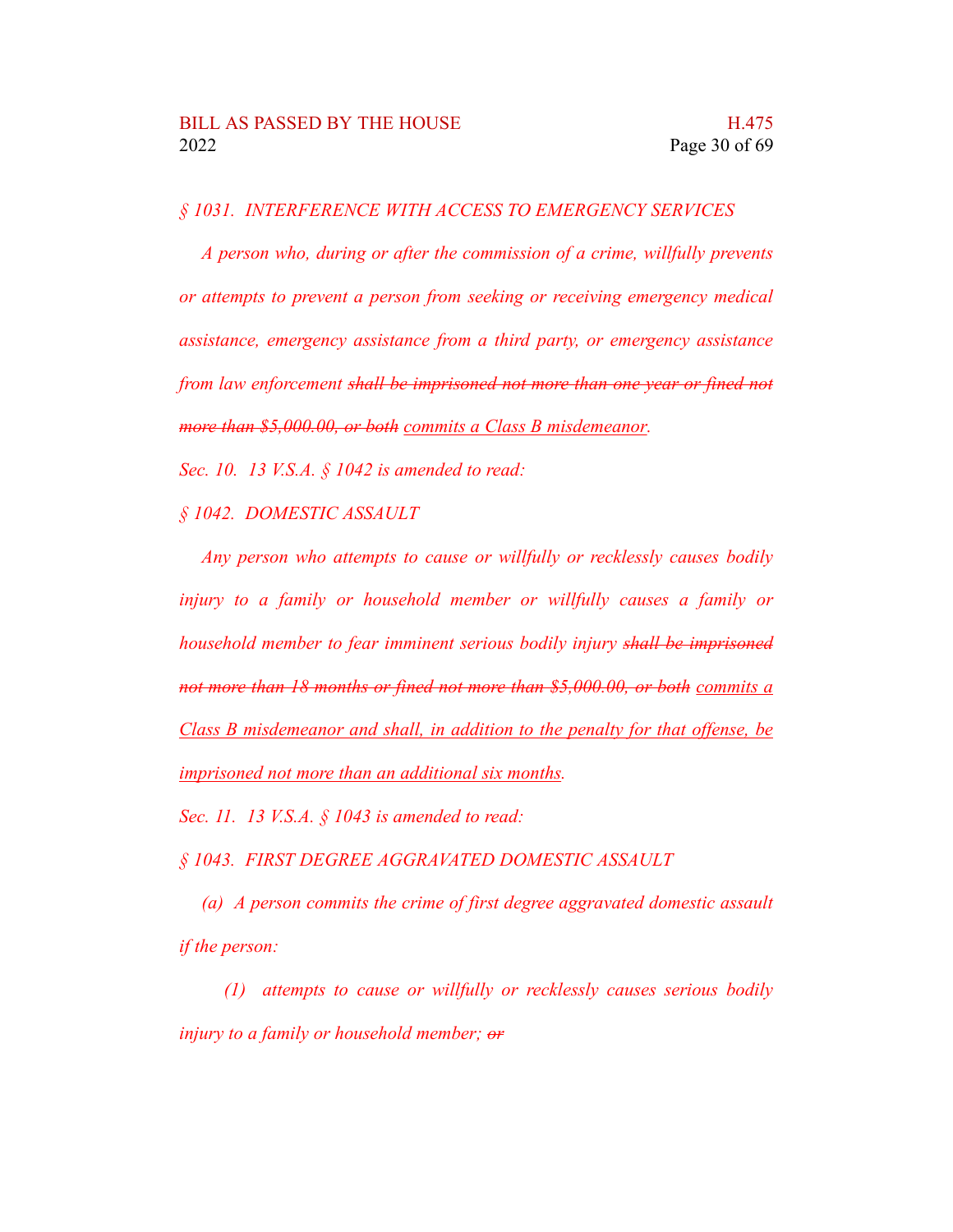*(2) uses, attempts to use, or is armed with a deadly weapon and threatens to use the deadly weapon on a family or household member; or*

*(3) commits the crime of domestic assault and has been previously convicted of aggravated domestic assault.*

*(b) A person who commits the crime of first degree aggravated domestic assault shall be imprisoned not more than 15 years or fined not more than \$25,000.00, or both commits a Class C felony and shall, in addition to the penalty for that offense, be imprisoned not more than an additional five years.*

*(c) Conduct constituting the offense of first degree aggravated domestic assault under this section shall be considered a violent act for the purpose of determining bail.*

*Sec. 12. 13 V.S.A. § 1044 is amended to read:*

*§ 1044. SECOND DEGREE AGGRAVATED DOMESTIC ASSAULT*

*(a) A person commits the crime of second degree aggravated domestic assault if the person:*

*(1) Commits the crime of domestic assault and such conduct violates:*

*(A) specific conditions of a criminal court order in effect at the time of the offense imposed to protect that other person;*

*(B) a final abuse prevention order issued under 15 V.S.A. § 1103 or a similar order issued in another jurisdiction;*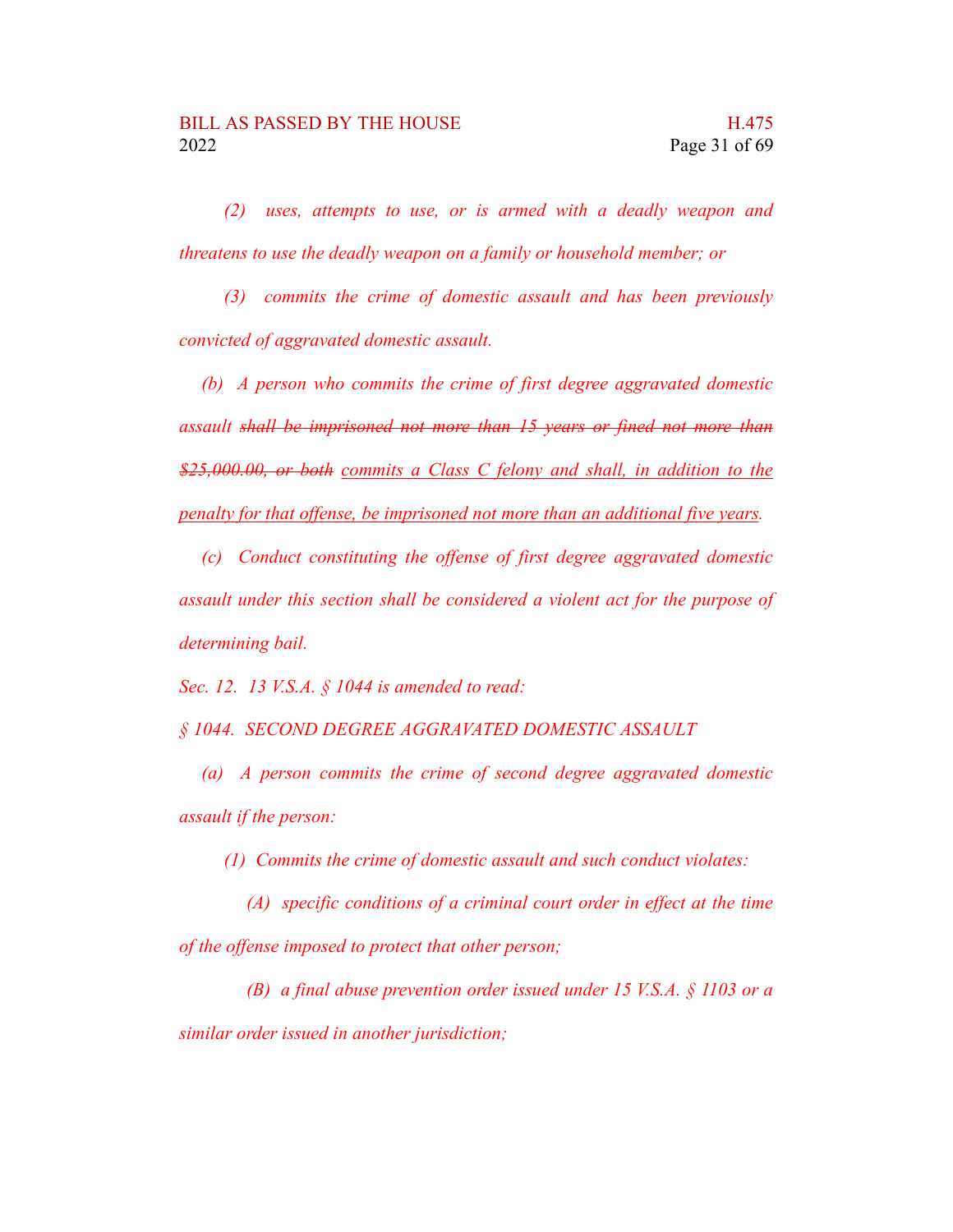*(C) a final order against stalking or sexual assault issued under 12 V.S.A. § 5133 or a similar order issued in another jurisdiction; or*

*(D) a final order against abuse of a vulnerable adult issued under 33 V.S.A. § 6935 or a similar order issued in another jurisdiction.*

*(2) Commits the crime of domestic assault; and:*

*(A) has a prior conviction within the last 10 years for violating an abuse prevention order issued under section 1030 of this title; or*

*(B) has a prior conviction for domestic assault under section 1042 of this title or a prior conviction in another jurisdiction for an offense that, if committed within the State, would constitute a violation of section 1042 of this title.*

*(3) As used in this subsection:*

*(A) "Issued in another jurisdiction" means issued by a court in any other state; in a federally recognized Indian tribe, territory, or possession of the United States; in the Commonwealth of Puerto Rico; or in the District of Columbia.*

*(B) "Prior conviction in another jurisdiction" means a conviction issued by a court in any other state; in a federally recognized Indian tribe, territory, or possession of the United States; in the Commonwealth of Puerto Rico; or in the District of Columbia.*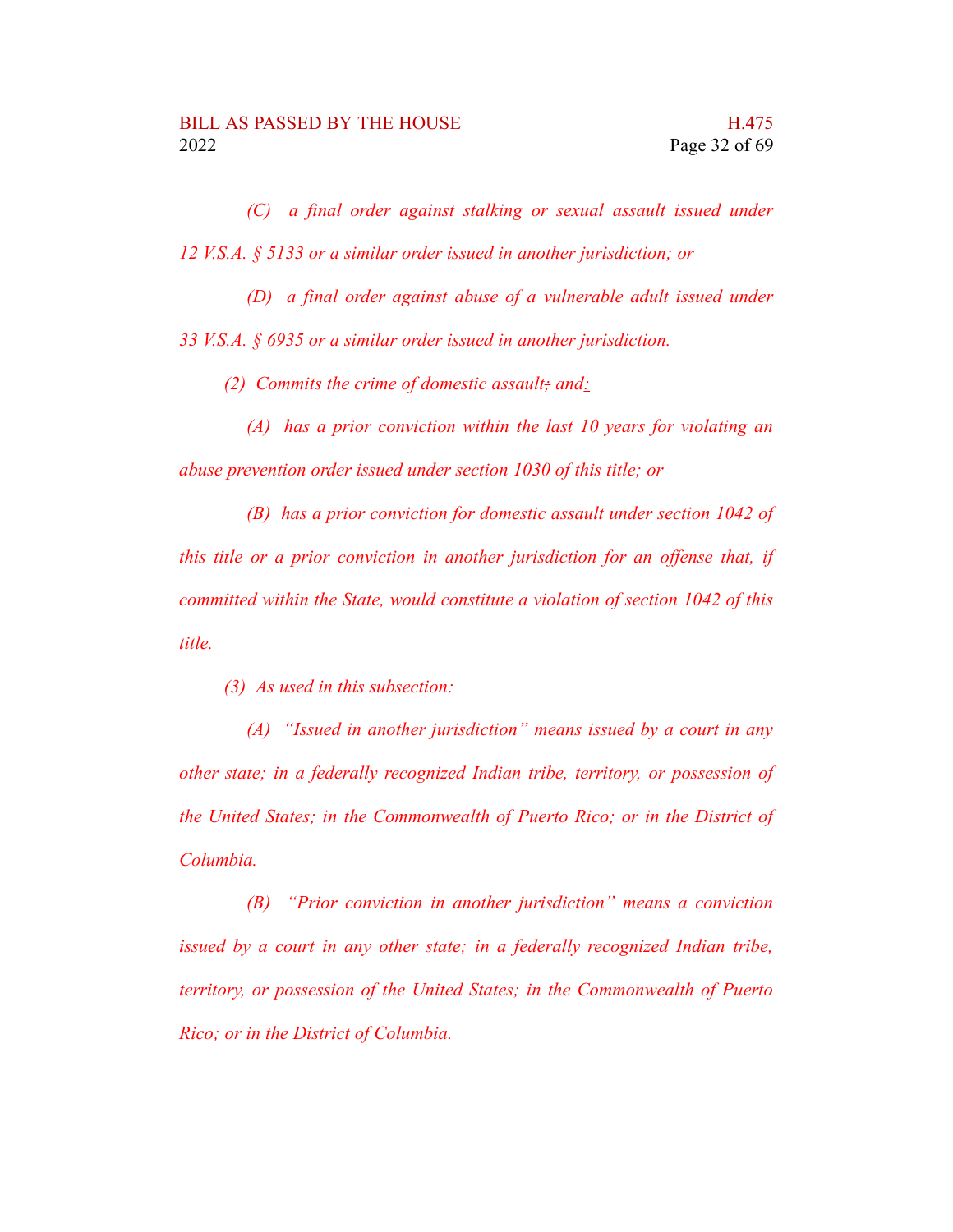*(b) A person who commits the crime of second degree aggravated domestic assault shall be imprisoned not more than five years or fined not more than \$10,000.00, or both commits a Class D felony.*

*\* \* \**

*Sec. 13. 13 V.S.A. § 1062 is amended to read:*

*§ 1062. STALKING*

*Any person who intentionally stalks another person shall be imprisoned not more than two years or fined not more than \$5,000.00, or both commits a Class A misdemeanor.*

*Sec. 14 13 V.S.A. § 1063 is amended to read:*

*§ 1063. AGGRAVATED STALKING*

*(a) A person commits the crime of aggravated stalking if the person intentionally stalks another person, and:*

*(1) such conduct violates a court order that prohibits stalking and is in effect at the time of the offense;*

*(2) has been previously convicted of stalking or aggravated stalking;*

*(3) has been previously convicted of an offense an element of which involves an act of violence against the same person;*

*(4) the person being stalked is under 16 years of age; or*

*(5) had a deadly weapon, as defined in section 1021 of this title, in his or her the person's possession while engaged in the act of stalking.*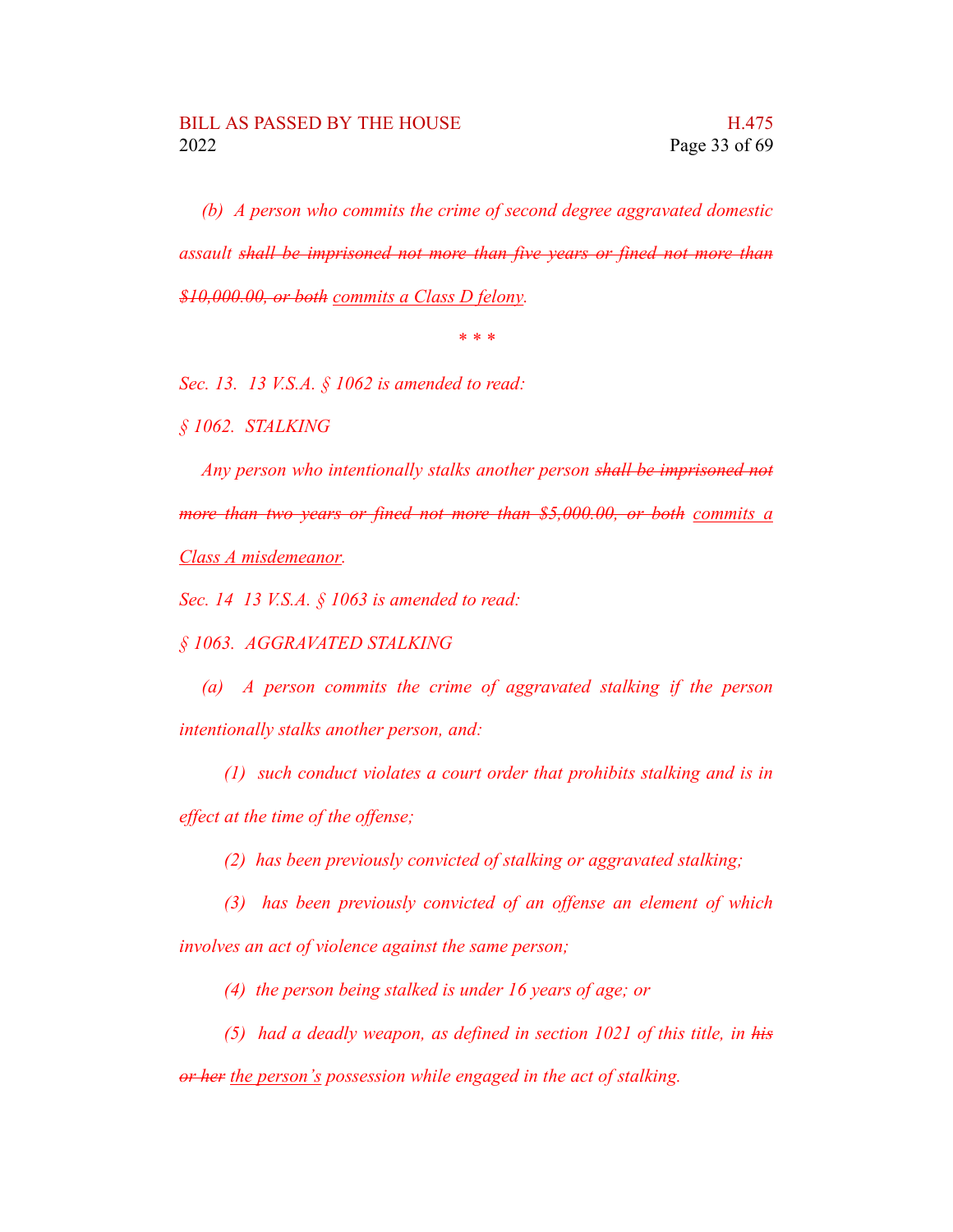*(b) A person who commits the crime of aggravated stalking shall be imprisoned not more than five years or be fined not more than \$25,000.00, or both commits a Class D felony.*

*\* \* \**

*Sec. 15. 13 V.S.A. § 1201 is amended to read:*

*§ 1201. BURGLARY*

*(a) A person is guilty of burglary if he or she the person enters any building or structure knowing that he or she the person is not licensed or privileged to do so, with the intent to commit a felony, petit larceny, simple assault, or unlawful mischief. This provision shall not apply to a licensed or privileged entry, or to an entry that takes place while the premises are open to the public, unless the person, with the intent to commit a crime specified in this subsection, surreptitiously remains in the building or structure after the license or privilege expires or after the premises no longer are open to the public.*

*(b) As used in this section:*

*(1) "Building," "premises," and "structure" shall, in addition to their common meanings, include and mean any portion of a building, structure, or premises that differs from one or more other portions of such building, structure, or premises with respect to license or privilege to enter, or to being open to the public.*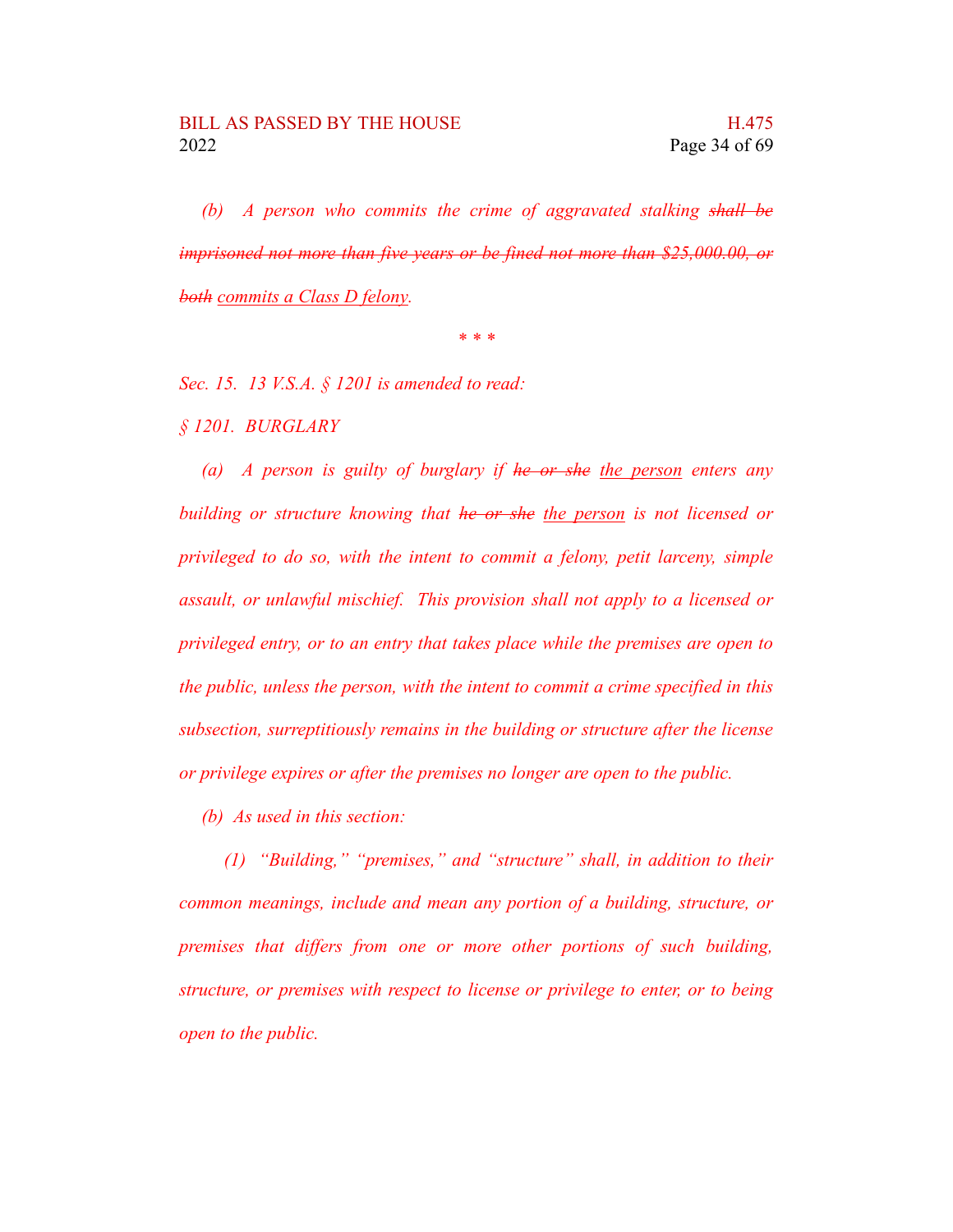*(2) "Occupied dwelling" means a building used as a residence, either full time or part time, regardless of whether someone is actually present in the building at the time of entry.*

*(c)(1) A person convicted of burglary shall be imprisoned not more than 15 years or fined not more than \$1,000.00, or both commits a Class C felony, provided that, notwithstanding section 53 of this title, the person shall not be fined more than \$1,000.00.*

*(2) A person convicted of burglary and who carries a dangerous or deadly weapon, openly or concealed, shall, in addition to the penalty for the underlying crime, be imprisoned not more than 20 five years or fined not more than \$10,000.00, or both.*

*(3) A person convicted of burglary into an occupied dwelling:*

*(A) shall be imprisoned not more than 25 years or fined not more than \$1,000.00, or both; or*

*(B) shall, in addition to the penalty for the underlying crime, be imprisoned not more than 30 five years or fined not more than \$10,000.00, or both, if the person carried a dangerous or deadly weapon, openly or concealed, during commission of the offense.*

*(4) When imposing a sentence under this section, the court shall consider as an aggravating factor whether, during commission of the offense,*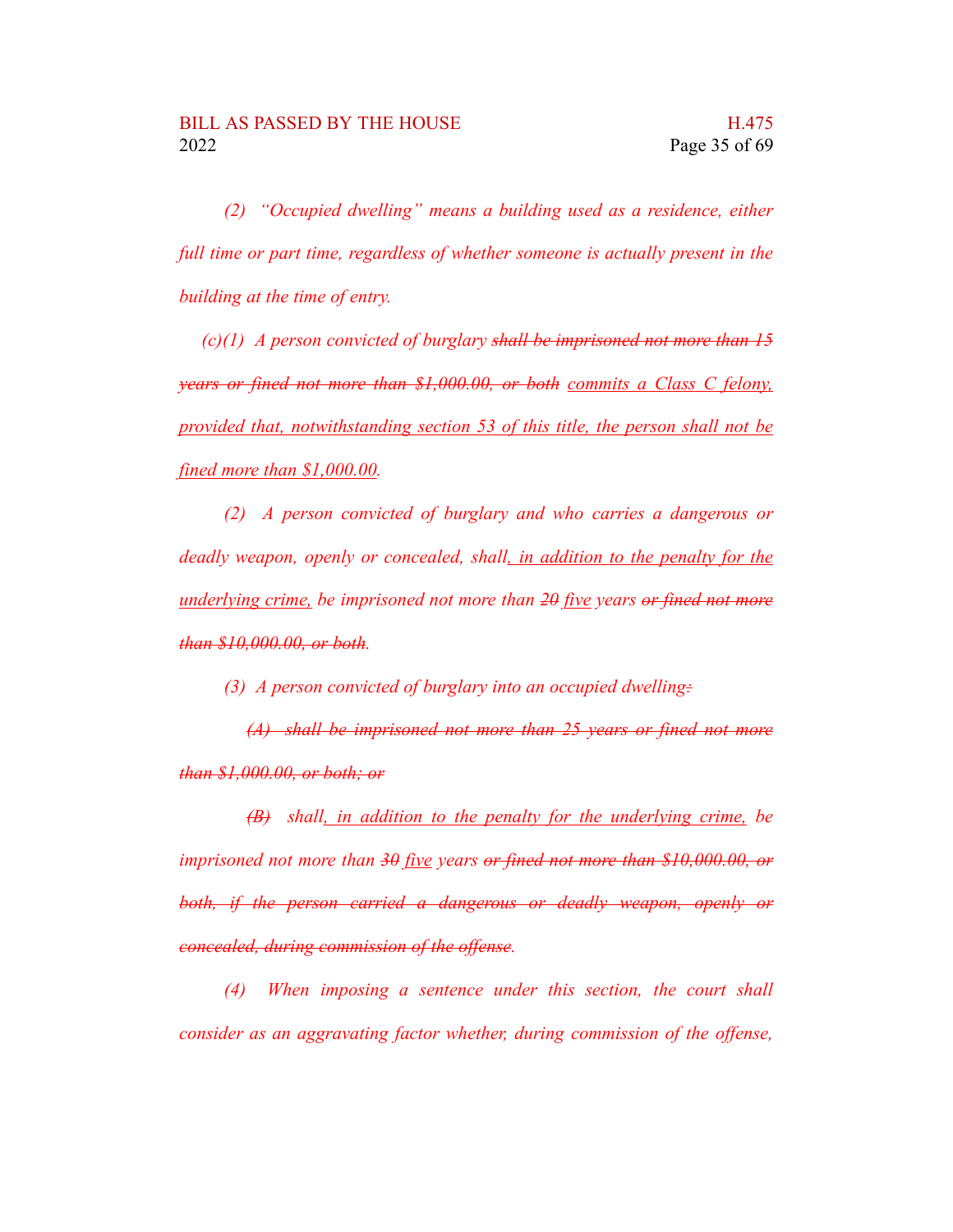*the person entered the building when someone was actually present or used or threatened to use force against the occupant.*

*Sec. 16. 13 V.S.A. § 1204 is amended to read:*

#### *§ 1204. MAKING OR HAVING BURGLAR'S TOOLS*

*A person who manufactures or knowingly has in his or her the person's possession any engine, machine, tool, or implement, adapted and designed for cutting through, forcing or breaking open any building, room, vault, safe, or other depository, in order to steal therefrom money or other property, knowing the same to be adapted and designed for such purpose, with intent to use or employ the same therefor, shall be imprisoned not more than 20 years or fined not more than \$10,000.00, or both commits a Class D felony.*

*Sec. 17. 13 V.S.A. § 2405 is amended to read:*

*§ 2405. KIDNAPPING*

*\* \* \**

*(b) Kidnapping is punishable by a maximum sentence of life imprisonment or a fine of not more than \$50,000.00, or both a Class A felony, provided that, notwithstanding section 53 of this title, the person shall not be fined more than \$50,000.00. It is, however, an affirmative defense which that reduces the penalty to imprisonment for not more than 30 years or a fine of not more than \$50,000.00, or both, a Class B felony that the defendant voluntarily caused the*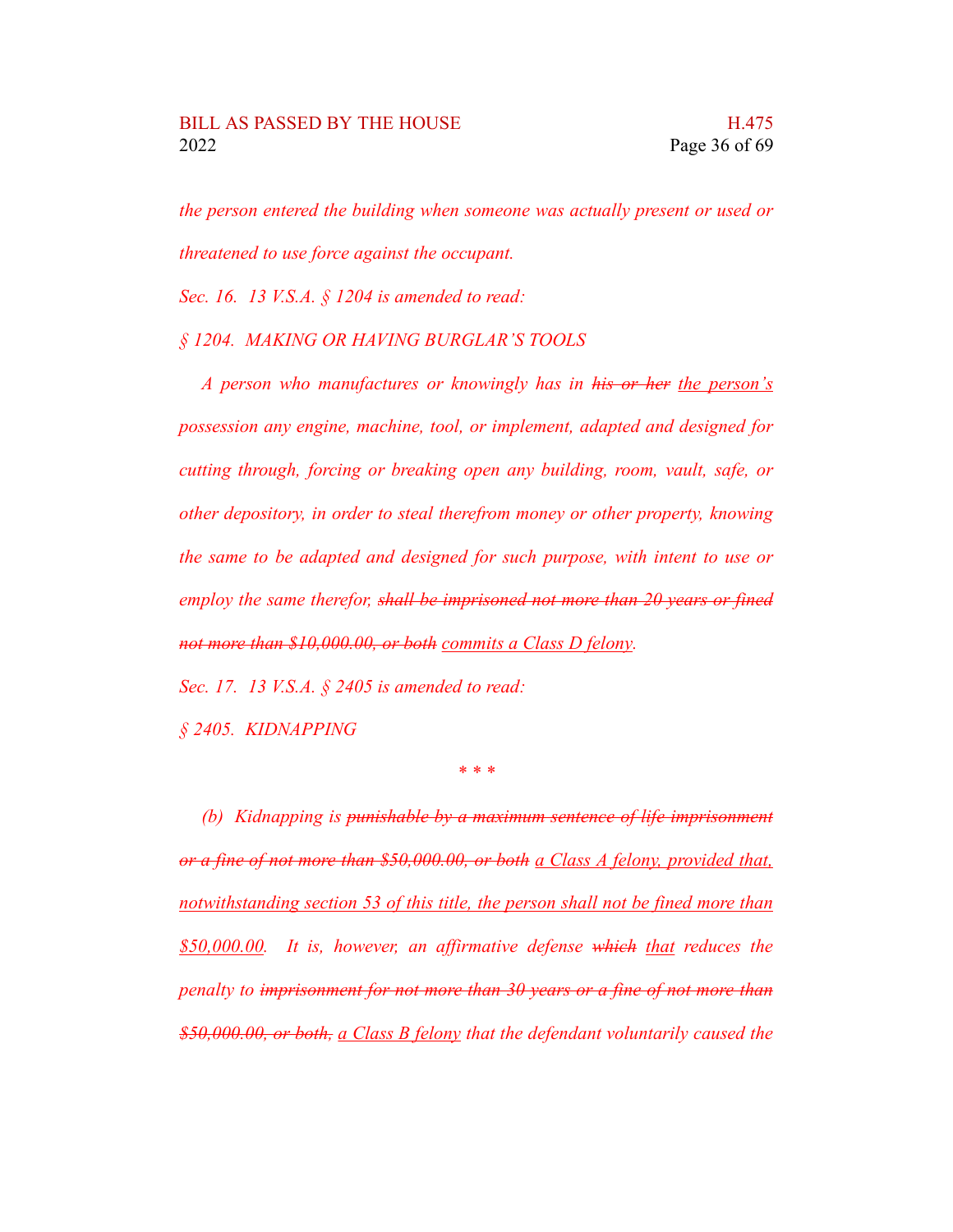*release of the victim alive in a safe place before arraignment without having caused serious bodily injury to the victim.*

*Sec. 18. 13 V.S.A. § 2406 is amended to read:*

*§ 2406. UNLAWFUL RESTRAINT IN THE SECOND DEGREE*

*(a) A person commits the crime of unlawful restraint in the second degree if the person:*

*(1) not being a relative of a person under the age of 18 years of age, knowingly takes, entices, or harbors that person, without the consent of the person's custodian, knowing that he or she has no right to do so; or*

*(2) knowingly takes or entices from lawful custody or harbors any person who is mentally incompetent, or other person entrusted by authority of law to the custody of another person or an institution, without the consent of the person or institution, knowing that he or she has no right to do so; or*

*(3) knowingly restrains another person.*

*(b) It is a defense to a prosecution under this section that the defendant acted reasonably and in good faith to protect the person from imminent physical or emotional danger.*

*(c) Unlawful restraint in the second degree is punishable by imprisonment for not more than five years or a fine of not more than \$25,000.00, or both a Class D felony.*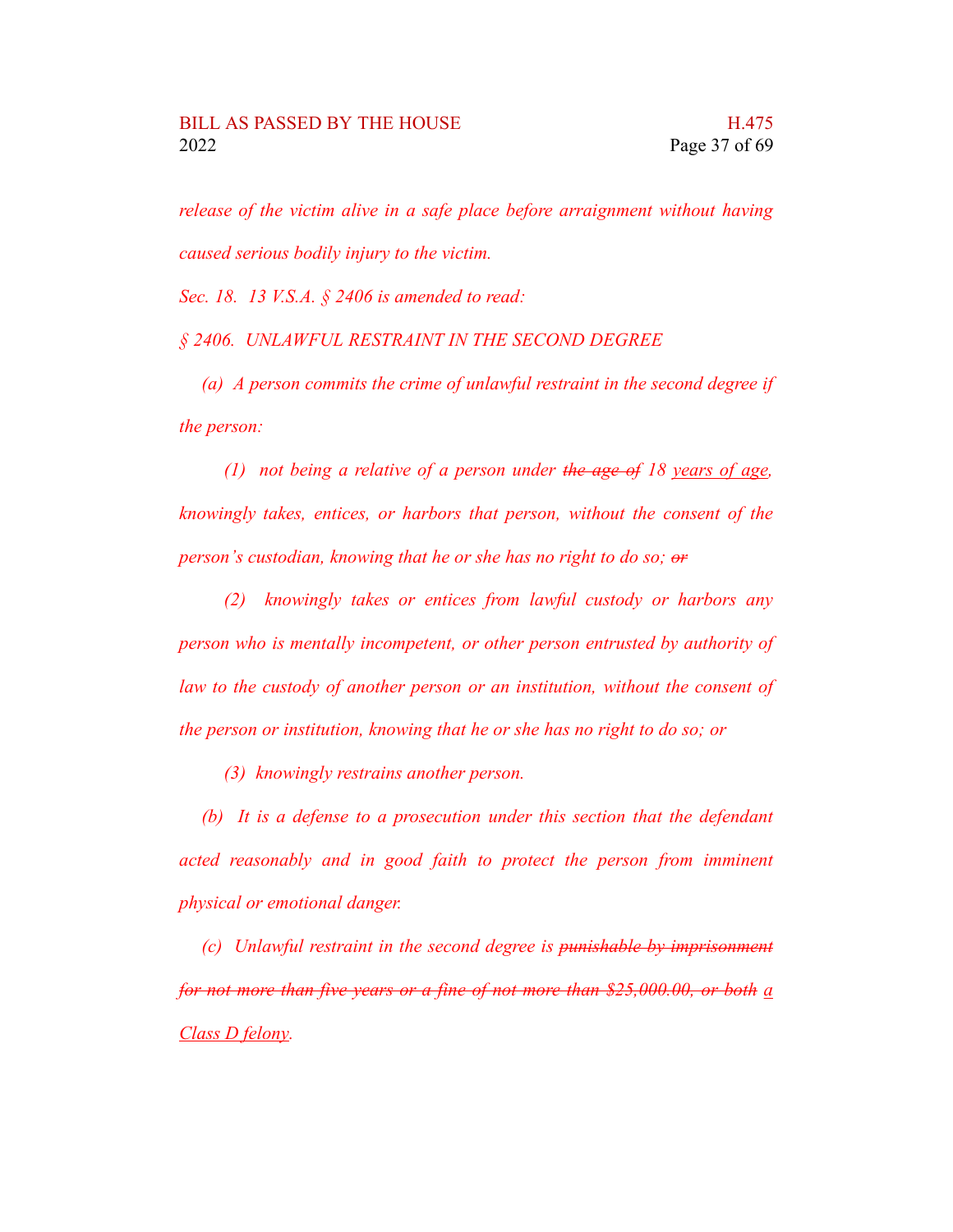*Sec. 19. 13 V.S.A. § 2407 is amended to read:*

*§ 2407. UNLAWFUL RESTRAINT IN THE FIRST DEGREE*

*(a) A person commits the crime of unlawful restraint in the first degree if that person:*

*(1) knowingly restrains another person under circumstances exposing that person to a risk of serious bodily injury; or*

*(2) holds another person in a condition of involuntary servitude.*

*(b) Unlawful restraint in the first degree is punishable by imprisonment for not more than 15 years or a fine of not more than \$50,000.00, or both a Class C felony.*

*Sec. 20. 13 V.S.A. § 2451 is amended to read:*

#### *§ 2451. CUSTODIAL INTERFERENCE*

*(a) A person commits custodial interference by taking, enticing, or keeping a child from the child's lawful custodian, knowingly, without a legal right to do so, when the person is a relative of the child and the child is less than 18 years old of age.*

*(b) A person who commits custodial interference shall be imprisoned not more than five years or fined not more than \$5,000.00, or both commits a Class D felony, provided that, notwithstanding section 53 of this title, the person shall not be fined more than \$5,000.00.*

*\* \* \**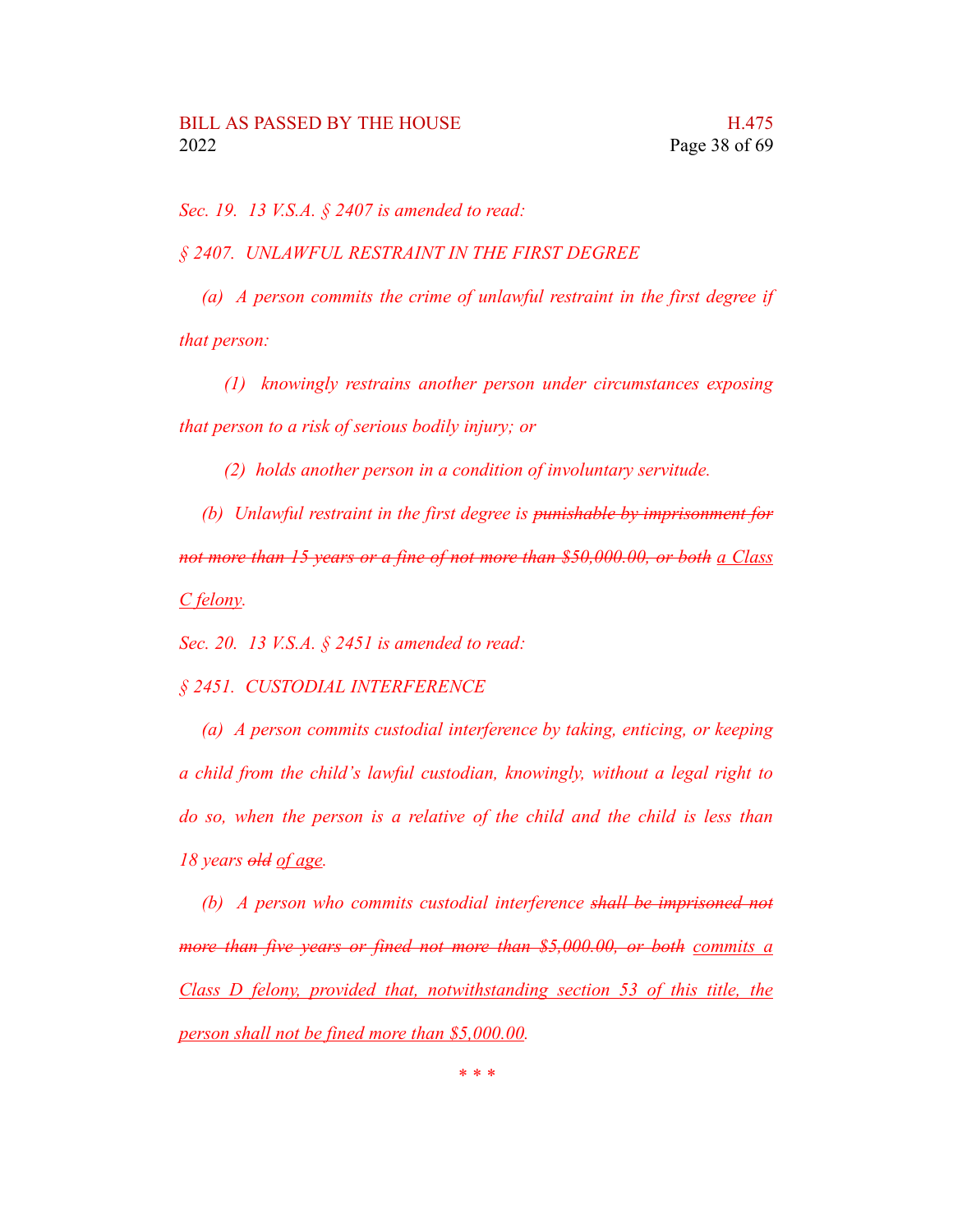*Sec. 21. 13 V.S.A. § 608 is amended to read:*

*§ 608. ASSAULT AND ROBBERY*

*(a) A person who assaults another and robs, steals, or takes from his or her the other person or in his or her the other person's presence money or other property that may be the subject of larceny shall be imprisoned for not more than 10 years commits a Class C felony, provided that, notwithstanding section 53 of this title, the person shall not be fined.*

*(b) A person who, being armed with a dangerous weapon, assaults another and robs, steals, or takes from his or her the other person or in his or her the other person's presence money or other property that may be the subject of larceny shall, in addition to the penalty for the underlying crime, be imprisoned for not more than 15 five years nor less than one year.*

*(c) If in the attempt or commission of an offense under subsection (a) or (b) of this section, a person causes bodily injury, such the person shall, in addition to the penalty for the underlying crime, be imprisoned for not more than 20 five years nor less than one year. Any penalty imposed under this subsection shall be in lieu of any penalty imposed under subsection (a) or (b) of this section.*

*Sec. 22. 13 V.S.A. § 2303 is amended to read:*

*§ 2303. PENALTIES FOR FIRST AND SECOND DEGREE MURDER*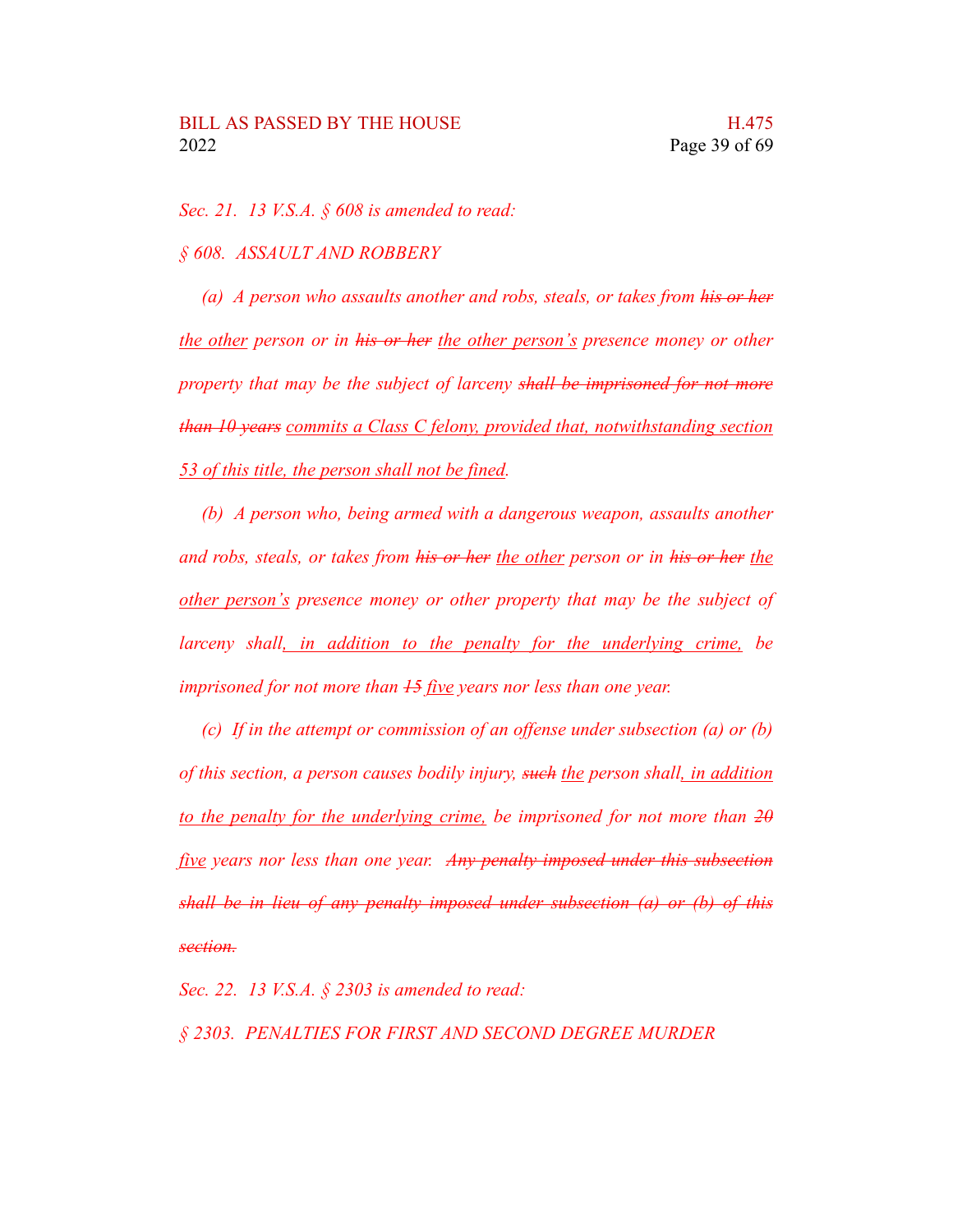*(a)(1) The punishment for murder Murder in the first degree shall be a Class A felony punishable by imprisonment for:*

*(A) a minimum term of not less than 35 years and a maximum term of life; or*

*(B) life without the possibility of parole.*

*(2) The punishment for murder Murder in the second degree shall be a Class A felony punishable by imprisonment for:*

*(A) a minimum term of not less than 20 years and a maximum term of life; or*

*(B) life without the possibility of parole.*

*(3) Notwithstanding any other provision of law, this subsection shall apply only if the murder was committed on or after the effective date of this act May 1, 2006.*

*(b) The punishment for murder Murder in the first degree shall be a Class A felony punishable by imprisonment for life and for a minimum term of 35 years unless a jury finds that there are aggravating or mitigating factors which that justify a different minimum term. If the jury finds that the aggravating factors outweigh any mitigating factors, the court may set a minimum term longer than 35 years, up to and including life without parole. If the jury finds that the mitigating factors outweigh any aggravating factors, the court may set a minimum term at less than 35 years but not less than 15 years.*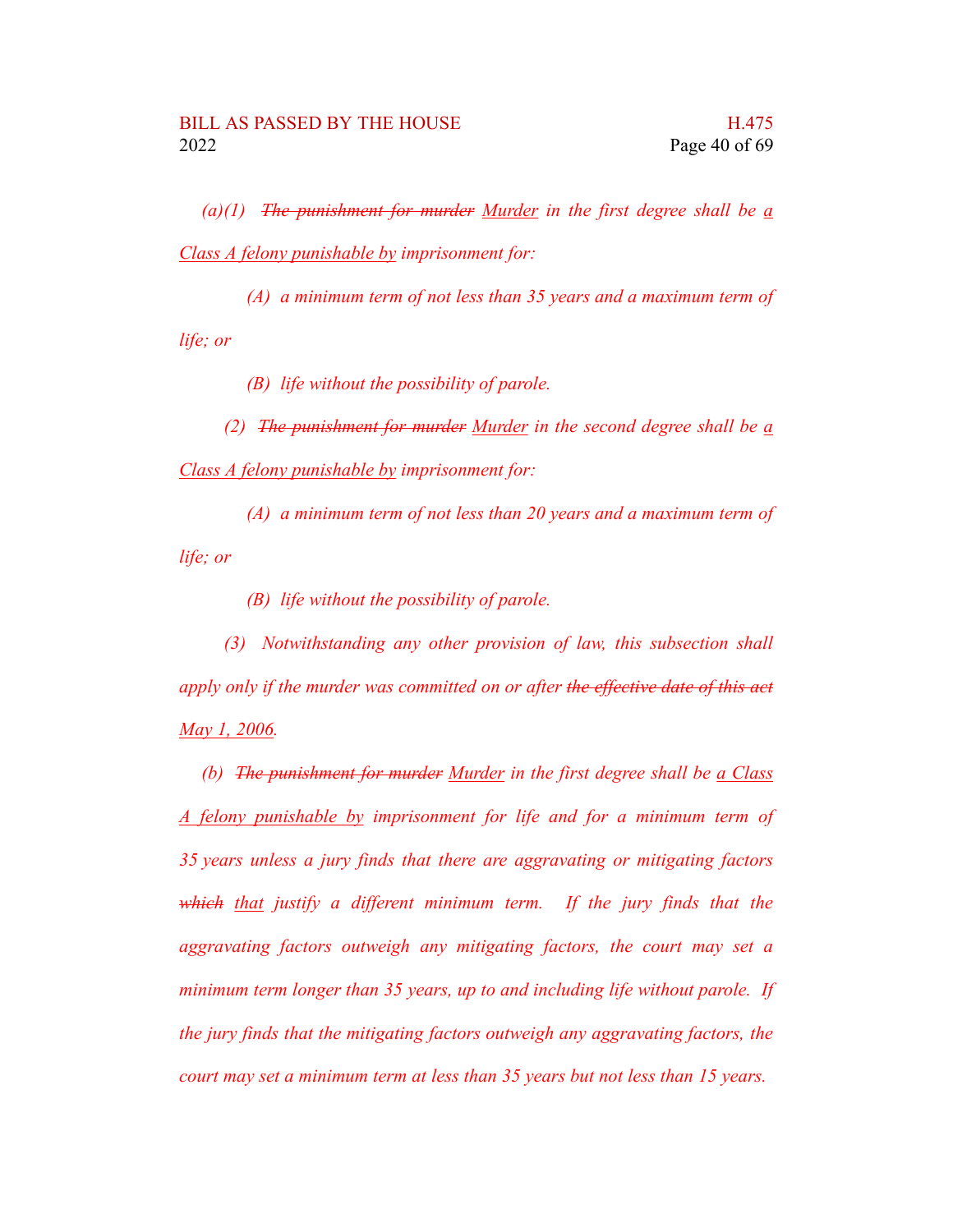*(c) The punishment for murder Murder in the second degree shall be a Class A felony punishable by imprisonment for life and for a minimum term of 20 years unless a jury finds that there are aggravating or mitigating factors which that justify a different minimum term. If the jury finds that the aggravating factors outweigh any mitigating factors, the court may set a minimum term longer than 20 years, up to and including life without parole. If the jury finds that the mitigating factors outweigh any aggravating factors, the court may set a minimum term at less than 20 years but not less than 10 years.*

*\* \* \**

*(g) Subsections (b)–(f) of this section shall apply only if the murder was committed before the effective date of this act May 1, 2006, and:*

*(1) the defendant was not sentenced before the effective date of this act May 1, 2006; or*

*(2) the defendant's sentence was stricken and remanded for resentencing pursuant to the Vermont Supreme Court's decision in State v. Provost, 2005 VT 134 (2005).*

*(h) Notwithstanding section 53 of this title, a person who violates this section shall not be fined.*

*Sec. 23. 13 V.S.A. § 2304 is amended to read:*

*§ 2304. MANSLAUGHTER- PENALTIES*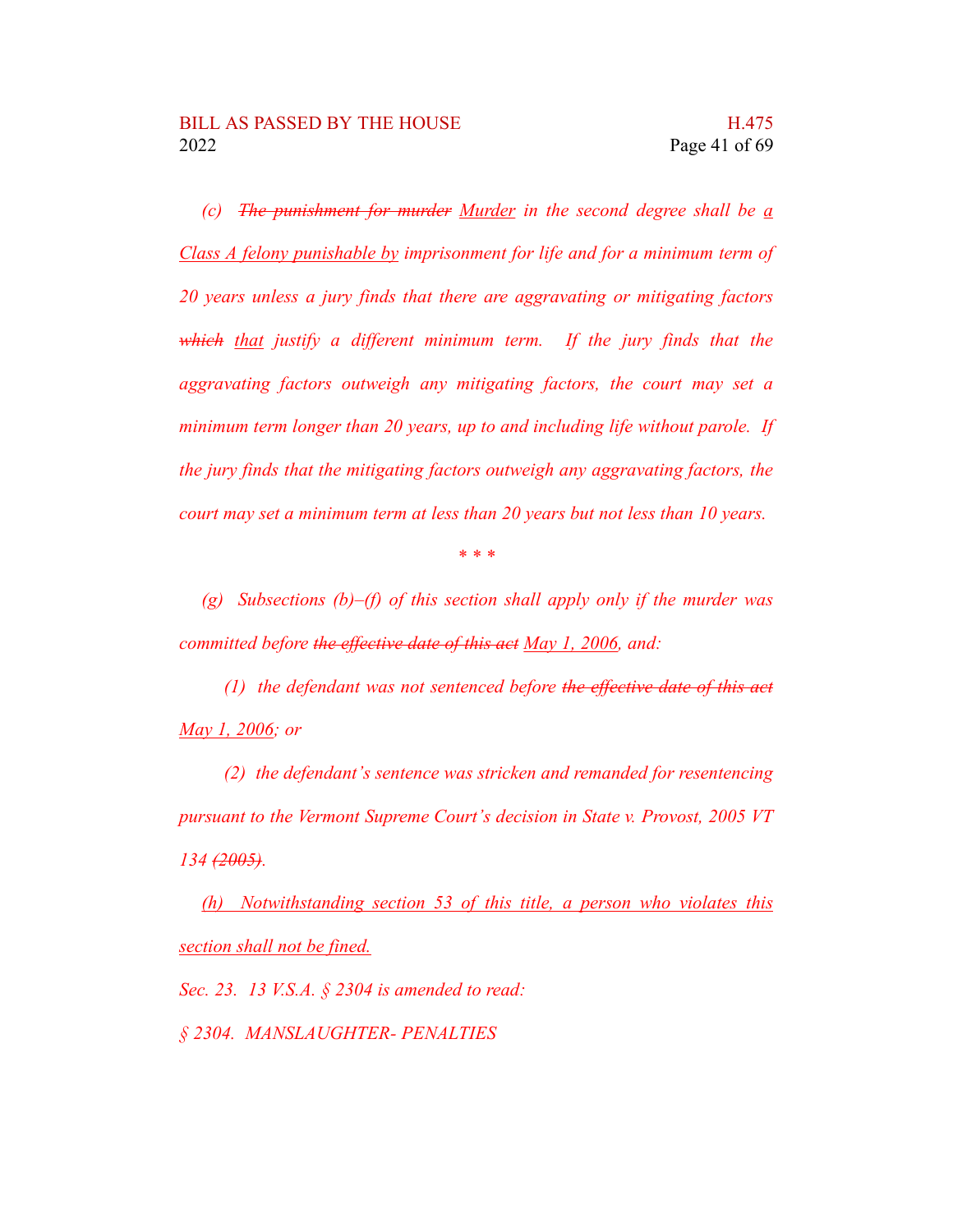*A person who commits manslaughter shall be fined not more than \$3,000.00 or imprisoned for not less than one year nor more than 15 years, or both commits a Class C felony and shall, in addition to the penalty for that offense, be imprisoned not more than an additional five years, provided that, notwithstanding section 53 of this title, the person shall not be fined more than \$3,000.00.*

*Sec. 24. 13 V.S.A. § 1378 is amended to read:*

*§ 1378. NEGLECT*

*(a) A caregiver who intentionally or recklessly neglects a vulnerable adult shall be imprisoned not more than 18 months or fined not more than \$10,000.00, or both commits a Class B misdemeanor and shall, in addition to the penalty for that offense, be imprisoned not more than an additional six months.*

*(b) A caregiver who violates subsection (a) of this section, and as a result of such neglect, serious bodily injury occurs to the vulnerable adult, shall be imprisoned not more than 15 years or fined not more than \$10,000.00, or both commits a Class C felony and shall, in addition to the penalty for that offense, be imprisoned not more than an additional five years, provided that, notwithstanding section 53 of this title, the person shall not be fined more than \$10,000.00.*

*Sec. 25. 13 V.S.A. § 205 is amended to read:*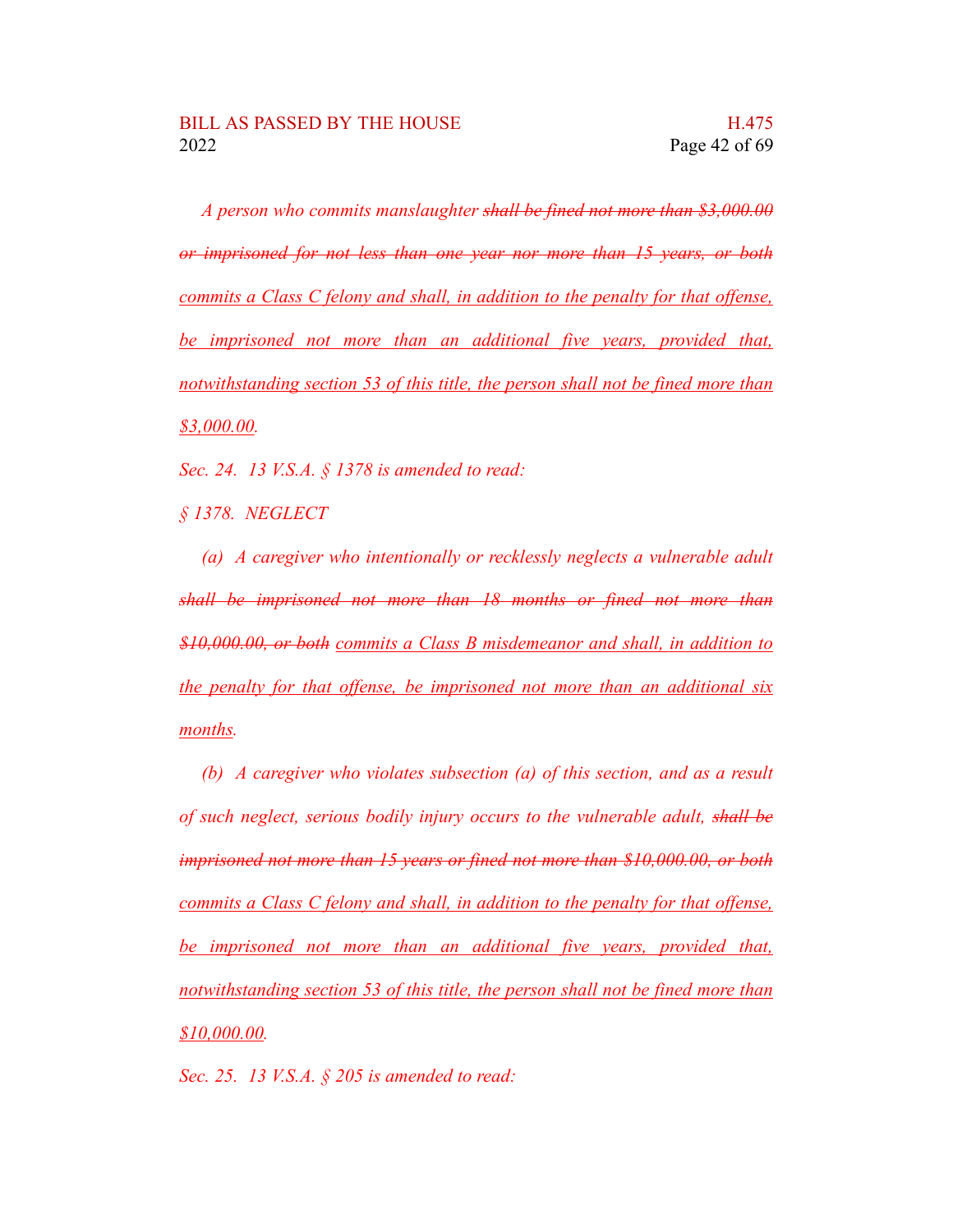## *§ 205. INTERMARRIAGE OF OR FORNICATION BY PERSONS*

*PROHIBITED TO MARRY*

*Persons between whom marriages are prohibited by the laws of this State who shall not intermarry or commit fornication with each other shall be imprisoned not more than five years or fined not more than \$1,000.00, or both. A person who violates this section commits a Class D felony, provided that, notwithstanding section 53 of this title, the person shall not be fined more than \$1,000.00.*

*Sec. 26. 13 V.S.A. § 1379 is amended to read:*

*§ 1379. SEXUAL ABUSE*

*(a) A person who volunteers for or is paid by a caregiving facility or program shall not engage in any sexual activity with a vulnerable adult. It shall be an affirmative defense to a prosecution under this subsection that the sexual activity was consensual between the vulnerable adult and a caregiver who was hired, supervised, and directed by the vulnerable adult. A person who violates this subsection shall be imprisoned for not more than two years or fined not more than \$10,000.00, or both commits a Class A misdemeanor.*

*(b) No person, whether or not the person has actual knowledge of the victim's vulnerable status, shall engage in sexual activity with a vulnerable adult if:*

*(1) the vulnerable adult does not consent to the sexual activity; or*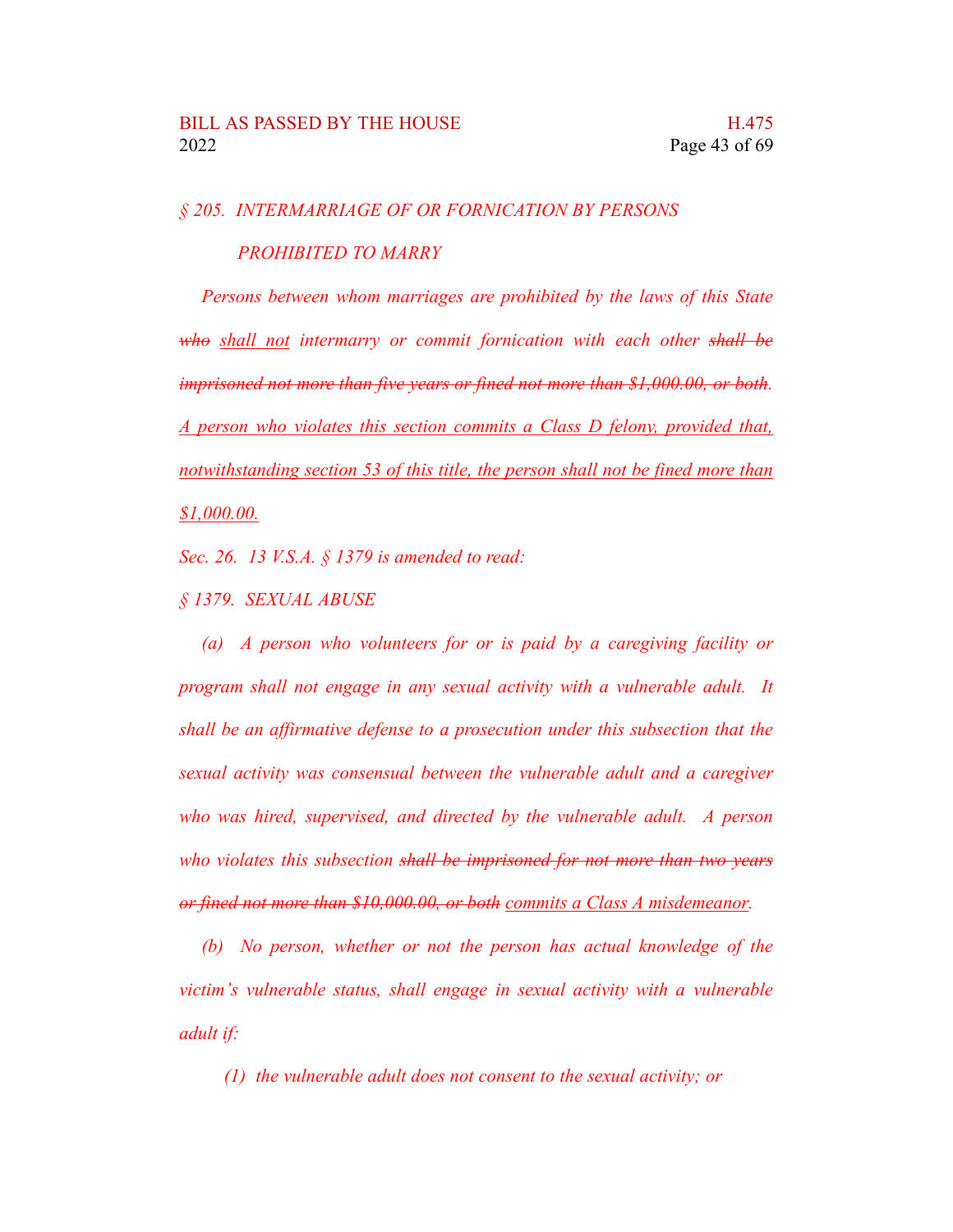*(2) the person knows or should know that the vulnerable adult is incapable of resisting, declining, or consenting to the sexual activity due to his or her specific vulnerability or due to fear of retribution or hardship.*

*(c) A person who violates subsection (b) of this section shall be:*

*(1) imprisoned for not more than five years or fined not more than \$10,000.00, or both, commits a Class D felony if the sexual activity involves lewd and lascivious conduct;*

*(2) imprisoned for not more than 20 years or fined not more than \$10,000.00, or both commits a Class B felony, provided that, notwithstanding section 53 of this title, the person shall not be fined more than \$10,000.00, if the sexual activity involves a sexual act.*

*(d) A caregiver who violates subsection (b) of this section shall be:*

*(1) imprisoned for not more than seven years or fined not more than \$10,000.00, or both commits a Class D felony and shall, in addition to the penalty for that offense, be imprisoned not more than an additional two years, if the sexual activity involves lewd and lascivious conduct.*

*(2) imprisoned for not more than 25 years or fined not more than \$10,000.00, or both commits a Class B felony and shall, in addition to the penalty for that offense, be imprisoned not more than an additional five years, provided that, notwithstanding section 53 of this title, the person shall not be fined more than \$10,000.00, if the sexual activity involves a sexual act.*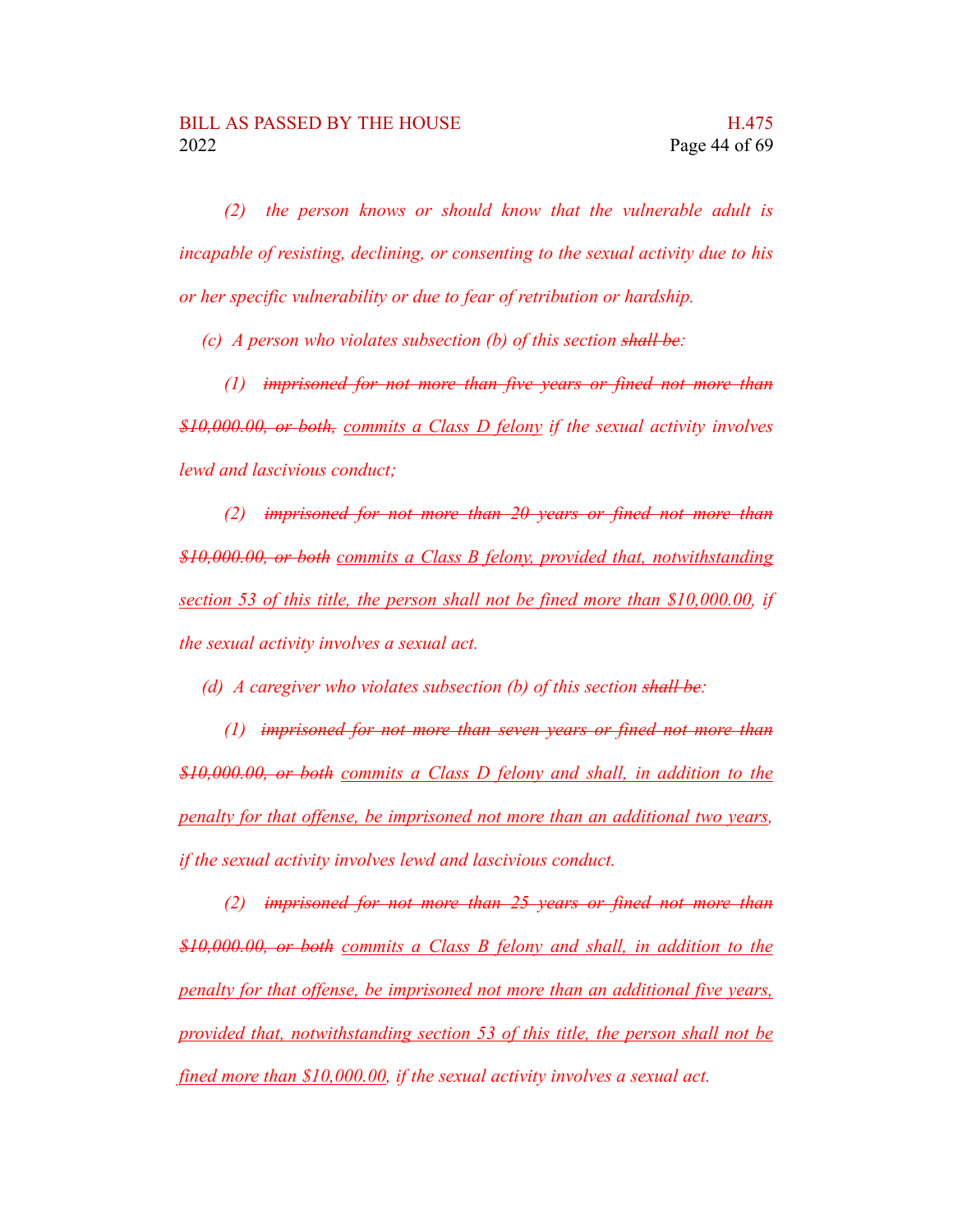*Sec. 27. 13 V.S.A. § 2601 is amended to read:*

*§ 2601. LEWD AND LASCIVIOUS CONDUCT*

*A person guilty of open and gross lewdness and lascivious behavior shall be imprisoned not more than five years or fined not more than \$300.00, or both commits a Class D felony, provided that, notwithstanding section 53 of this title, the person shall not be fined more than \$300.00.*

*Sec. 28. 13 V.S.A. § 2601a is amended to read:*

*§ 2601a. PROHIBITED CONDUCT*

- *(a) No person shall engage in open and gross lewdness.*
- *(b) A person who violates this section shall:*

*(1) be imprisoned not more than one year or fined not more than \$300.00, or both commits a Class B misdemeanor, provided that, notwithstanding section 53 of this title, the person shall not be fined more than \$300.00, for a first offense; and*

*(2) be imprisoned not more than two years or fined not more than \$1,000.00, or both commits a Class A misdemeanor, provided that, notwithstanding section 53 of this title, the person shall not be fined more than \$1,000.00, for a second or subsequent offense.*

*Sec. 29. 13 V.S.A. § 2602 is amended to read:*

*§ 2602. LEWD OR LASCIVIOUS CONDUCT WITH CHILD*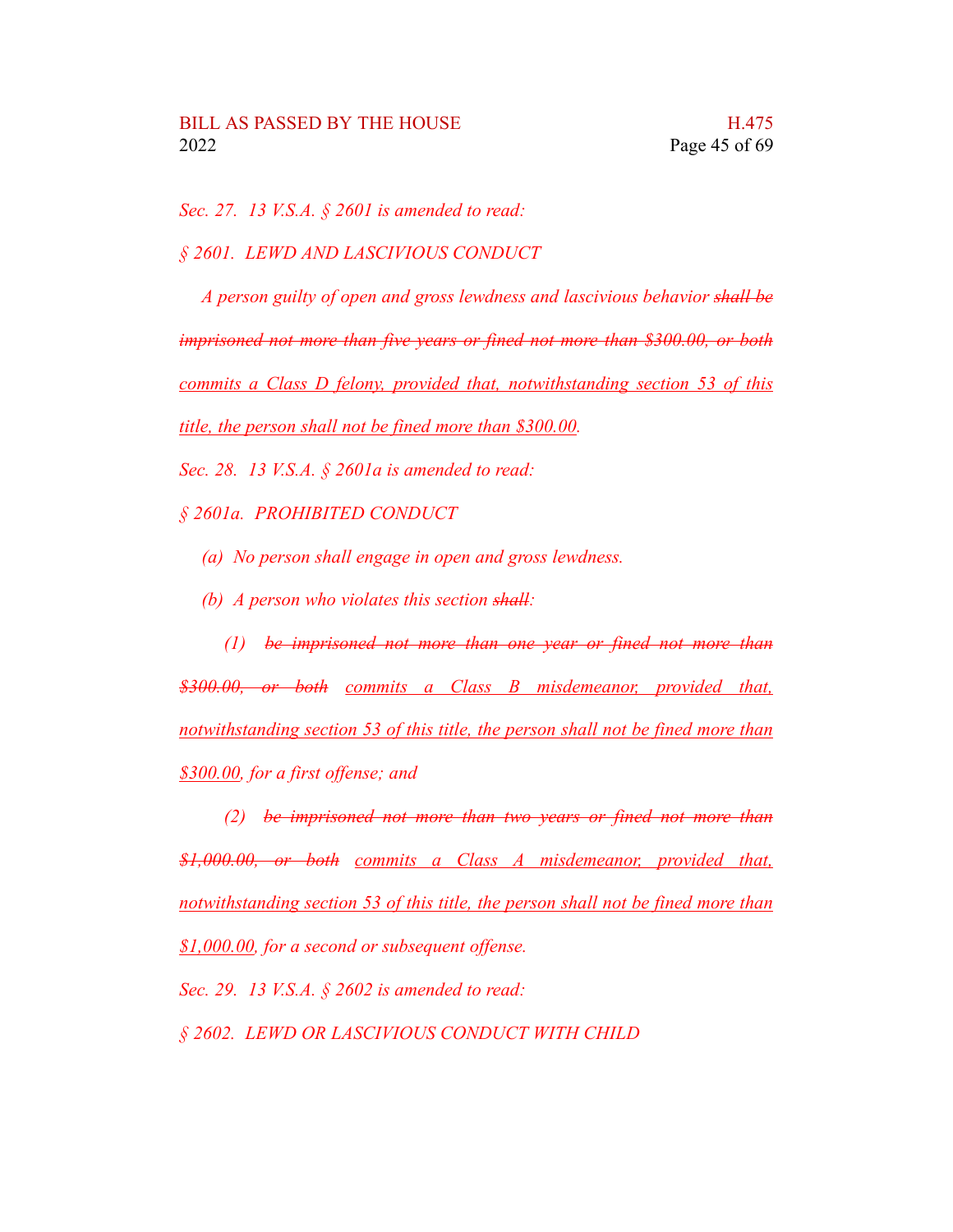*(a)(1) No person shall willfully and lewdly commit any lewd or lascivious act upon or with the body, or any part or member thereof, of a child under the age of 16 years, with the intent of arousing, appealing to, or gratifying the lust, passions, or sexual desires of such person or of such child.*

*(2) This section shall not apply if the person is less than 19 years old, the child is at least 15 years old, and the conduct is consensual.*

*(b) A person who violates subsection (a) of this section shall be:*

*(1) For a first offense, imprisoned not less than two years and not more than 15 years, and, in addition, may be fined not more than \$5,000.00, or both commits a Class C felony provided that, notwithstanding section 53 of this title, the person shall not be fined more than \$5,000.00 and shall:*

*(A) in addition to the penalty for that offense, be imprisoned not more than an additional five years; and*

*(B) be imprisoned not less than two years.*

*(2) For a second offense, imprisoned not less than five years and a maximum term of life, and, in addition, may be fined not more than \$25,000.00, or both commits a Class A felony, provided that, notwithstanding section 53 of this title, the person shall not be fined more than \$25,000.00 and shall be imprisoned not less than five years.*

*(3) For a third or subsequent offense, imprisoned not less than 10 years and a maximum term of life, and, in addition, may be fined not more than*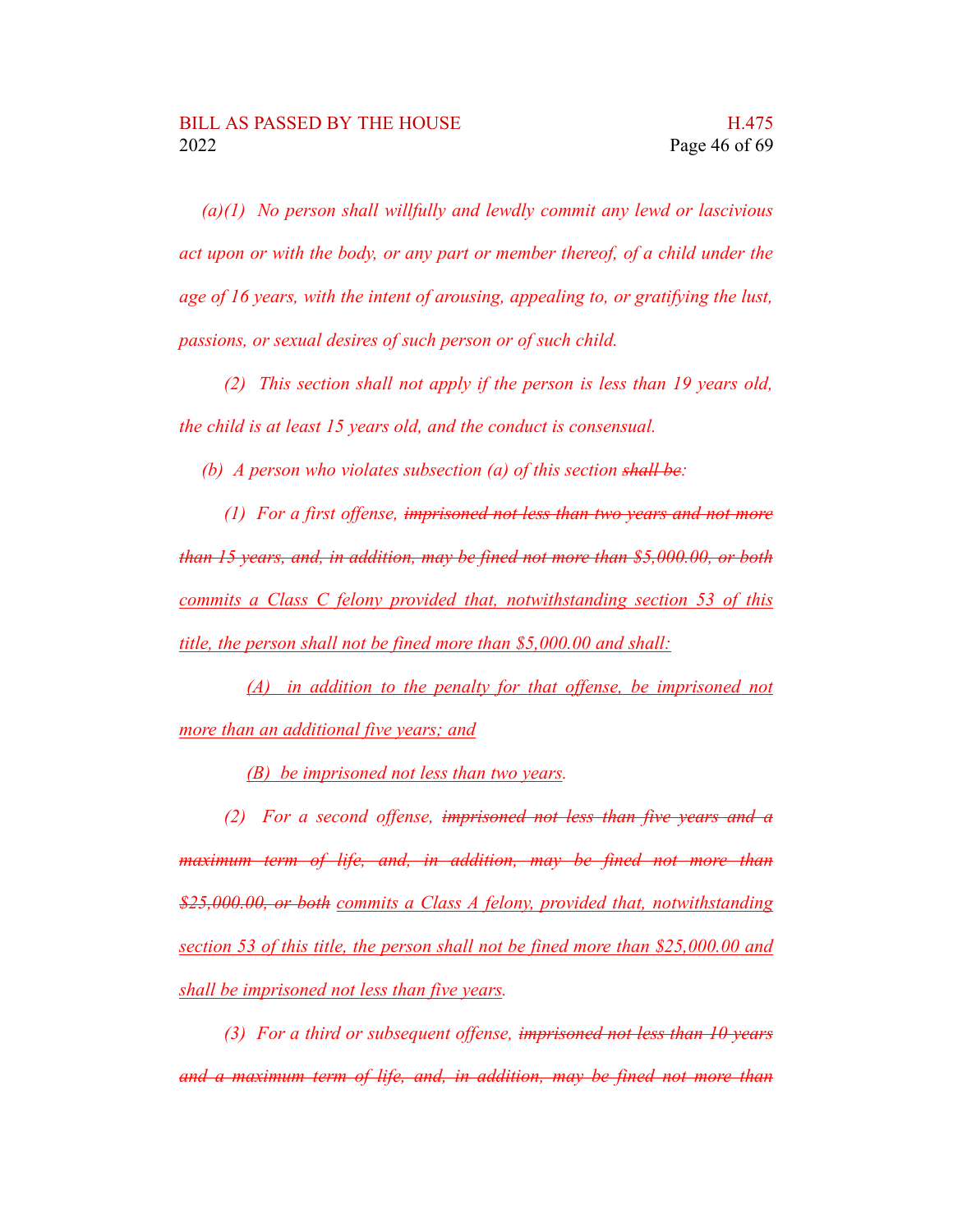*\$25,000.00, or both commits a Class A felony, provided that, notwithstanding section 53 of this title, the person shall not be fined more than \$25,000.00 and shall be imprisoned not less than 10 years.*

*(c)(1) Except as provided in subdivision (2) of this subsection, a sentence ordered pursuant to subdivision (b)(2) of this section shall include at least a five-year term of imprisonment and a sentence ordered pursuant to subdivision (b)(3) of this section shall include at least a 10-year term of imprisonment. The five-year and 10-year terms of imprisonment required by this subdivision shall be served and may not be suspended, deferred, or served as a supervised sentence. The defendant shall not be eligible for probation, parole, furlough, or any other type of early release until the expiration of the five-year or 10 year term of imprisonment.*

*(2) The court may depart downwardly from the five-year and 10-year terms of imprisonment required by subdivisions (b)(2) and (3) of this section and impose a lesser term of incarceration if the court makes written findings on the record that the downward departure will serve the interests of justice and public safety.*

*(d) A person convicted of violating subdivision (b)(2) or (3) of this section shall be sentenced under section 3271 of this title.*

*\* \* \**

*Sec. 30. 13 V.S.A. § 2605 is amended to read:*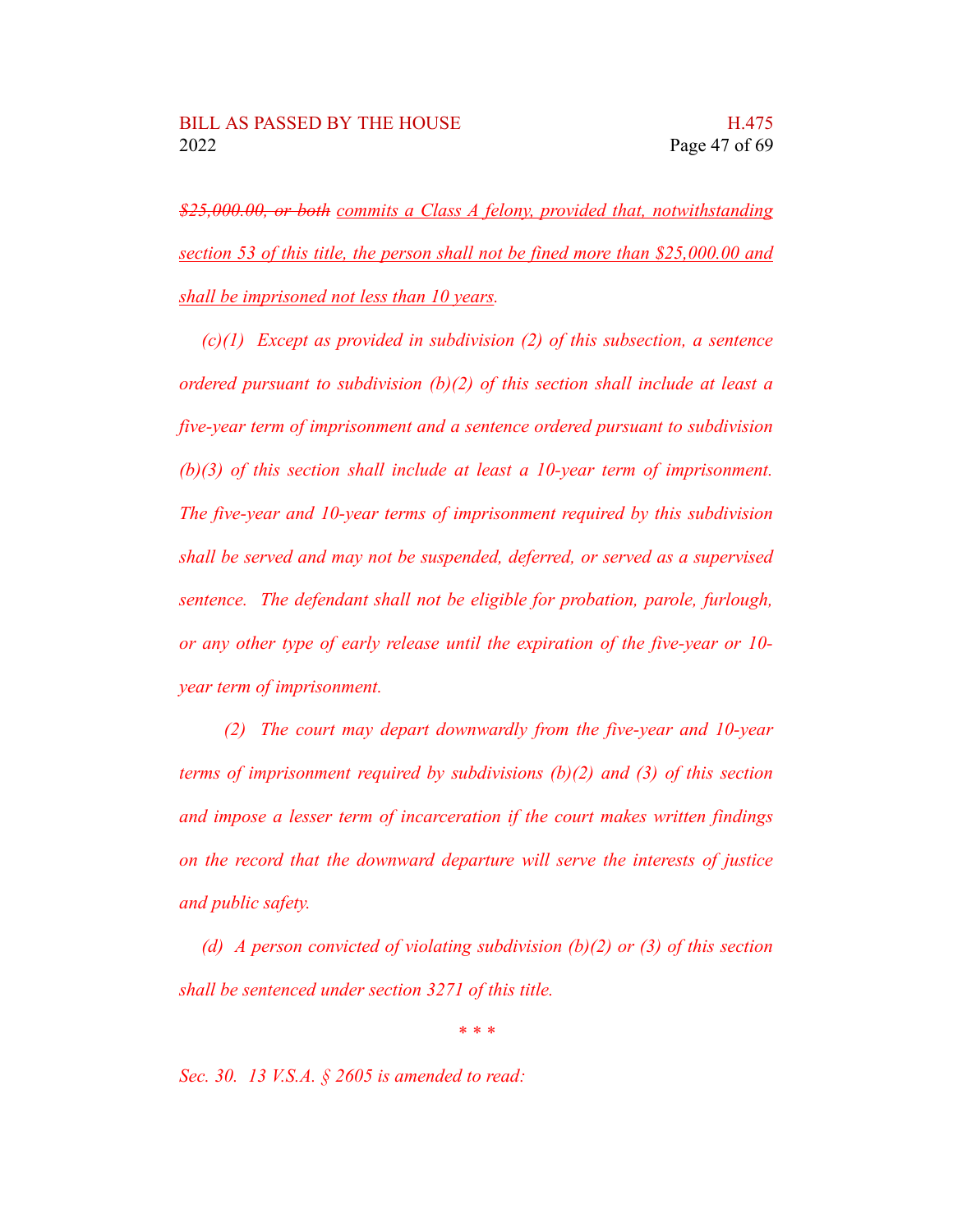*§ 2605. VOYEURISM*

*\* \* \**

*(b) No person shall intentionally view, photograph, film, or record in any format:*

*(1) the intimate areas of another person without that person's knowledge and consent while the person being viewed, photographed, filmed, or recorded is in a place where he or she would have a reasonable expectation of privacy; or*

*(2) the intimate areas of another person without that person's knowledge and consent and under circumstances in which the person has a reasonable expectation of privacy.*

*(c) No person shall display or disclose to a third party any image recorded in violation of subsection (b), (d), or (e) of this section.*

*(d) No person shall intentionally conduct surveillance or intentionally photograph, film, or record in any format a person without that person's knowledge and consent while the person being surveilled, photographed, filmed, or recorded is in a place where he or she would have a reasonable expectation of privacy within a home or residence. Bona fide private investigators and bona fide security guards engaged in otherwise lawful activities within the scope of their employment are exempt from this subsection.*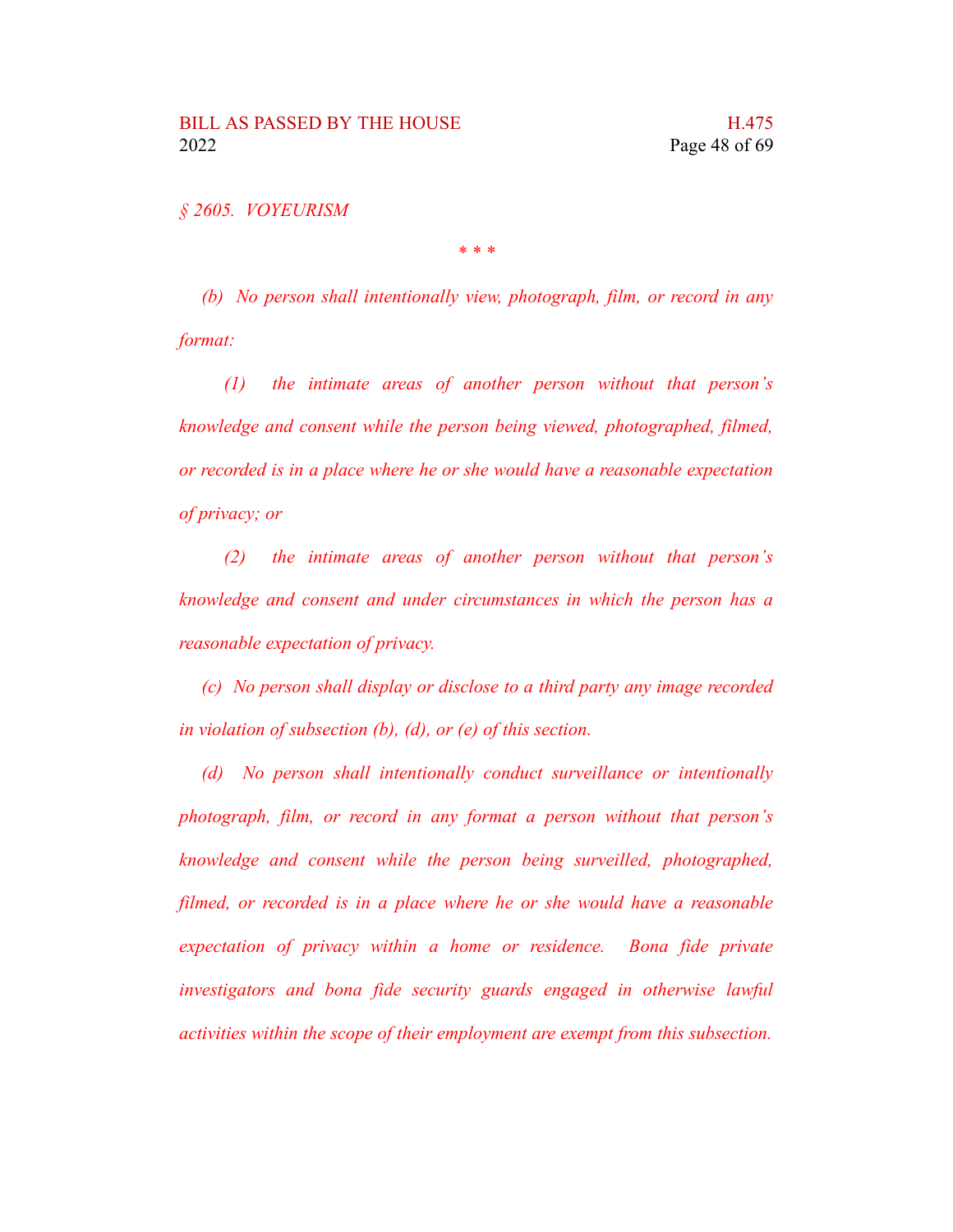*(e) No person shall intentionally photograph, film, or record in any format a person without that person's knowledge and consent while that person is in a place where a person has a reasonable expectation of privacy and that person is engaged in sexual conduct.*

*\* \* \**

*(j) For a first offense, a person who violates subsection (b), (d), or (e) of this section shall be imprisoned not more than two years or fined not more than \$1,000.00, or both commits a Class A misdemeanor, provided that, notwithstanding section 53 of this title, the person shall not be fined more than \$1,000.00. For a second or subsequent offense, a person who violates subsection (b), (d), or (e) of this section shall be imprisoned not more than three years or fined not more than \$5,000.00, or both commits a Class E felony, provided that, notwithstanding section 53 of this title, the person shall not be fined more than \$5,000.00. A person who violates subsection (c) of this section shall be imprisoned not more than five years or fined not more than \$5,000.00, or both commits a Class D felony, provided that, notwithstanding section 53 of this title, the person shall not be fined more than \$5,000.00.*

*Sec. 31. 13 V.S.A. § 2606 is amended to read:*

*§ 2606. DISCLOSURE OF SEXUALLY EXPLICIT IMAGES WITHOUT CONSENT*

*\* \* \**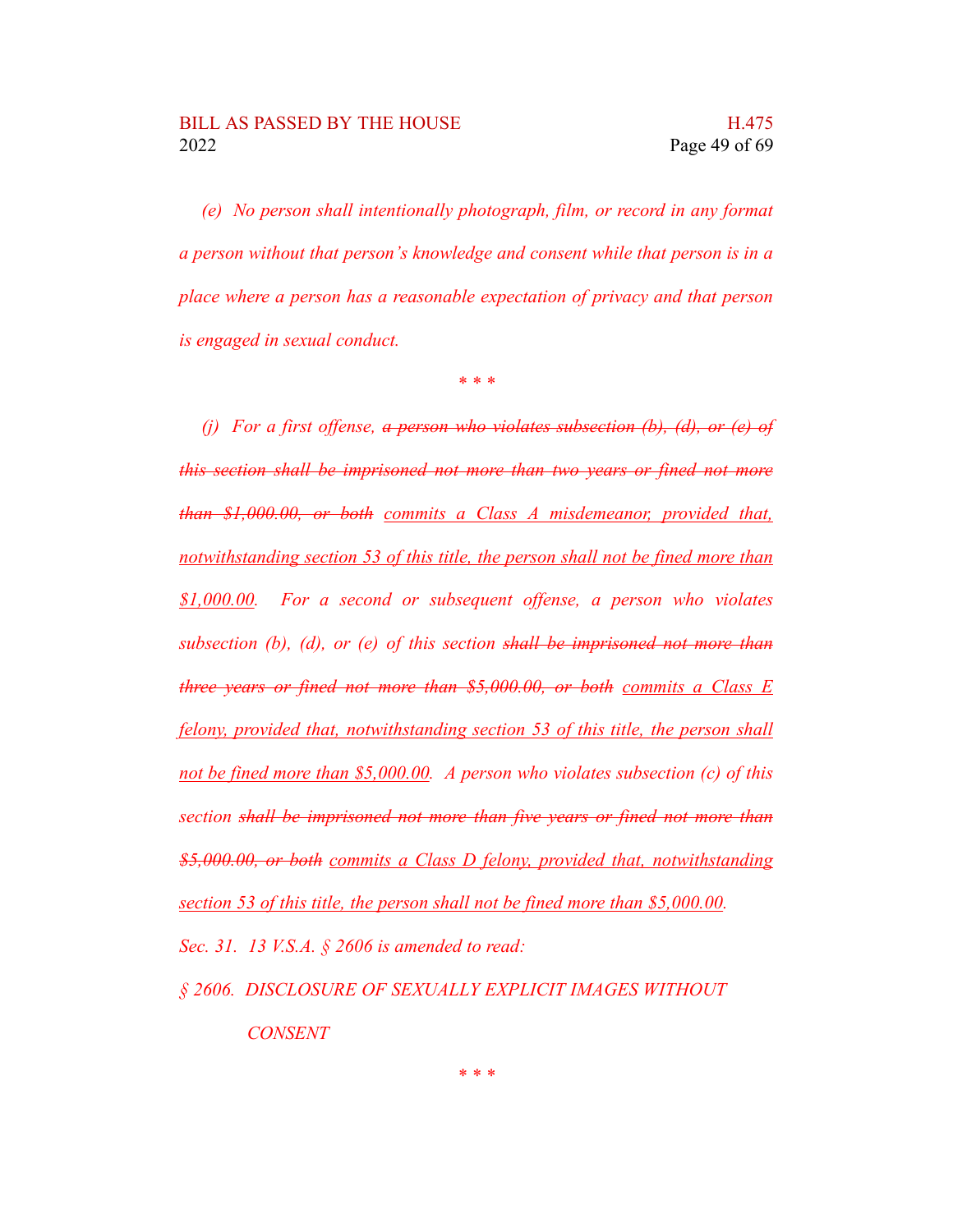*(b)(1) A person violates this section if he or she knowingly discloses a visual image of an identifiable person who is nude or who is engaged in sexual conduct, without his or her consent, with the intent to harm, harass, intimidate, threaten, or coerce the person depicted, and the disclosure would cause a reasonable person to suffer harm. A person may be identifiable from the image itself or information offered in connection with the image. Consent to recording of the visual image does not, by itself, constitute consent for disclosure of the image. A person who violates this subdivision (1) shall be imprisoned not more than two years or fined not more than \$2,000.00, or both commits a Class A misdemeanor, provided that, notwithstanding section 53 of this title, the person shall not be fined more than \$2,000.00.*

*(2) A person who violates subdivision (1) of this subsection with the intent of disclosing the image for financial profit shall be imprisoned not more than five years or fined not more than \$10,000.00, or both commits a Class D felony.*

*\* \* \**

*Sec. 32. 13 V.S.A. § 2632 is amended to read:*

### *§ 2632. PROSTITUTION*

*(a) A person shall not:*

*(1) occupy a place, structure, building, or conveyance for the purpose of prostitution, lewdness, or assignation;*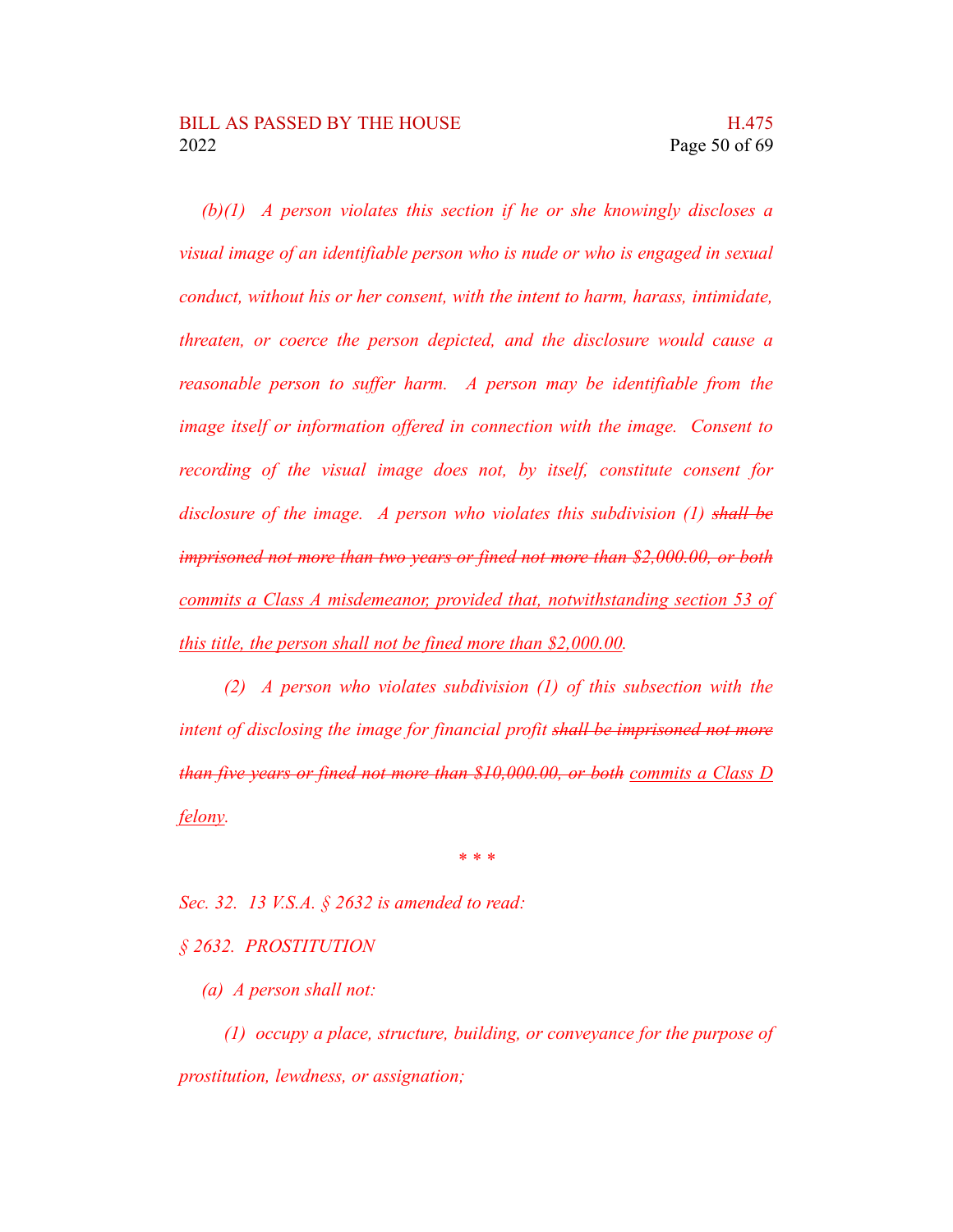*(2) knowingly permit a place, structure, building, or conveyance owned by the person or under the person's control to be used for the purpose of prostitution, lewdness, or assignation;*

*(3) receive or offer, or agree to receive, a person into a place, structure, building, or conveyance for the purpose of prostitution, lewdness, or assignation;*

*(4) permit a person to remain in a place, structure, building, or conveyance for the purpose of prostitution, lewdness, or assignation;*

*(5) direct, take or transport, or offer or agree to take or transport a person to a place, structure, building, or conveyance or to any other person knowingly, or with reasonable cause to know that the purpose of such directing, taking, or transporting is prostitution, lewdness, or assignation;*

*(6) procure or solicit or offer to procure or solicit a person for the purpose of prostitution, lewdness, or assignation;*

*(7) reside in, enter or remain in a place, structure, or building or enter or remain in a conveyance for the purpose of prostitution, lewdness, or assignation;*

*(8) engage in prostitution, lewdness, or assignation; or*

*(9) aid or abet prostitution, lewdness, or assignation, by any means whatsoever.*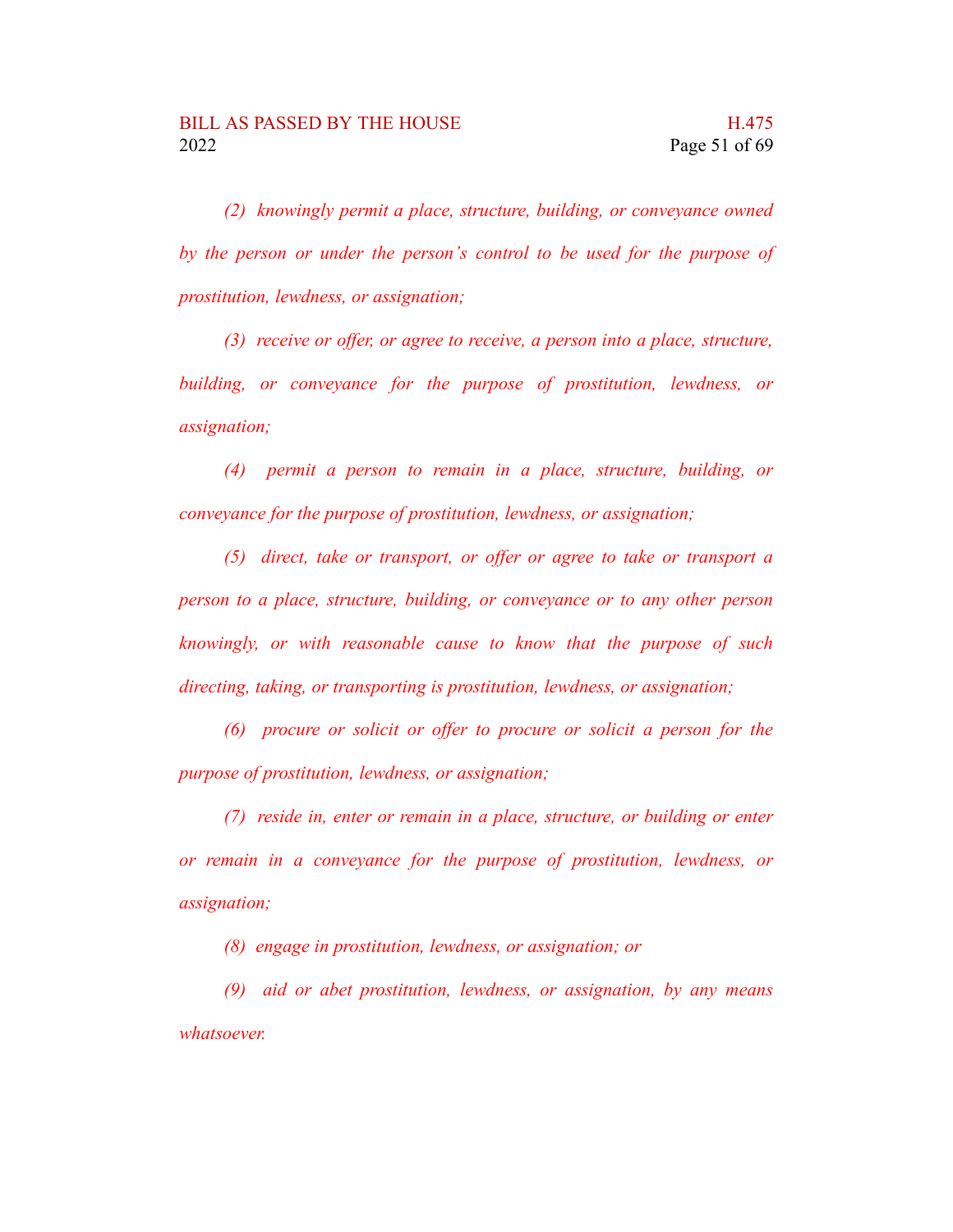*(b) A person who violates a provision of subsection (a) of this section shall be fined not more than \$100.00 or may be imprisoned not more than one year commits a Class B misdemeanor. For a second offense, such person shall be imprisoned for not more than three years commits a Class A misdemeanor. Notwithstanding section 53 of this title, a person who violates this section shall not be fined more than \$100.00.*

*Sec. 33. 13 V.S.A. § 2635 is amended to read:*

*§ 2635. SLAVE TRAFFIC*

*(a) A person shall not:*

*(1) induce, entice, or procure a person to come into the State or to go from the State for the purpose of prostitution or for any immoral purpose or to enter a house of prostitution in the State;*

*(2) willfully or knowingly aid such person in obtaining transportation to or within the State for such purposes;*

*(3) place a person in the charge or custody of another person for immoral purposes or in a house of prostitution;*

*(4) induce, entice, procure, or compel such person to reside in a house of prostitution; or*

*(5) induce, entice, procure, or compel such person to live a life of prostitution.*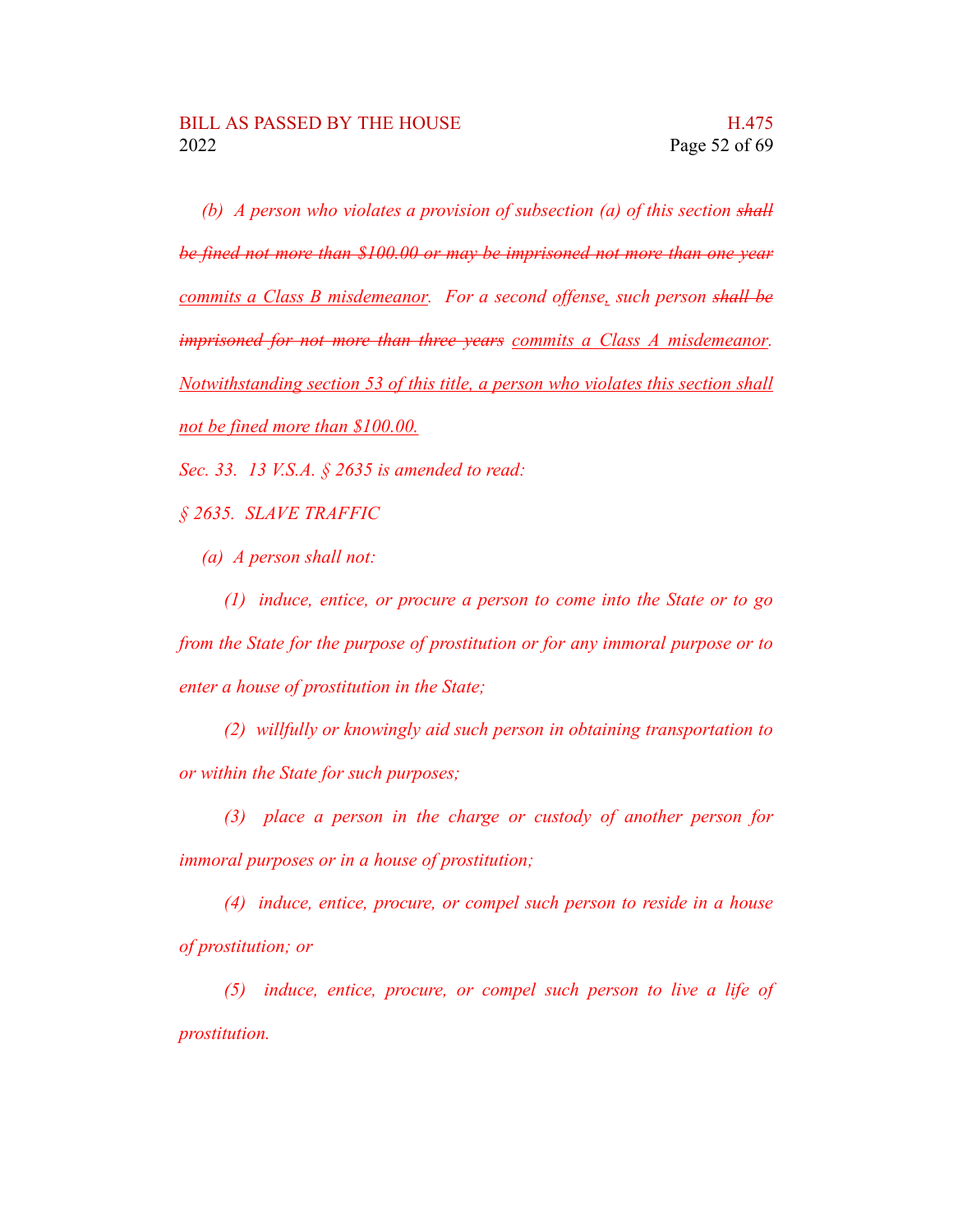*(b) A person violating a provision hereof shall be imprisoned not more than 10 years nor less than one year or fined not more than \$2,000.00 nor less than \$200.00, or both who violates this section commits a Class C felony and shall be imprisoned not less than one year, provided that, notwithstanding section 53 of this title, the person shall not be fined more than \$2,000.00 or less than \$200.00.*

*Sec. 34. 13 V.S.A. § 2636 is amended to read:*

*§ 2636. UNLAWFUL PROCUREMENT*

*(a) A person shall not:*

*(1) induce, entice, procure, or compel a person, for the purpose of prostitution or for any other immoral purposes, to enter a house of prostitution;*

*(2) receive money or other valuable consideration for or on account of placing a person in a house of prostitution;*

*(3) pay money or other valuable consideration to procure a person for the purpose of placing such person for immoral purposes in a house of prostitution, with or without the person's consent; or*

*(4) knowingly receive money or other valuable thing for or on account of procuring or placing a person in a house of prostitution for immoral purposes, with or without the person's consent.*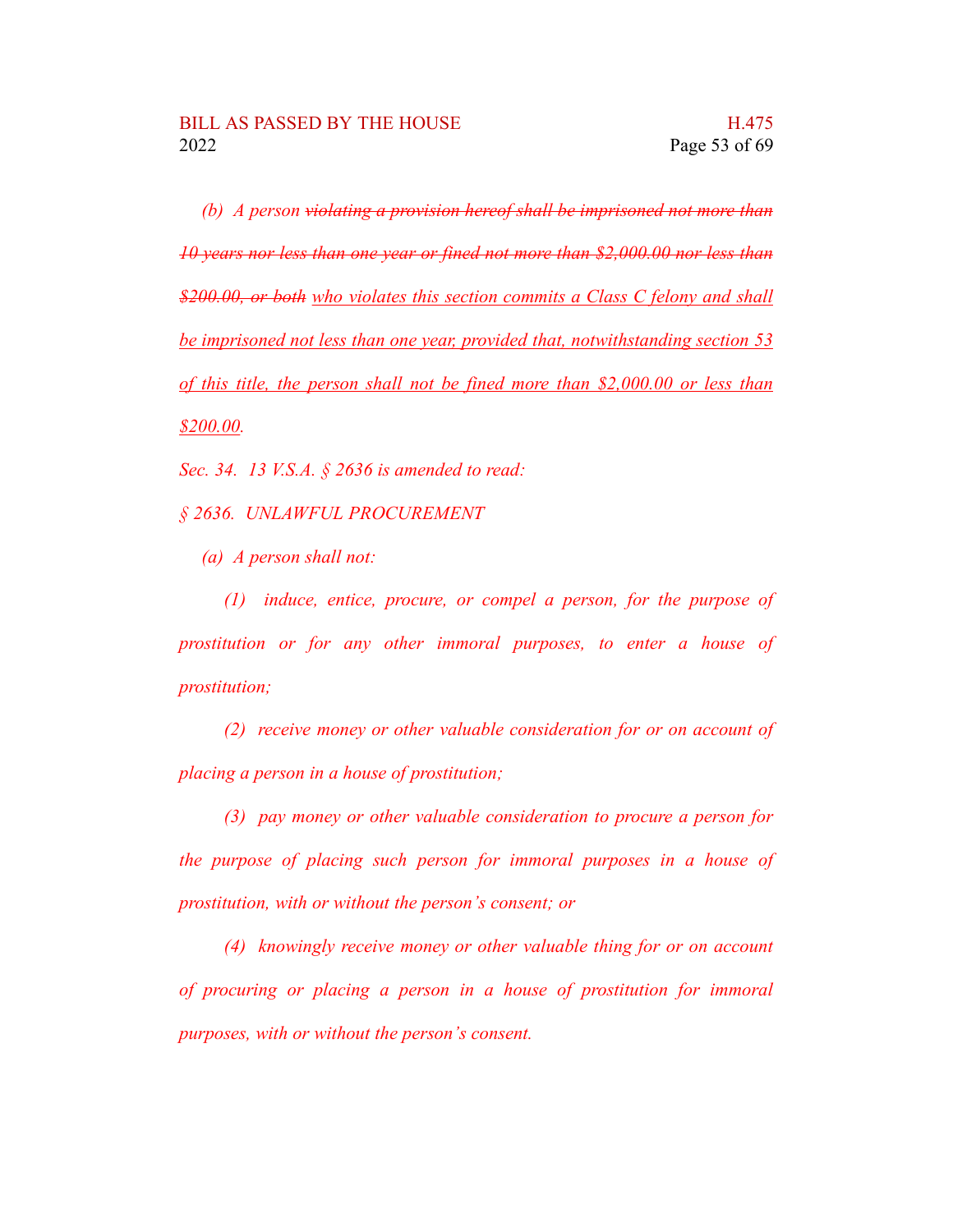*(b) A person violating a provision hereof shall be punished as provided in section 2635 of this title who violates this section commits a Class C felony, provided that, notwithstanding section 53 of this title, the person shall not be fined more than \$2,000.00 or less than \$200.00.*

*Sec. 35. 13 V.S.A. § 2637 is amended to read:*

*§ 2637. APPROPRIATING OR LEVYING UPON EARNINGS OF*

*PROSTITUTE*

*(a) A person shall not:*

*(1) hold, detain, or restrain a person in a house of prostitution for the purpose of compelling such person, directly or indirectly, by the person's voluntary or involuntary service or labor, to pay, liquidate, or cancel a debt, dues, or obligations incurred or claimed to have been incurred in such house of prostitution; or*

*(2) accept, receive, levy, or appropriate money or other valuable thing from the proceeds or earnings of a person engaged in prostitution.*

*(b) An acceptance, receipt, levy, or appropriation of such money or valuable thing shall be presumptive evidence of lack of consideration.*

*(c) A person who violates a provision of this section shall be punished as provided in section 2635 of this title commits a Class C felony, provided that, notwithstanding section 53 of this title, the person shall not be fined more than \$2,000.00 or less than \$200.00.*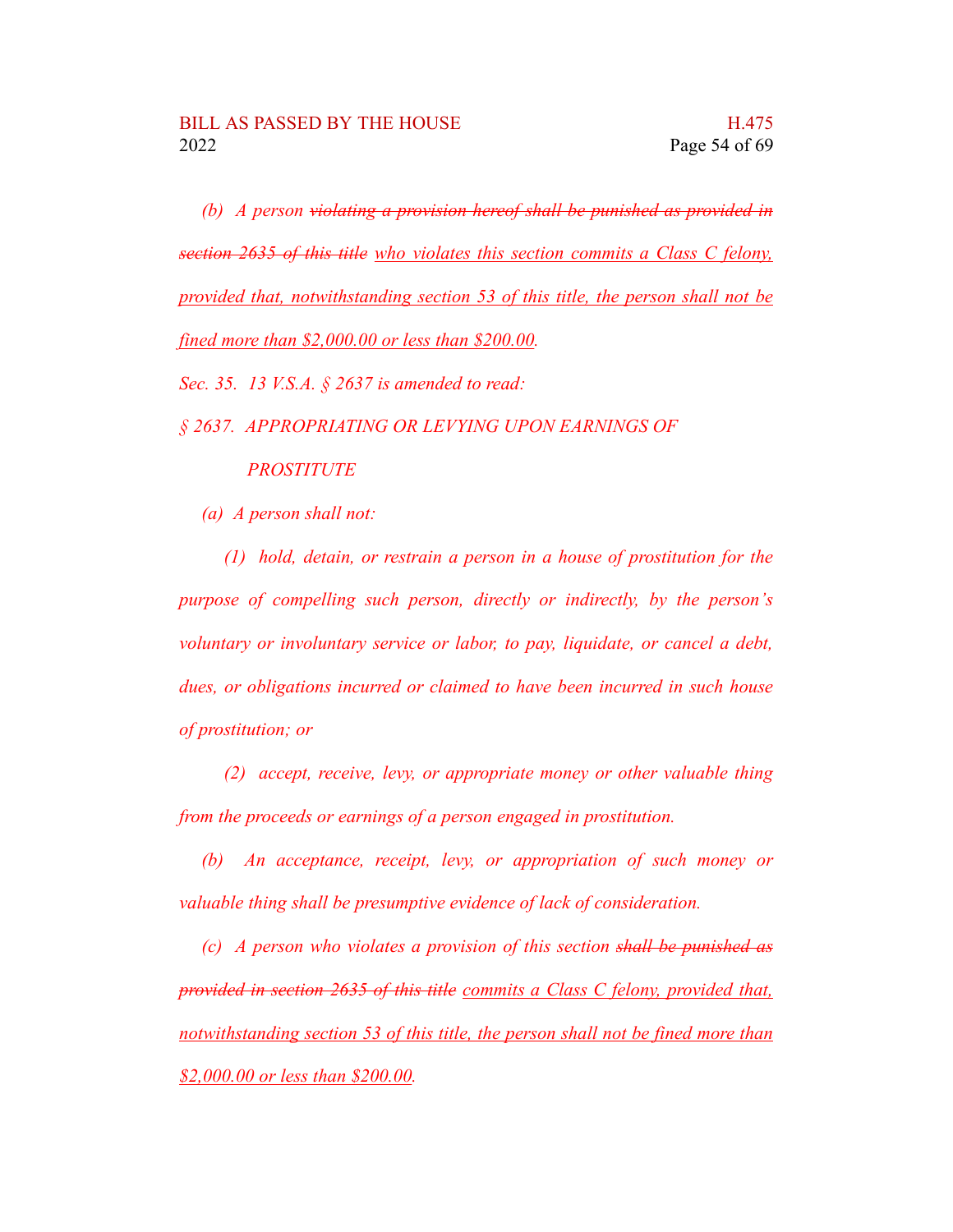*Sec. 36. 13 V.S.A. § 2652 is amended to read:*

*§ 2652. HUMAN TRAFFICKING*

*(a) No person shall knowingly:*

*(1) recruit, entice, harbor, transport, provide, or obtain by any means a person under the age of 18 years of age for the purpose of having the person engage in a commercial sex act;*

*(2) recruit, entice, harbor, transport, provide, or obtain a person through force, fraud, or coercion for the purpose of having the person engage in a commercial sex act;*

*(3) compel a person through force, fraud, or coercion to engage in a commercial sex act;*

*(4) benefit financially or by receiving anything of value from participation in a venture, knowing that force, fraud, or coercion was or will be used to compel any person to engage in a commercial sex act as part of the venture;*

*(5) subject a person to labor servitude;*

*(6) recruit, entice, harbor, transport, provide, or obtain a person for the purpose of subjecting the person to labor servitude; or*

*(7) benefit financially or by receiving anything of value from participation in a venture, knowing that a person will be subject to labor servitude as part of the venture.*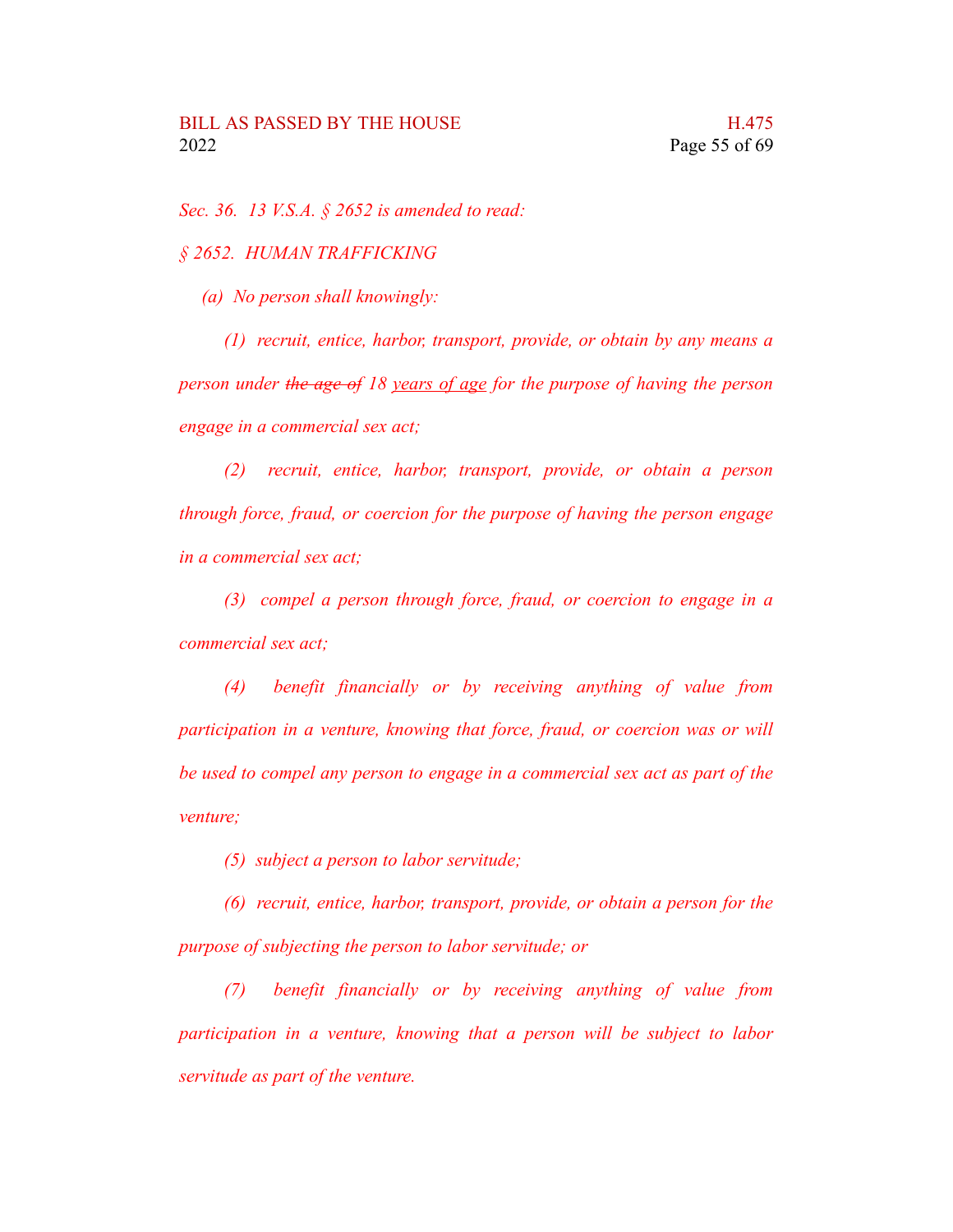*(b) A person who violates subsection (a) of this section shall be imprisoned for a term up to and including life or fined not more than \$500,000.00, or both commits a Class A felony.*

*\* \* \**

*Sec. 37. 13 V.S.A. § 2653 is amended to read:*

*§ 2653. AGGRAVATED HUMAN TRAFFICKING*

*(a) A person commits the crime of aggravated human trafficking if the person commits human trafficking in violation of section 2652 of this title under any of the following circumstances:*

*(1) the offense involves a victim of human trafficking who is a child under the age of 18 years of age;*

*(2) the person has previously been convicted of a violation of section 2652 of this title;*

*(3) the victim of human trafficking suffers serious bodily injury or death; or*

*(4) the actor commits the crime of human trafficking under circumstances that constitute the crime of sexual assault as defined in section 3252 of this title, aggravated sexual assault as defined in section 3253 of this title, or aggravated sexual assault of a child as defined in section 3253a of this title.*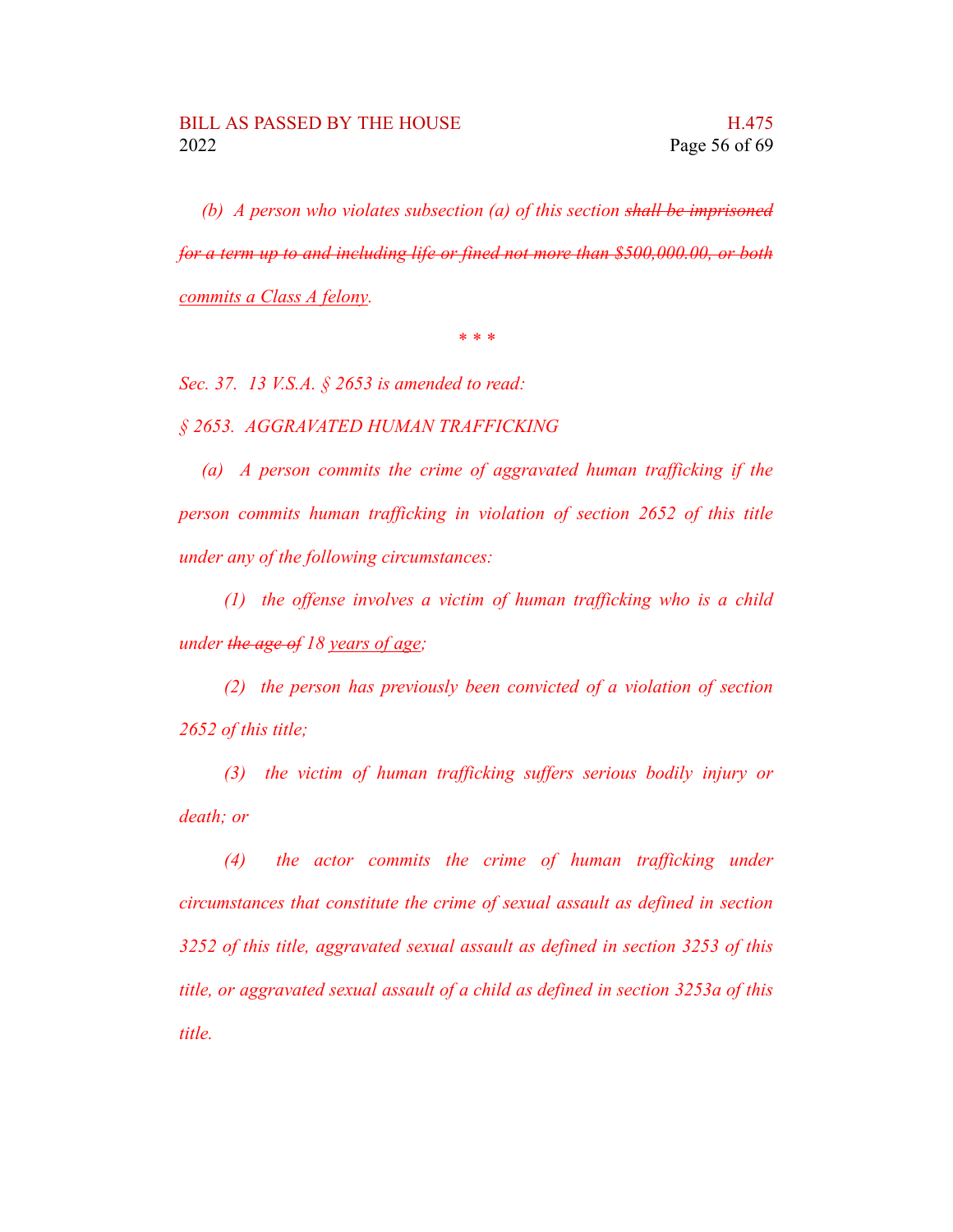*(b) A person who violates this section shall be imprisoned not less than 20 years and a maximum term of life or fined not more than \$100,000.00, or both commits a Class A felony and shall be imprisoned not less than 20 years.*

*(c) The provisions of this section do not limit or restrict the prosecution for murder or manslaughter.*

*Sec. 38. 13 V.S.A. § 2654 is amended to read:*

*§ 2654. PATRONIZING OR FACILITATING HUMAN TRAFFICKING*

*(a) No person shall knowingly:*

*(1) permit a place, structure, or building owned by the person or under the person's control to be used for the purpose of human trafficking;*

*(2) receive or offer or agree to receive or offer a person into a place, structure, or building for the purpose of human trafficking; or*

*(3) permit a person to remain in a place, structure, building, or conveyance for the purpose of human trafficking.*

*(b) A person who violates this section shall be imprisoned not more than five years or fined not more than \$100,000.00, or both commits a Class D felony.*

*Sec. 39. 13 V.S.A. § 2655 is amended to read:*

*§ 2655. SOLICITATION*

*(a) No person shall knowingly solicit a commercial sex act from a victim of human trafficking.*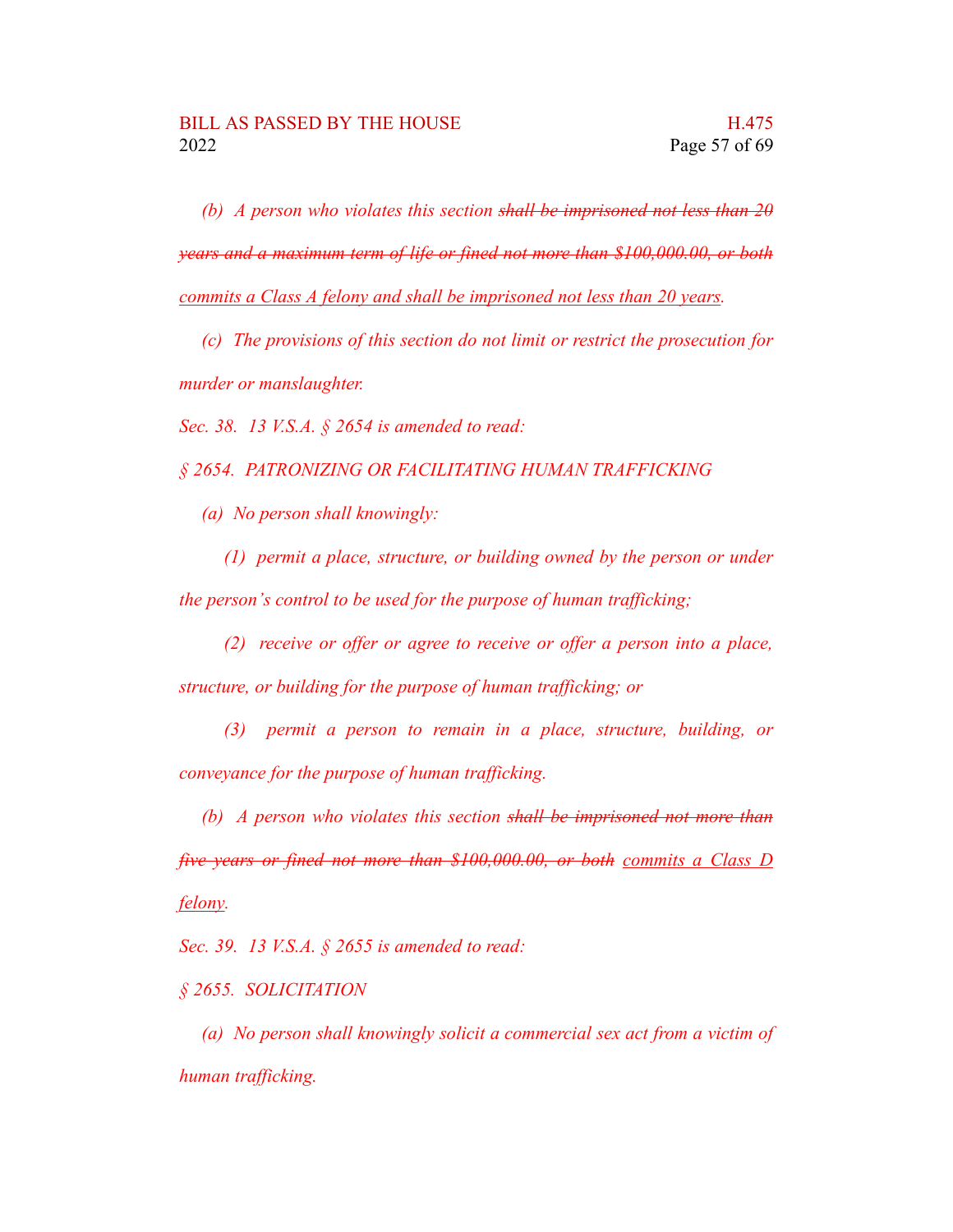*(b) A person who violates this section shall be imprisoned not more than five years or fined not more than \$100,000.00, or both commits a Class D felony.*

*Sec. 40. 13 V.S.A. § 2802b is amended to read:*

*§ 2802b. MINOR ELECTRONICALLY DISSEMINATING INDECENT MATERIAL TO ANOTHER PERSON*

*(a)(1) No minor shall knowingly and voluntarily and without threat or coercion use a computer or electronic communication device to transmit an indecent visual depiction of himself or herself themselves to another person.*

*(2) No person shall possess a visual depiction transmitted to the person in violation of subdivision (1) of this subsection. It shall not be a violation of this subdivision if the person took reasonable steps, whether successful or not, to destroy or eliminate the visual depiction.*

*(b) Penalties; minors.*

*(1) Except as provided in subdivision (3) of this subsection, a minor who violates subsection (a) of this section shall be adjudicated delinquent. An action brought under this subdivision (1) shall be filed in family court and treated as a juvenile proceeding pursuant to 33 V.S.A. chapter 52, and may be referred to the juvenile diversion program of the district in which the action is filed.*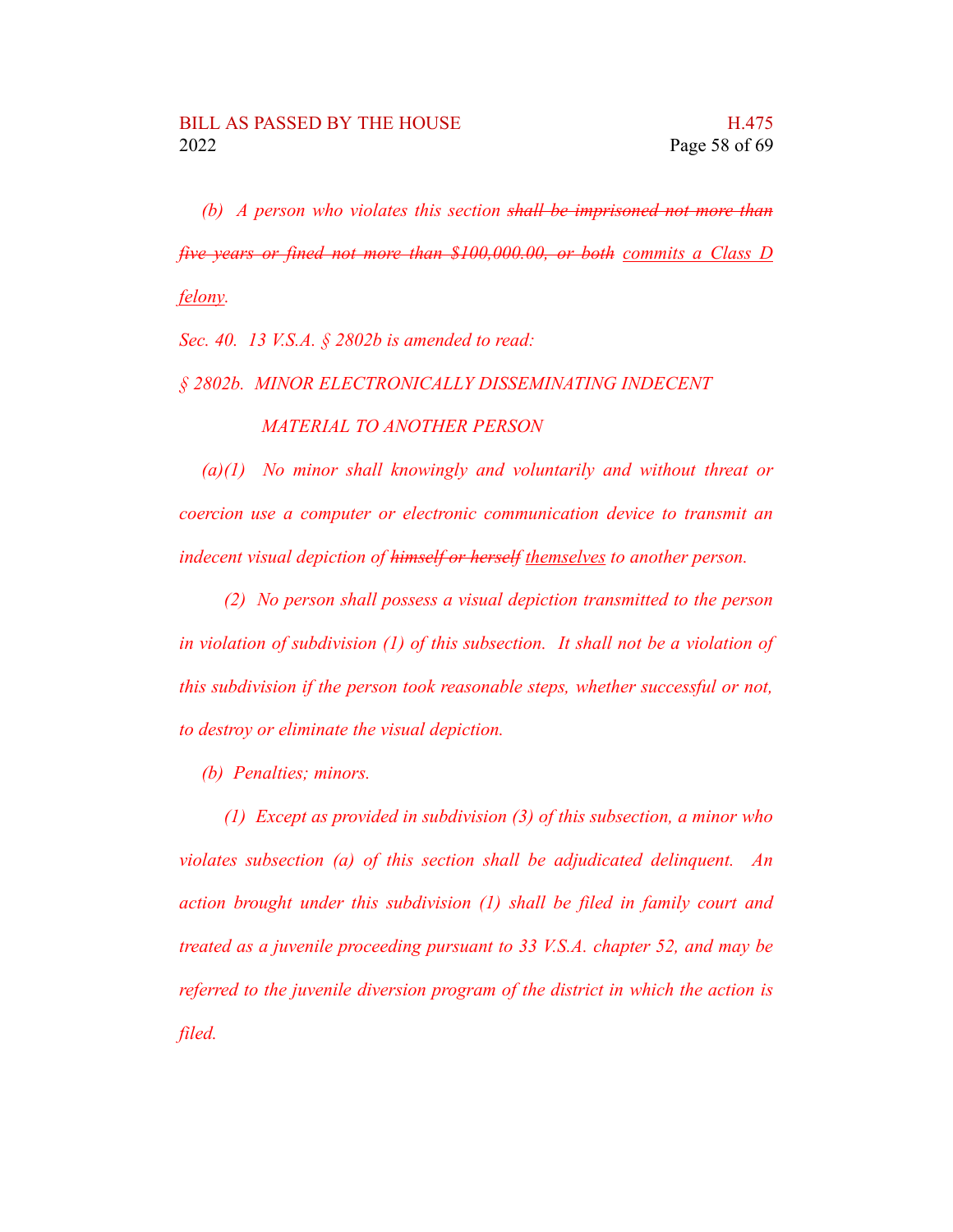*(2) A minor who violates subsection (a) of this section and who has not previously been adjudicated in violation of that section shall not be prosecuted under chapter 64 of this title (sexual exploitation of children), and shall not be subject to the requirements of chapter 167, subchapter 3 of this title (sex offender registration).*

*(3) A minor who violates subsection (a) of this section who has previously been adjudicated in violation of that section may be adjudicated in family court as the Family Division under subdivision (b)(1) of this section or prosecuted for a Class C misdemeanor in district court the Criminal Division under chapter 64 of this title (sexual exploitation of children), but shall not be subject to the requirements of chapter 167, subchapter 3 of this title (sex offender registration), provided that, notwithstanding section 53 of this title, the minor shall not be fined.*

*(4) Notwithstanding any other provision of law, the records of a minor who is adjudicated delinquent under this section shall be expunged when the minor reaches 18 years of age.*

*(c) Penalties; adults. A person 18 years of age or older who violates subdivision (a)(2) of this section shall be fined not more than \$300.00 or imprisoned for not more than six months, or both commits a Class C misdemeanor, provided that, notwithstanding section 53 of this title, the person shall not be fined more than \$300.00.*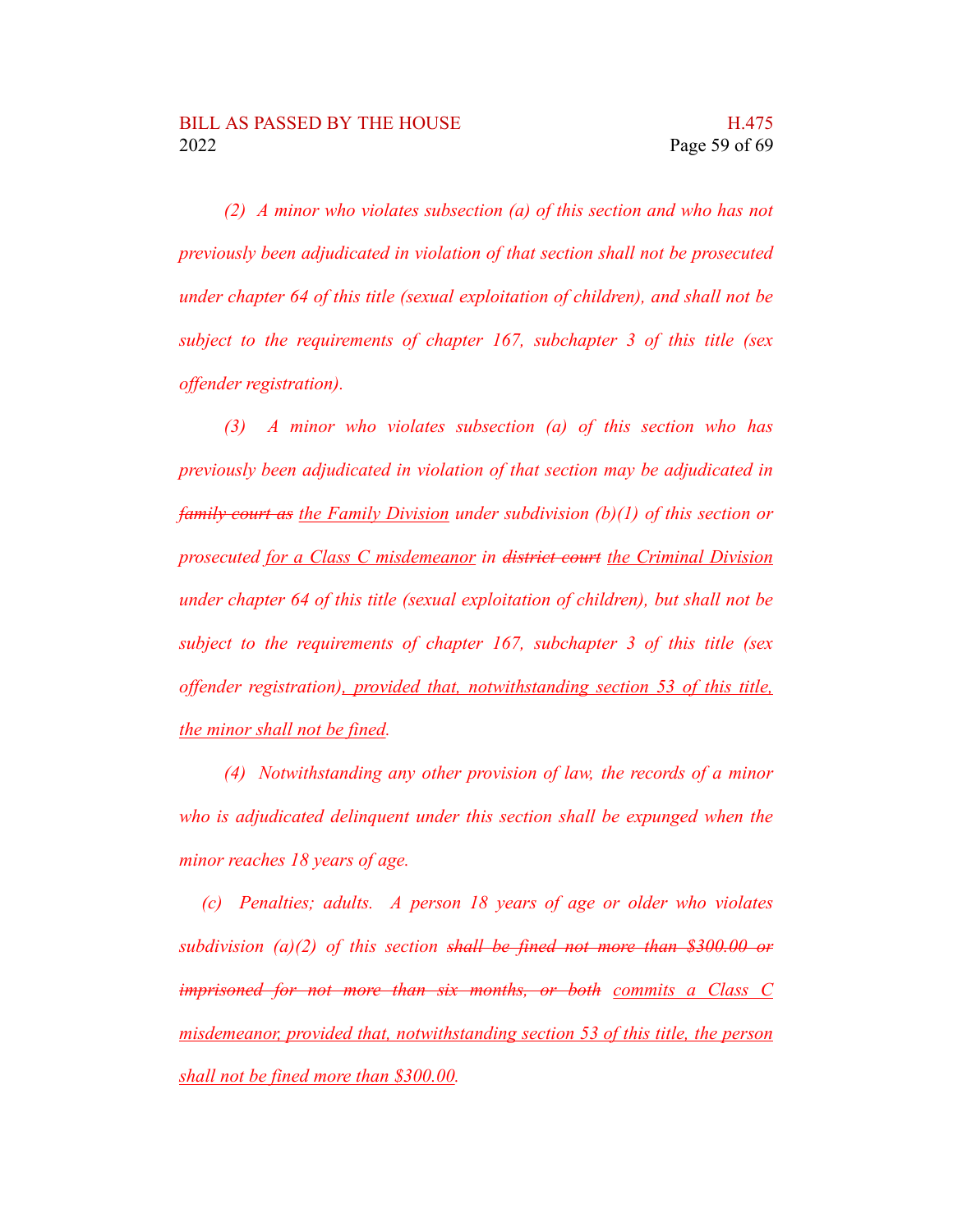*\* \* \**

*Sec. 41. 13 V.S.A. § 2807 is amended to read:*

*§ 2807. PENALTY*

*A person who violates any provision of section 2802, 2802a, 2803, 2804, 2804a, or 2804b of this title shall be imprisoned not more than one year or fined not more than \$1,000.00, or both commits a Class B misdemeanor, provided that, notwithstanding section 53 of this title, the person shall not be fined more than \$1,000.00.*

*Sec. 42. 13 V.S.A. § 2825 is amended to read:*

*§ 2825. PENALTIES*

*(a) A person who violates section 2822, 2823, or 2824 of this title shall be imprisoned not more than 10 years or fined not more than \$20,000.00, or both commits a Class C felony, provided that, notwithstanding section 53 of this title, the person shall not be fined more than \$20,000.00.*

*(b) Upon conviction for a violation of section 2822, 2823, or 2824 of this title of a person who has earlier been convicted under any of those sections, the person shall be imprisoned not less than one year nor more than 15 years or fined not more than \$50,000.00, or both punished for a Class C felony and shall:*

*(1) in addition to the penalty for that offense, be imprisoned not more than an additional five years; and*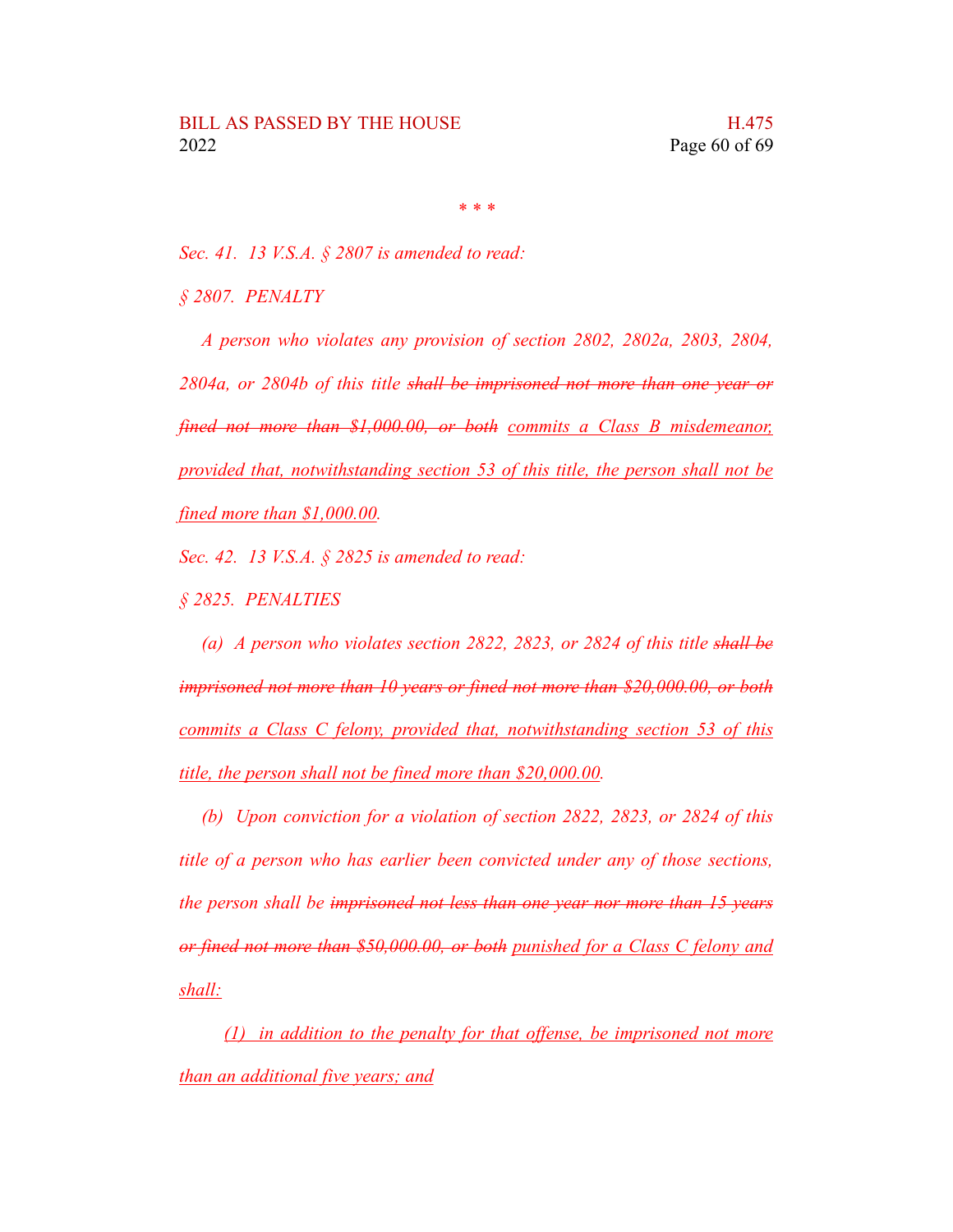*(2) be imprisoned not less than one year.*

*(c) A person who violates section 2827 this title by possessing or accessing with intent to view a photograph, film, or visual depiction, including a depiction stored electronically, which that constitutes:*

*(1) a clearly lewd exhibition of a child's genitals or anus, other than a depiction of sexual conduct by a child, shall be imprisoned not more than two years or fined not more than \$5,000.00, or both commits a Class A misdemeanor;*

*(2) sexual conduct by, with, or on a child, shall be imprisoned not more than five years or fined not more than \$10,000.00, or both commits a Class D felony.*

*(d) A person who violates section 2827 of this title after being convicted of a previous violation of the same section shall be imprisoned not more than 10 years or fined not more than \$50,000.00, or both commits a Class C felony.*

*(e) A person who violates section 2828 of this title shall be imprisoned not more than five years or fined not more than \$10,000.00, or both commits a Class D felony.*

*Sec. 43. 13 V.S.A. § 3252 is amended to read: § 3252. SEXUAL ASSAULT*

*\* \* \**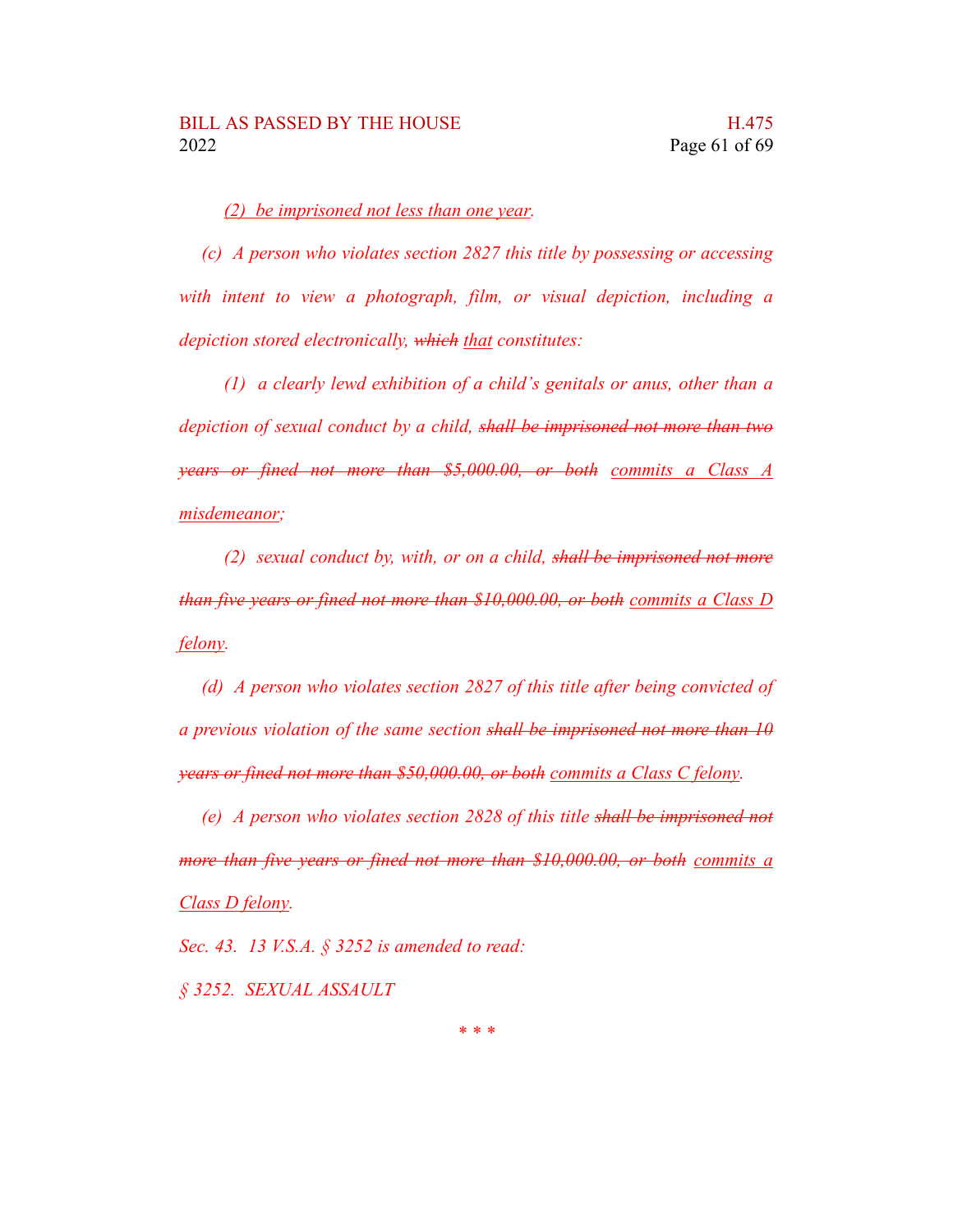*(f)(1) A person who violates subsection (a), (b), (d), or (e) of this section shall be imprisoned not less than three years and for a maximum term of life and, in addition, may be fined not more than \$25,000.00 commits a Class A felony, provided that, notwithstanding section 53 of this title, the person shall not be fined more than \$25,000.00 and shall be imprisoned not less than three years.*

*(2) A person who violates subsection (c) of this section shall be imprisoned for not more than 20 years, and, in addition, may be fined not more than \$10,000.00 commits a Class B felony, provided that, notwithstanding section 53 of this title, the person shall not be fined more than \$10,000.00.*

*\* \* \**

*Sec. 44. 13 V.S.A. § 3253 is amended to read:*

*§ 3253. AGGRAVATED SEXUAL ASSAULT*

*(a) A person commits the crime of aggravated sexual assault if the person commits sexual assault under any one of the following circumstances:*

*(1) At the time of the sexual assault, the actor causes serious bodily injury to the victim or to another.*

*(2) The actor is joined or assisted by one or more persons in physically restraining, assaulting, or sexually assaulting the victim.*

*(3) The actor commits the sexual act under circumstances which that constitute the crime of kidnapping.*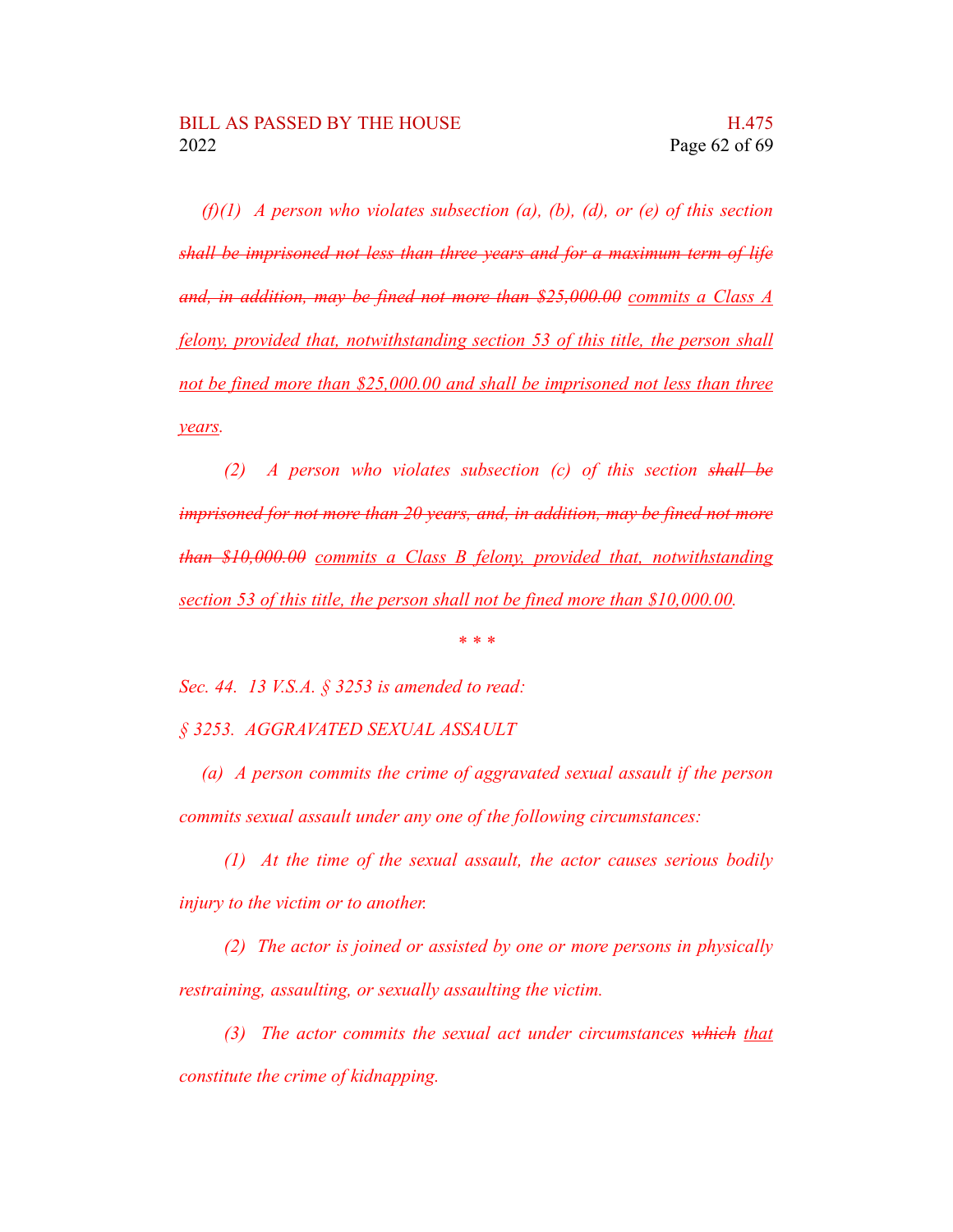*(4) The actor has previously been convicted in this State of sexual assault under subsection 3252(a) or (b) of this title or aggravated sexual assault or has been convicted in any jurisdiction in the United States or territories of an offense which that would constitute sexual assault under subsection 3252(a) or (b) of this title or aggravated sexual assault if committed in this State.*

*(5) At the time of the sexual assault, the actor is armed with a deadly weapon and uses or threatens to use the deadly weapon on the victim or on another.*

*(6) At the time of the sexual assault, the actor threatens to cause imminent serious bodily injury to the victim or to another and the victim reasonably believes that the actor has the present ability to carry out the threat.*

*(7) At the time of the sexual assault, the actor applies deadly force to the victim.*

*(8) The victim is under the age of 13 years of age and the actor is at least 18 years of age.*

*(9) The victim is subjected by the actor to repeated nonconsensual sexual acts as part of the same occurrence, or the victim is subjected to repeated nonconsensual sexual acts as part of the actor's common scheme and plan.*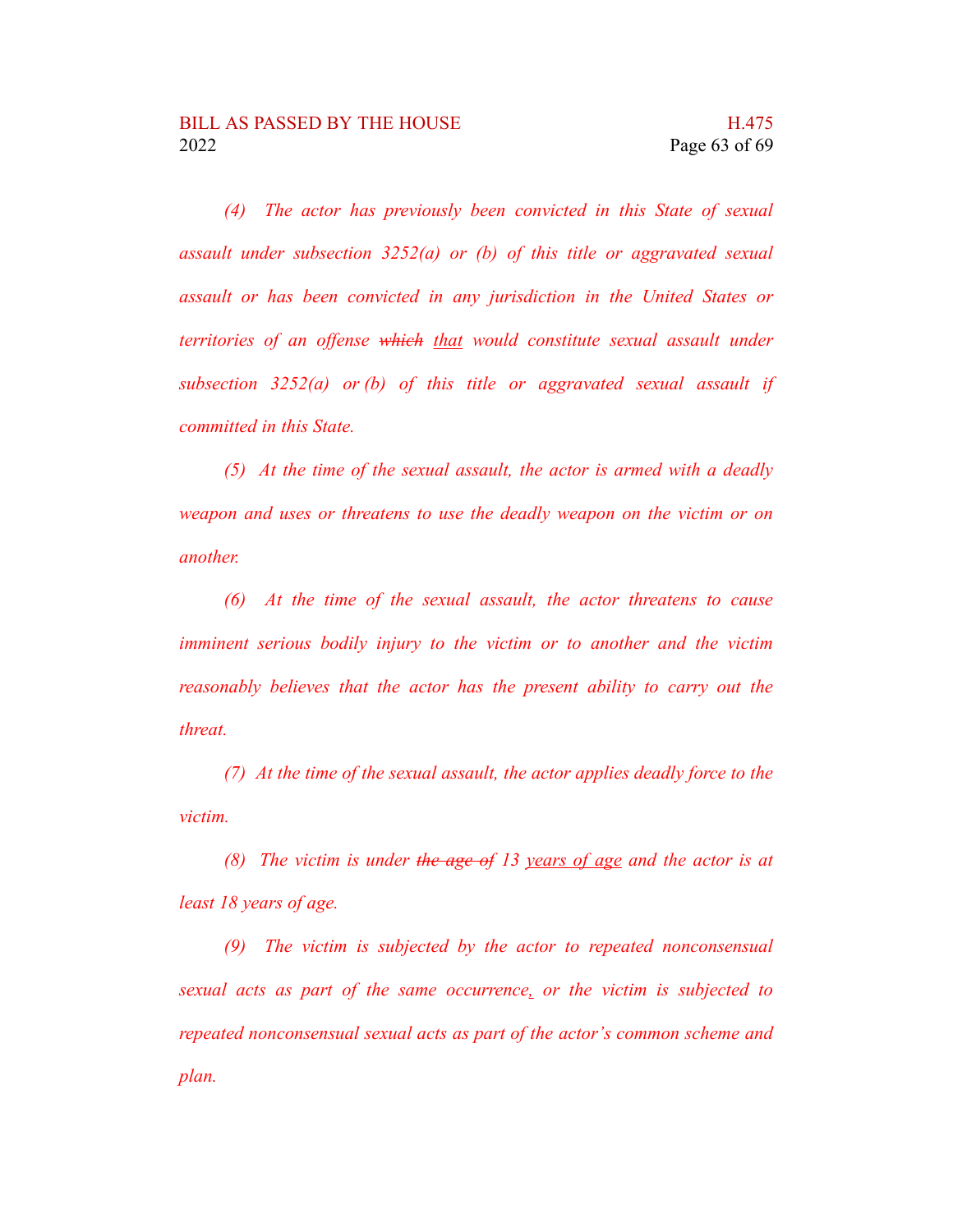*(b) A person who commits the crime of aggravated sexual assault shall be imprisoned not less than ten years and a maximum term of life, and, in addition, may be fined not more than \$50,000.00 commits a Class A felony, provided that, notwithstanding section 53 of this title, the person shall not be fined more than \$50,000.00, and shall be imprisoned not less than 10 years.*

*(c)(1) Except as provided in subdivision (2) of this subsection, a sentence ordered pursuant to subsection (b) of this section shall include at least a tenyear term of imprisonment. The ten-year term of imprisonment required by this subdivision shall be served and may not be suspended, deferred, or served as a supervised sentence. The defendant shall not be eligible for probation, parole, furlough, or any other type of early release until the expiration of the five-year or ten-year term of imprisonment.*

*(2) The court may depart downwardly from the ten-year term of imprisonment required by subsection (b) of this section and impose a lesser term of incarceration if the court makes written findings on the record that the downward departure will serve the interests of justice and public safety, provided that in no event may the court impose a term of incarceration of less than five years.*

*\* \* \**

*Sec. 45. 13 V.S.A. § 3253a is amended to read: § 3253a. AGGRAVATED SEXUAL ASSAULT OF A CHILD*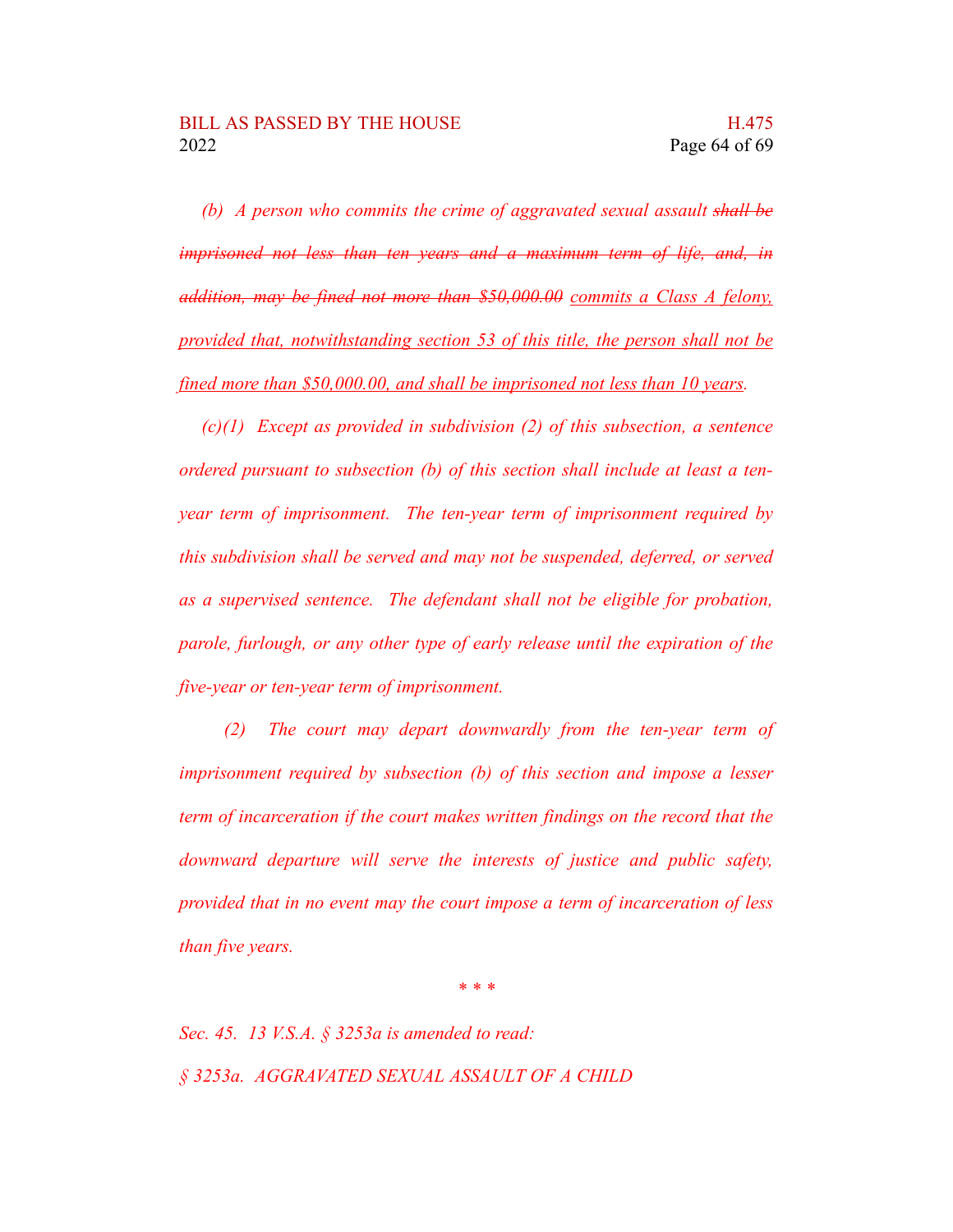*(a) A person commits the crime of aggravated sexual assault of a child if the actor is at least 18 years of age and commits sexual assault against a child under the age of 16 years of age in violation of section 3252 of this title and at least one of the following circumstances exists:*

*(1) At the time of the sexual assault, the actor causes serious bodily injury to the victim or to another.*

*(2) The actor is joined or assisted by one or more persons in physically restraining, assaulting, or sexually assaulting the victim.*

*(3) The actor commits the sexual act under circumstances which that constitute the crime of kidnapping.*

*(4) The actor has previously been convicted in this State of sexual assault under subsection 3252(a) or (b) of this title, aggravated sexual assault under section 3253 of this title, or aggravated sexual assault of a child under this section, or has been convicted in any jurisdiction in the United States or territories of an offense which that would constitute sexual assault under subsection 3252(a) or (b) of this title, aggravated sexual assault under section 3253 of this title, or aggravated sexual assault of a child under this section if committed in this State.*

*(5) At the time of the sexual assault, the actor is armed with a deadly weapon and uses or threatens to use the deadly weapon on the victim or on another.*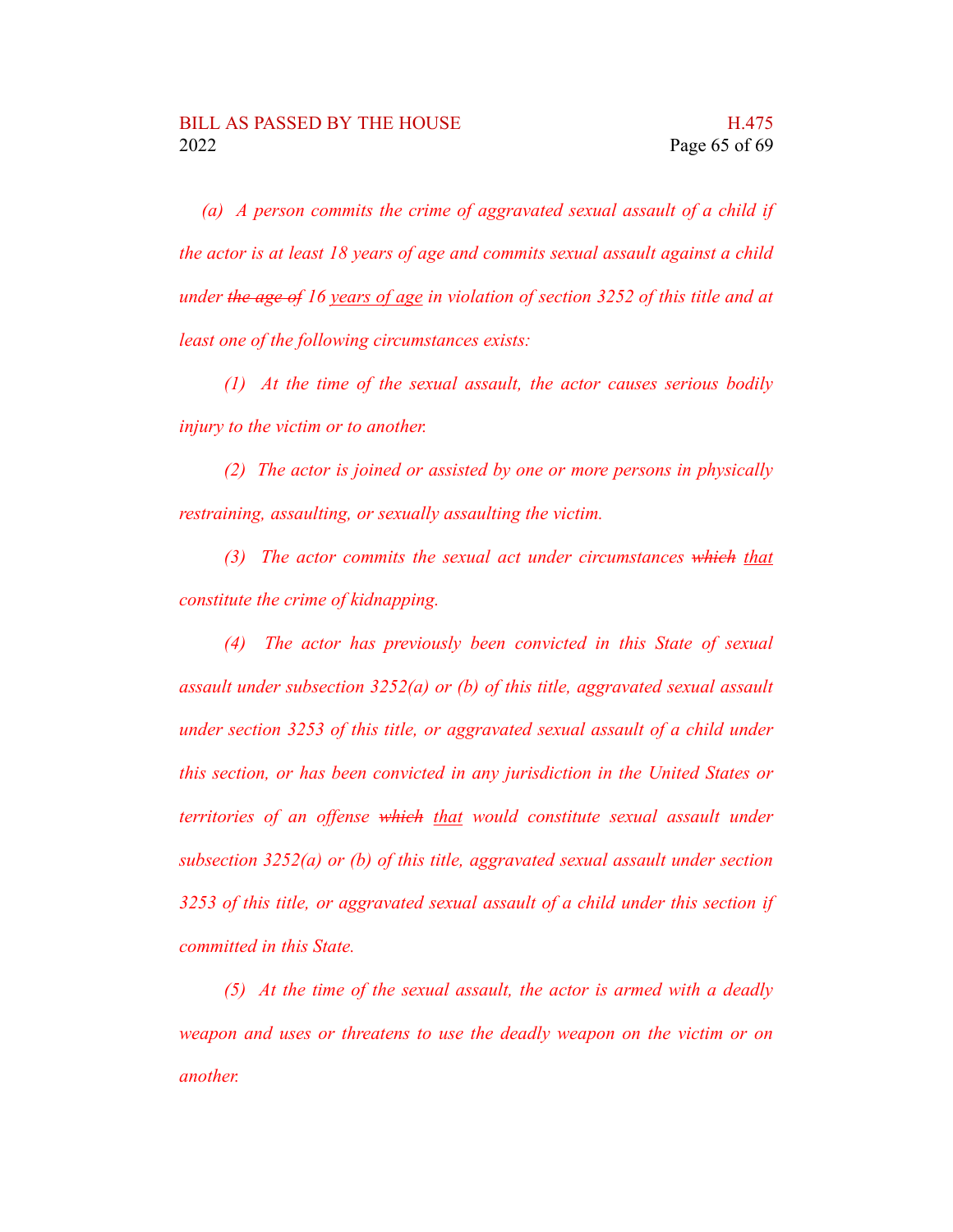*(6) At the time of the sexual assault, the actor threatens to cause imminent serious bodily injury to the victim or to another, and the victim reasonably believes that the actor has the present ability to carry out the threat.*

*(7) At the time of the sexual assault, the actor applies deadly force to the victim.*

*(8) The victim is subjected by the actor to repeated nonconsensual sexual acts as part of the same occurrence, or the victim is subjected to repeated nonconsensual sexual acts as part of the actor's common scheme and plan.*

*(b) A person who commits the crime of aggravated sexual assault of a child shall be imprisoned for not less than 25 years with a maximum term of life, and, in addition, may be fined not more than \$50,000.00 commits a Class A felony, provided that, notwithstanding section 53 of this title, the person shall not be fined more than \$50,000.00. A sentence ordered pursuant to subsection (b) of this section shall include at least a 25-year term of imprisonment. The 25-year term of imprisonment required by this subsection shall be served and may not be suspended, deferred, or served as a supervised sentence. The defendant shall not be eligible for probation, parole, furlough, or any other type of early release until the expiration of the 25-year term of imprisonment. Sec. 46. 13 V.S.A. § 3257 is amended to read:*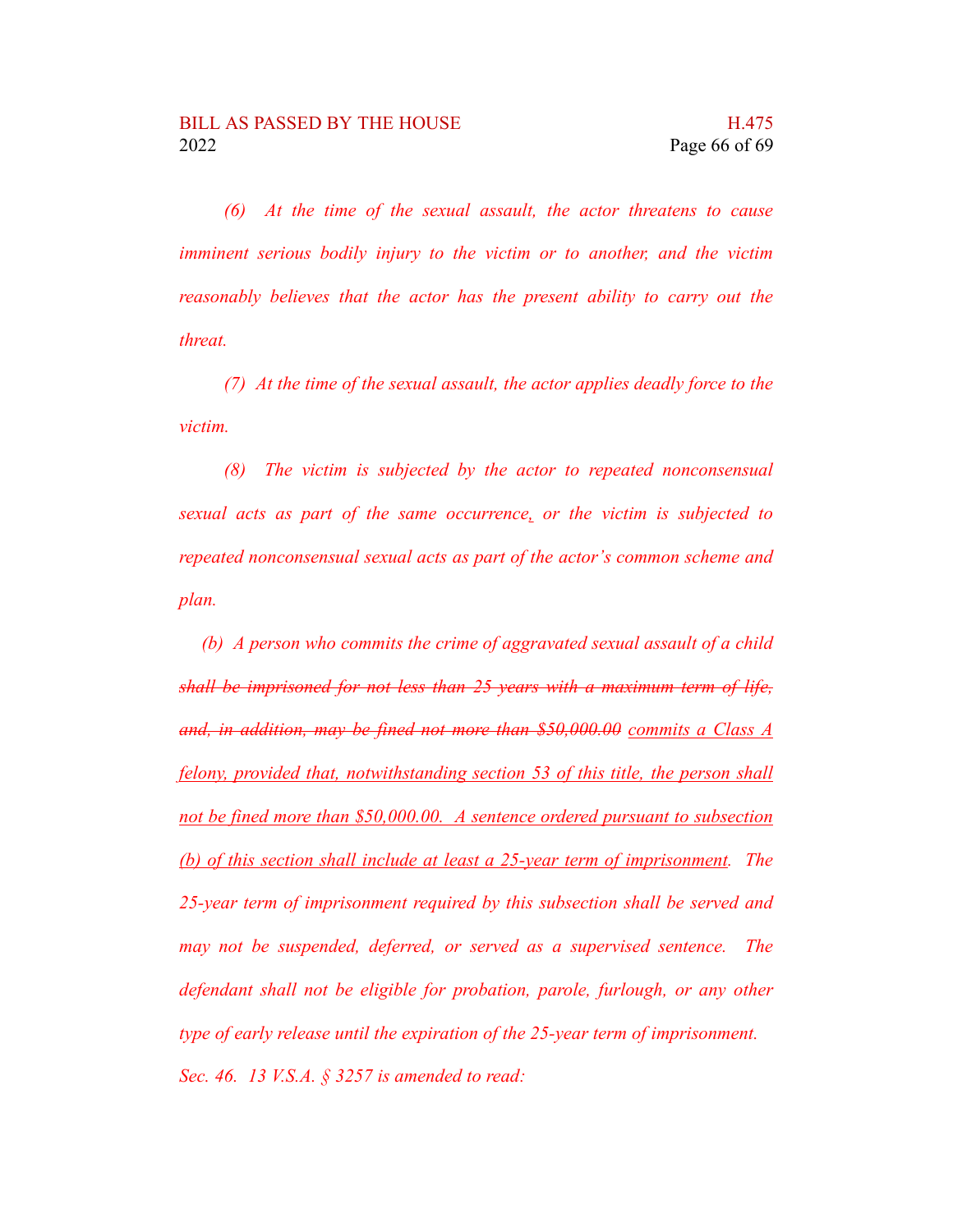# *§ 3257. SEXUAL EXPLOITATION OF A PERSON UNDER THE SUPERVISION OF THE DEPARTMENT OF CORRECTIONS*

*(a) A correctional employee, contractor, or other person providing services to offenders on behalf of the Department of Corrections or pursuant to a court order or in accordance with a condition of parole, probation, supervised community sentence, or furlough shall not engage in a sexual act with:*

*(1) a person who the employee, contractor, or other person providing services knows is confined to a correctional facility; or*

*(2) any offender being supervised by the Department of Corrections while on parole, probation, supervised community sentence, or furlough, where the employee, contractor, or other service provider knows or reasonably should have known that the offender is being supervised by the Department, unless the offender and the employee, contractor, or person providing services were married, parties to a civil union, or engaged in a consensual sexual relationship at the time of sentencing for the offense for which the offender is being supervised by the Department.*

*(b) A person who violates subsection (a) of this section shall be imprisoned for not more than five years or fined not more than \$10,000.00, or both commits a Class D felony.*

*Sec. 47. 13 V.S.A. § 3258 is amended to read:*

*§ 3258. SEXUAL EXPLOITATION OF A MINOR*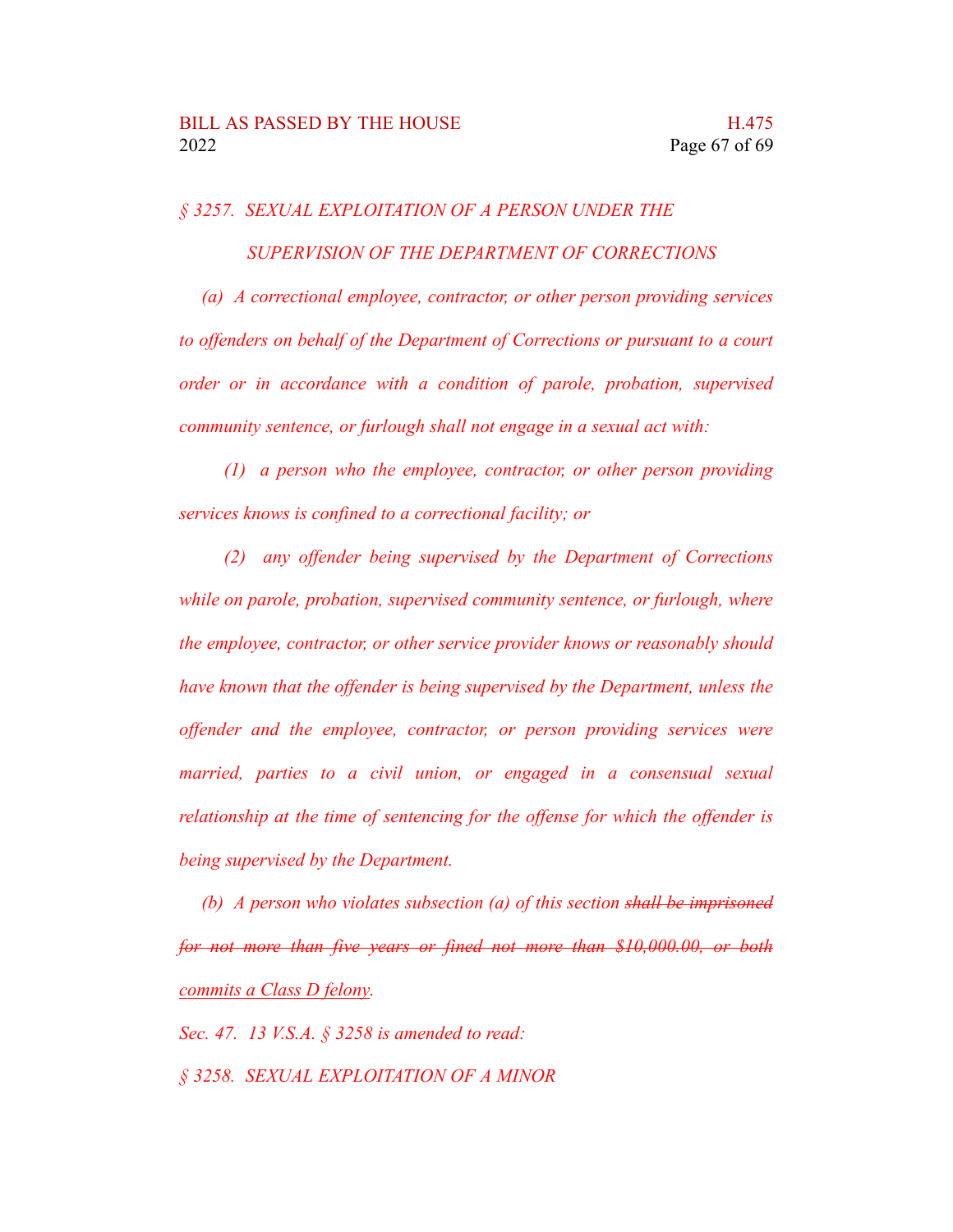*(a) No person shall engage in a sexual act with a minor if:*

*(1) the actor is at least 48 months older than the minor; and*

*(2) the actor is in a position of power, authority, or supervision over the minor by virtue of the actor's undertaking the responsibility, professionally or voluntarily, to provide for the health or welfare of minors, or guidance, leadership, instruction, or organized recreational activities for minors.*

*(b) A person who violates subsection (a) of this section shall be imprisoned for not more than one year or fined not more than \$2,000.00, or both commits a Class B misdemeanor, provided that, notwithstanding section 53 of this title, the person shall not be fined more than \$2,000.00.*

*(c) A person who violates subsection (a) of this section and who abuses his or her the person's position of power, authority, or supervision over the minor in order to engage in a sexual act shall be imprisoned for not more than five years or fined not more than \$10,000.00, or both commits a Class D felony.*

*Sec. 48. 13 V.S.A. § 3259 is amended to read:*

*§ 3259. SEXUAL EXPLOITATION OF A PERSON IN THE CUSTODY OF*

### *A LAW ENFORCEMENT OFFICER*

*(a) No law enforcement officer shall engage in a sexual act with a person whom the officer is detaining, arresting, or otherwise holding in custody or who the officer knows is being detained, arrested, or otherwise held in custody by another law enforcement officer.*